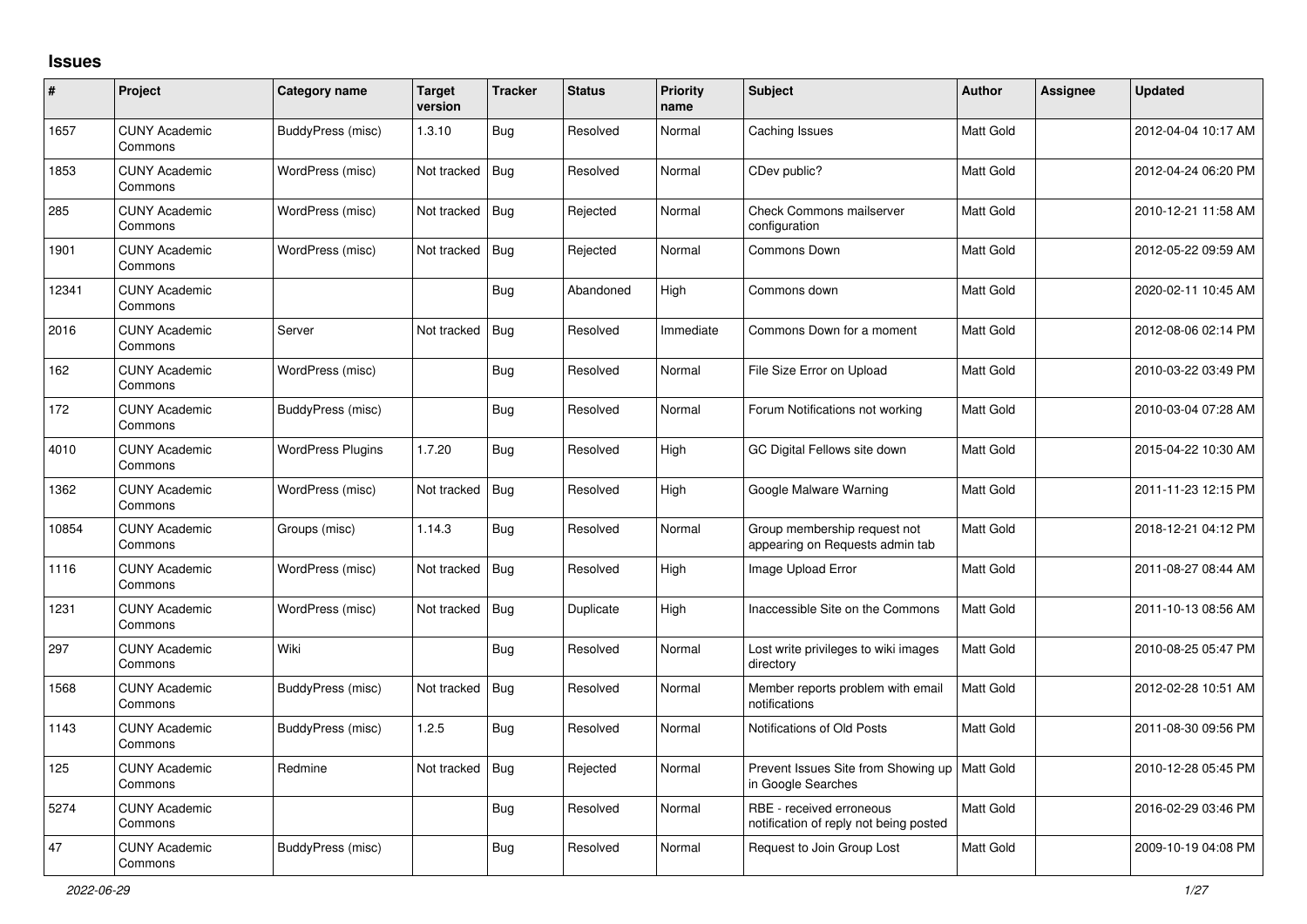| $\#$ | Project                         | <b>Category name</b>     | <b>Target</b><br>version | <b>Tracker</b> | <b>Status</b> | <b>Priority</b><br>name | <b>Subject</b>                                                          | <b>Author</b> | <b>Assignee</b> | <b>Updated</b>      |
|------|---------------------------------|--------------------------|--------------------------|----------------|---------------|-------------------------|-------------------------------------------------------------------------|---------------|-----------------|---------------------|
| 762  | <b>CUNY Academic</b><br>Commons | BuddyPress (misc)        |                          | Bug            | Resolved      | Normal                  | <b>Resolve Email Notification Problems</b><br>with Lehman addresses     | Matt Gold     |                 | 2012-02-28 10:52 AM |
| 170  | <b>CUNY Academic</b><br>Commons | WordPress (misc)         |                          | <b>Bug</b>     | Resolved      | Normal                  | Security Certificate Out of Date                                        | Matt Gold     |                 | 2010-05-11 05:28 PM |
| 263  | <b>CUNY Academic</b><br>Commons | WordPress (misc)         |                          | <b>Bug</b>     | Resolved      | Normal                  | site is slooooooow                                                      | Matt Gold     |                 | 2010-06-21 03:01 PM |
| 5055 | NYCDH Community Site            |                          |                          | <b>Bug</b>     | Resolved      | Normal                  | Up file size limit on forum<br>attachments                              | Matt Gold     |                 | 2015-12-21 01:30 PM |
| 2051 | <b>CUNY Academic</b><br>Commons | WordPress (misc)         | Not tracked              | <b>Bug</b>     | Rejected      | Normal                  | User finds Commons blocked due to<br>virus warning                      | Matt Gold     |                 | 2012-08-17 04:35 PM |
| 298  | <b>CUNY Academic</b><br>Commons | WordPress (misc)         |                          | <b>Bug</b>     | Resolved      | Normal                  | User Reports Problem Uploading<br>Images to Blog                        | Matt Gold     |                 | 2010-08-25 12:10 PM |
| 2094 | <b>CUNY Academic</b><br>Commons | Server                   | Not tracked              | Bug            | Resolved      | Normal                  | User reports site outage                                                | Matt Gold     |                 | 2012-09-04 10:16 AM |
| 211  | <b>CUNY Academic</b><br>Commons |                          |                          | Bug            | Resolved      | Normal                  | Weird Display of Text on Homepage<br>Load                               | Matt Gold     |                 | 2010-05-06 11:45 AM |
| 2664 | NYCDH Community Site            |                          |                          | <b>Bug</b>     | Resolved      | Normal                  | WordPress update fails                                                  | Matt Gold     |                 | 2013-07-31 09:47 AM |
| 2643 | <b>NYCDH Community Site</b>     |                          |                          | <b>Bug</b>     | Resolved      | Normal                  | WordPress update through<br>dashboard failed                            | Matt Gold     |                 | 2013-10-11 01:46 PM |
| 1648 | <b>CUNY Academic</b><br>Commons | <b>BuddyPress (misc)</b> | 1.3.9                    | Feature        | Resolved      | Urgent                  | Add Password Protect WordPress<br>Plugin                                | Matt Gold     |                 | 2012-02-24 10:22 AM |
| 364  | <b>CUNY Academic</b><br>Commons | <b>WordPress Plugins</b> | Future<br>release        | Feature        | <b>New</b>    | Normal                  | <b>Bulletin Board</b>                                                   | Matt Gold     |                 | 2015-01-05 08:50 PM |
| 121  | <b>CUNY Academic</b><br>Commons | Upgrades                 |                          | Feature        | Resolved      | Normal                  | Create Domain Aliasing for<br>UserVoice Account                         | Matt Gold     |                 | 2010-03-01 12:34 PM |
| 1827 | <b>CUNY Academic</b><br>Commons | WordPress (misc)         | Not tracked              | Feature        | Resolved      | Normal                  | Domain mapping request                                                  | Matt Gold     |                 | 2012-04-16 01:20 PM |
| 68   | <b>CUNY Academic</b><br>Commons |                          |                          | Feature        | Resolved      | Normal                  | Email Addresses for the Commons                                         | Matt Gold     |                 | 2010-03-01 12:18 PM |
| 262  | <b>CUNY Academic</b><br>Commons | <b>Group Files</b>       |                          | Feature        | Deferred      | Normal                  | Ideas for Improvements to Group<br>Docs                                 | Matt Gold     |                 | 2015-04-03 09:29 AM |
| 54   | <b>CUNY Academic</b><br>Commons | Wiki                     |                          | Feature        | Rejected      | Normal                  | Install MediaWiki Stat Extension                                        | Matt Gold     |                 | 2015-04-01 09:19 PM |
| 260  | <b>CUNY Academic</b><br>Commons | Group Files              | Future<br>release        | Feature        | Rejected      | Normal                  | Possible synergy between Group<br>Docs plugin and Forum<br>Attachments? | Matt Gold     |                 | 2015-11-12 01:00 AM |
| 38   | <b>CUNY Academic</b><br>Commons | <b>WordPress Plugins</b> | Future<br>release        | Feature        | Deferred      | Normal                  | Possible Upgrade to Sitewide Tags<br>Plugin                             | Matt Gold     |                 | 2015-04-01 09:18 PM |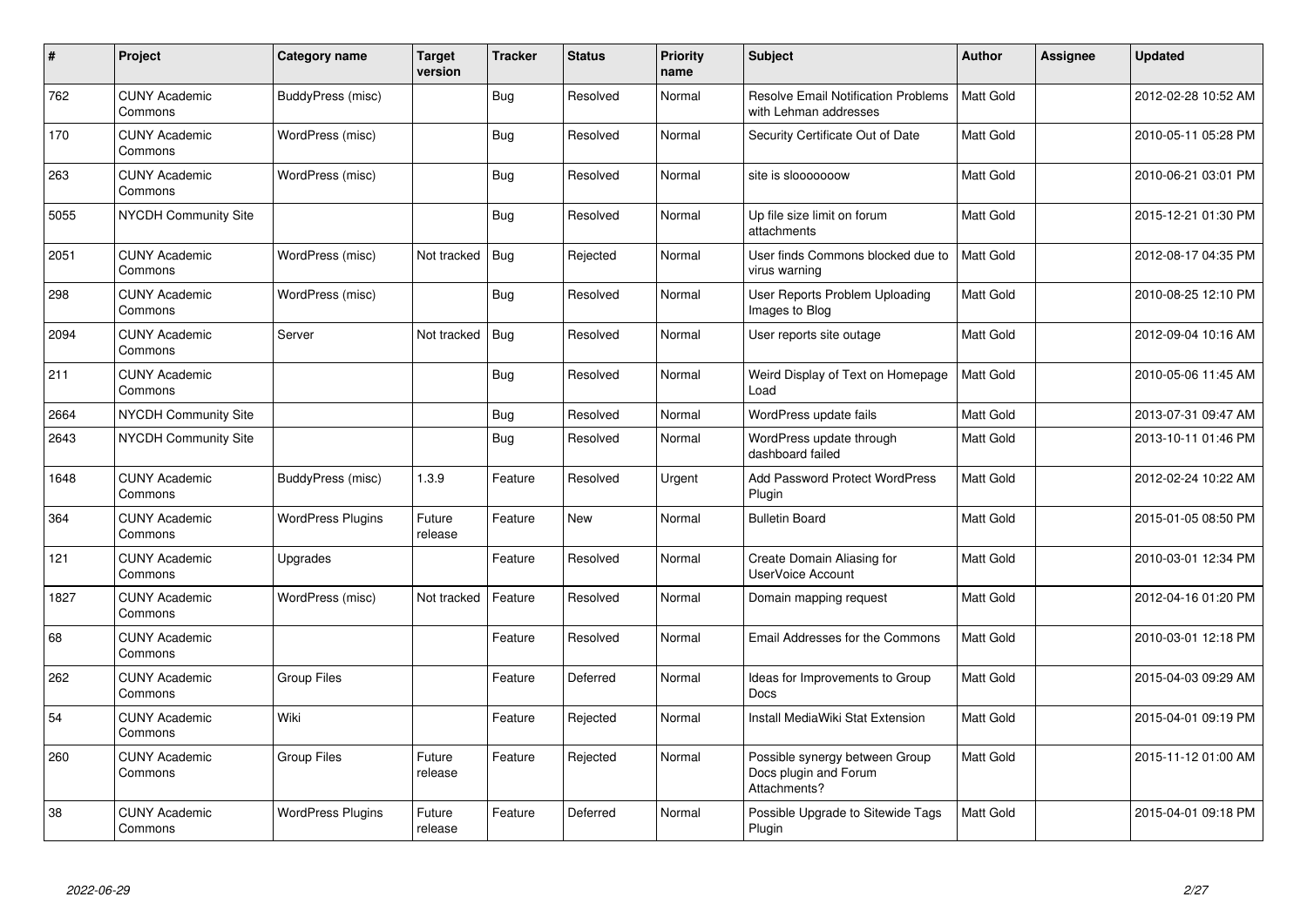| #     | Project                         | Category name            | <b>Target</b><br>version | <b>Tracker</b> | <b>Status</b> | <b>Priority</b><br>name | Subject                                                                                                            | Author           | <b>Assignee</b>     | <b>Updated</b>      |
|-------|---------------------------------|--------------------------|--------------------------|----------------|---------------|-------------------------|--------------------------------------------------------------------------------------------------------------------|------------------|---------------------|---------------------|
| 52    | <b>CUNY Academic</b><br>Commons | Wiki                     |                          | Feature        | Deferred      | Low                     | Upgrade FCK Editor to Latest<br>version                                                                            | <b>Matt Gold</b> |                     | 2015-04-01 09:18 PM |
| 1679  | <b>CUNY Academic</b><br>Commons | WordPress (misc)         | Not tracked              | Support        | Resolved      | Immediate               | Remove password-protection from<br>JITP                                                                            | <b>Matt Gold</b> |                     | 2012-03-06 09:48 AM |
| 2233  | <b>CUNY Academic</b><br>Commons |                          | Not tracked              | Support        | Resolved      | Normal                  | Slider plugin                                                                                                      | Matt Gold        |                     | 2013-03-01 11:06 AM |
| 11800 | <b>CUNY Academic</b><br>Commons | Groups (misc)            | 1.15.9                   | <b>Bug</b>     | Resolved      | Normal                  | 'CUNY-wide' Campus option not<br>saving on groups/sites                                                            | <b>Matt Gold</b> | <b>Boone Gorges</b> | 2019-08-27 04:17 PM |
| 3293  | <b>CUNY Academic</b><br>Commons | BuddyPress (misc)        |                          | Bug            | Rejected      | Normal                  | 'Page Not Found' Message Received   Matt Gold<br>After Clicking on View/Reply Link in<br><b>Email Notification</b> |                  | <b>Boone Gorges</b> | 2014-07-02 08:47 PM |
| 2265  | <b>CUNY Academic</b><br>Commons |                          | Not tracked              | <b>Bug</b>     | Rejected      | Normal                  | "Need Support" widget in cbox<br>documentation                                                                     | <b>Matt Gold</b> | <b>Boone Gorges</b> | 2012-11-20 01:07 PM |
| 3150  | <b>CUNY Academic</b><br>Commons | Group Forums             | 1.6.1                    | Bug            | Resolved      | Low                     | "Post New Topic" Button Shows Up<br>for Non-Logged in Users on Group<br>Forum Pages                                | Matt Gold        | <b>Boone Gorges</b> | 2014-04-21 04:49 PM |
| 10538 | <b>CUNY Academic</b><br>Commons |                          |                          | Bug            | Resolved      | Normal                  | "This Site Can't be Reached"                                                                                       | Matt Gold        | Boone Gorges        | 2018-10-16 09:39 PM |
| 12136 | <b>CUNY Academic</b><br>Commons | Group Files              | 1.18.0                   | <b>Bug</b>     | Resolved      | Normal                  | "You must login" group file warning<br>shows after log in                                                          | <b>Matt Gold</b> | Boone Gorges        | 2020-12-08 11:31 AM |
| 2129  | <b>CUNY Academic</b><br>Commons | BuddyPress (misc)        | 1.4.6                    | <b>Bug</b>     | Resolved      | Low                     | […]                                                                                                                | Matt Gold        | Boone Gorges        | 2012-09-30 09:53 AM |
| 2288  | <b>CUNY Academic</b><br>Commons | commonsinabox.org        |                          | Bug            | Rejected      | Normal                  | […] issue occurring on<br>commonsinabox.org                                                                        | Matt Gold        | Boone Gorges        | 2012-12-11 01:17 AM |
| 2858  | <b>CUNY Academic</b><br>Commons | BuddyPress (misc)        | 1.5.7                    | Bug            | Resolved      | Normal                  | […] redux                                                                                                          | Matt Gold        | Boone Gorges        | 2013-10-30 10:08 PM |
| 35    | <b>CUNY Academic</b><br>Commons | Group Forums             |                          | <b>Bug</b>     | Resolved      | Normal                  | 404 Email Notification Settings Links                                                                              | <b>Matt Gold</b> | <b>Boone Gorges</b> | 2009-12-10 09:24 PM |
| 10164 | <b>CUNY Academic</b><br>Commons | Group Forums             | 1.13.8                   | <b>Bug</b>     | Resolved      | Normal                  | A few oddities related to a<br>cross-posted forum post                                                             | <b>Matt Gold</b> | <b>Boone Gorges</b> | 2018-08-17 10:12 AM |
| 266   | <b>CUNY Academic</b><br>Commons | <b>BuddyPress (misc)</b> | 1.0.1                    | Bug            | Resolved      | Normal                  | <b>Account Deletion Process</b>                                                                                    | <b>Matt Gold</b> | Boone Gorges        | 2010-07-19 11:07 AM |
| 9977  | <b>CUNY Academic</b><br>Commons | <b>WordPress Plugins</b> | 1.13.5                   | Bug            | Rejected      | High                    | ACERT website down                                                                                                 | Matt Gold        | Boone Gorges        | 2018-07-03 02:09 PM |
| 1344  | <b>CUNY Academic</b><br>Commons | BuddyPress (misc)        | $1.3$                    | <b>Bug</b>     | Resolved      | Normal                  | Activity Feed Items not Appearing in<br>Group                                                                      | Matt Gold        | <b>Boone Gorges</b> | 2011-11-14 11:26 AM |
| 360   | <b>CUNY Academic</b><br>Commons | BuddyPress (misc)        | 1.0.3                    | <b>Bug</b>     | Resolved      | High                    | <b>Activity Feed Problems</b>                                                                                      | Matt Gold        | Boone Gorges        | 2010-09-28 11:45 AM |
| 1672  | <b>CUNY Academic</b><br>Commons | BuddyPress (misc)        | 1.3.11                   | <b>Bug</b>     | Resolved      | Normal                  | Activity replies in groups                                                                                         | Matt Gold        | Boone Gorges        | 2012-04-04 09:37 AM |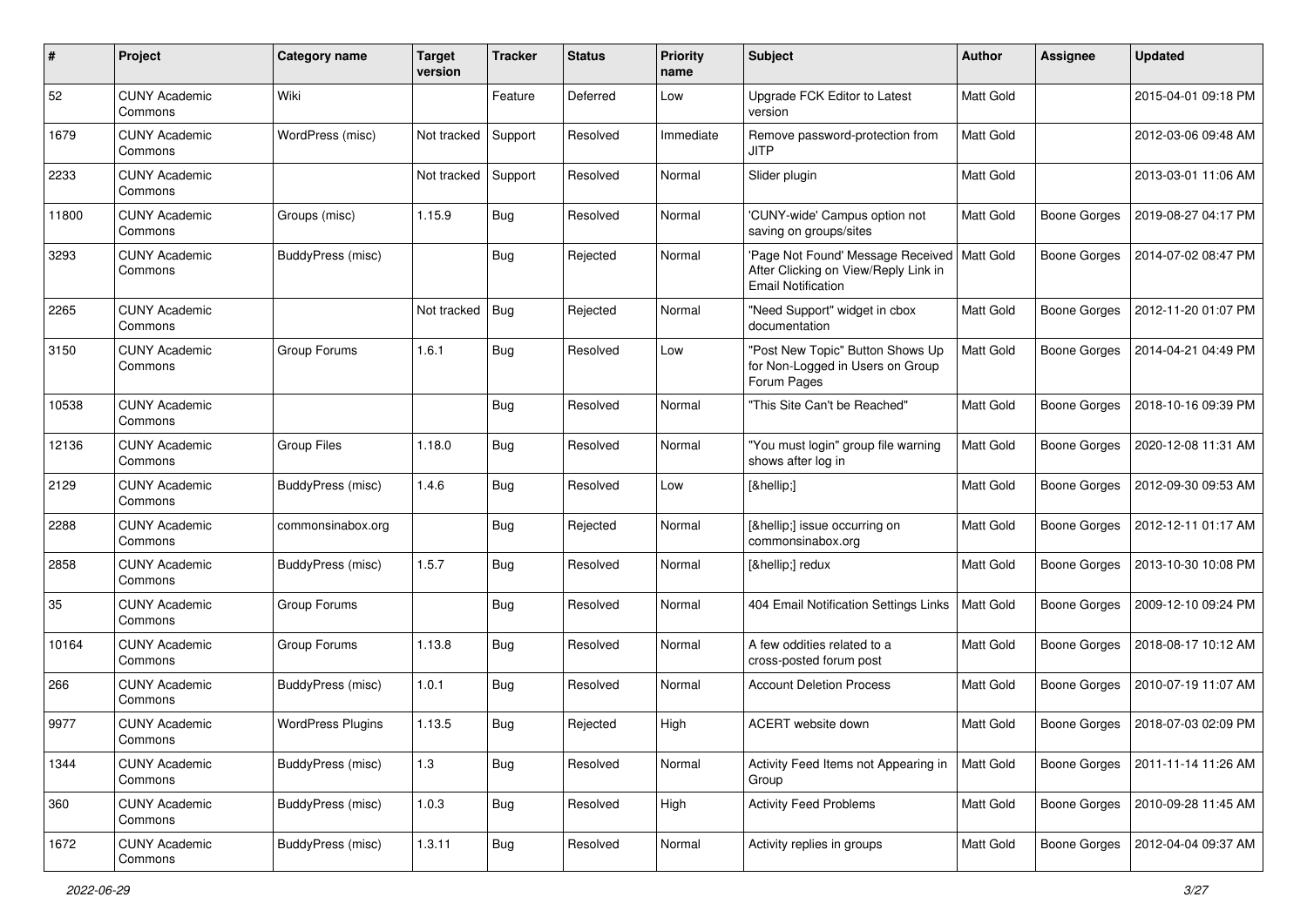| #     | Project                         | Category name            | <b>Target</b><br>version | <b>Tracker</b> | <b>Status</b> | <b>Priority</b><br>name | Subject                                                                                  | <b>Author</b> | <b>Assignee</b>     | <b>Updated</b>      |
|-------|---------------------------------|--------------------------|--------------------------|----------------|---------------|-------------------------|------------------------------------------------------------------------------------------|---------------|---------------------|---------------------|
| 16307 | <b>CUNY Academic</b><br>Commons |                          |                          | <b>Bug</b>     | <b>New</b>    | Normal                  | Add brief messaging to<br>accept/decline group membership<br>requests                    | Matt Gold     | <b>Boone Gorges</b> | 2022-06-27 06:13 PM |
| 2268  | <b>CUNY Academic</b><br>Commons |                          |                          | <b>Bug</b>     | Rejected      | Normal                  | Add CBOX icon to dashboard<br>menu?                                                      | Matt Gold     | <b>Boone Gorges</b> | 2012-11-18 10:58 PM |
| 2517  | <b>CUNY Academic</b><br>Commons | WordPress (misc)         | 1.4.22                   | <b>Bug</b>     | Resolved      | Normal                  | Add Constant Contact Plugin                                                              | Matt Gold     | <b>Boone Gorges</b> | 2013-03-20 01:53 PM |
| 3100  | <b>CUNY Academic</b><br>Commons | <b>WordPress Themes</b>  | 1.5.20                   | <b>Bug</b>     | Resolved      | Normal                  | <b>Add Customizr Theme</b>                                                               | Matt Gold     | <b>Boone Gorges</b> | 2014-03-11 10:35 PM |
| 2520  | <b>CUNY Academic</b><br>Commons | WordPress (misc)         | 1.4.22                   | <b>Bug</b>     | Resolved      | Normal                  | Add Edit Flow Plugin                                                                     | Matt Gold     | <b>Boone Gorges</b> | 2013-03-20 02:01 PM |
| 546   | <b>CUNY Academic</b><br>Commons | <b>BuddyPress (misc)</b> | 1.1.8                    | <b>Bug</b>     | Resolved      | Normal                  | Add Group/Group Blog Author<br>Syncing on an Automated Basis to<br>the Group Blog Plugin | Matt Gold     | <b>Boone Gorges</b> | 2011-02-03 08:44 AM |
| 2775  | <b>CUNY Academic</b><br>Commons | <b>BuddyPress (misc)</b> | 1.5.1.1                  | <b>Bug</b>     | Resolved      | High                    | Add Lehman College to List of<br>Colleges in Profiles                                    | Matt Gold     | <b>Boone Gorges</b> | 2013-09-06 04:40 PM |
| 95    | <b>CUNY Academic</b><br>Commons | Upgrades                 |                          | Bug            | Resolved      | Normal                  | Add News/Dev Blog feeds to News<br>Page                                                  | Matt Gold     | <b>Boone Gorges</b> | 2009-12-09 12:23 PM |
| 2380  | <b>CUNY Academic</b><br>Commons | commonsinabox.org        |                          | Bug            | Resolved      | High                    | Add search to Commonsinabox.org                                                          | Matt Gold     | <b>Boone Gorges</b> | 2013-03-20 11:41 AM |
| 2538  | <b>CUNY Academic</b><br>Commons | WordPress (misc)         | 1.4.25                   | <b>Bug</b>     | Resolved      | High                    | Add security plugins                                                                     | Matt Gold     | <b>Boone Gorges</b> | 2013-04-22 10:37 AM |
| 2918  | <b>CUNY Academic</b><br>Commons | WordPress (misc)         | 1.5.11                   | Bug            | Resolved      | Normal                  | Add Sensitive WP Theme                                                                   | Matt Gold     | <b>Boone Gorges</b> | 2013-12-03 03:17 PM |
| 1549  | <b>CUNY Academic</b><br>Commons | WordPress (misc)         | 1.3.5                    | Bug            | Resolved      | Normal                  | Add SOPA Protest Plugin                                                                  | Matt Gold     | <b>Boone Gorges</b> | 2012-01-17 06:19 PM |
| 2210  | <b>CUNY Academic</b><br>Commons | WordPress (misc)         | 1.4.9                    | Bug            | Resolved      | Normal                  | <b>Add Twenty Twelve Theme</b>                                                           | Matt Gold     | <b>Boone Gorges</b> | 2012-11-01 10:26 AM |
| 2429  | <b>CUNY Academic</b><br>Commons | WordPress (misc)         |                          | <b>Bug</b>     | Rejected      | Normal                  | Add User Switching Plugin?                                                               | Matt Gold     | <b>Boone Gorges</b> | 2013-02-28 10:51 AM |
| 2960  | <b>CUNY Academic</b><br>Commons | WordPress (misc)         | 1.5.16                   | <b>Bug</b>     | Resolved      | Normal                  | Add WP Accessibility Plugin                                                              | Matt Gold     | <b>Boone Gorges</b> | 2014-02-01 02:55 PM |
| 5516  | <b>CUNY Academic</b><br>Commons | Social Paper             | 1.9.19                   | Bug            | Rejected      | Normal                  | Adding a link to Social Paper jumps<br>position to top of page                           | Matt Gold     | <b>Boone Gorges</b> | 2016-06-21 09:54 PM |
| 1419  | <b>CUNY Academic</b><br>Commons | Wiki                     | 1.3                      | <b>Bug</b>     | Rejected      | Normal                  | Ajax autosuggest on wiki tags not<br>working                                             | Matt Gold     | Boone Gorges        | 2011-12-12 03:51 PM |
| 1145  | <b>CUNY Academic</b><br>Commons | BuddyPress (misc)        | 1.2.5                    | <b>Bug</b>     | Resolved      | Low                     | Alert Box on Group Join                                                                  | Matt Gold     | Boone Gorges        | 2011-09-12 05:56 PM |
| 115   | <b>CUNY Academic</b><br>Commons | Upgrades                 |                          | <b>Bug</b>     | Resolved      | High                    | Alliw spreadsheet attachments on<br>forum posts                                          | Matt Gold     | Boone Gorges        | 2009-12-06 12:13 AM |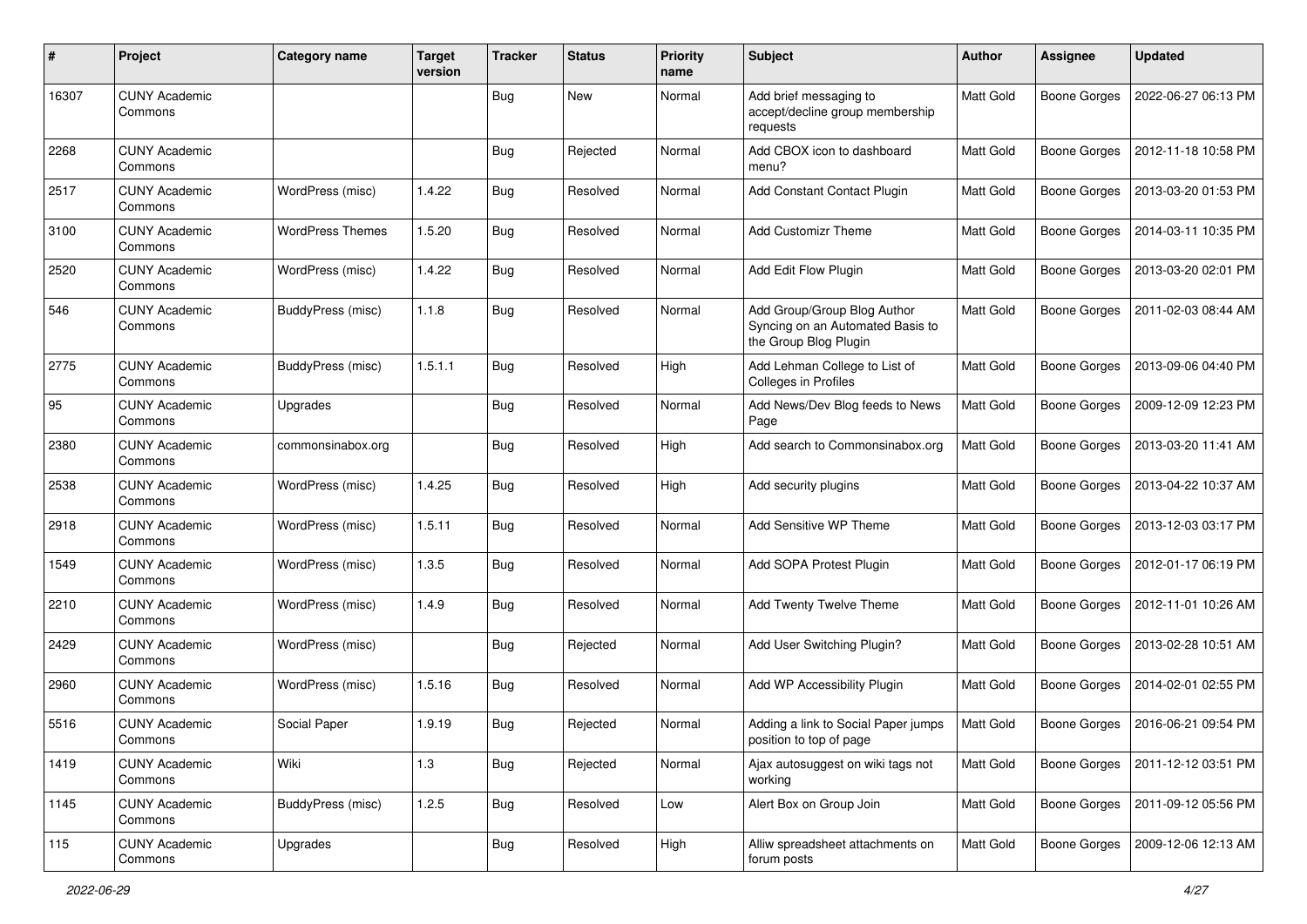| #    | Project                         | Category name            | <b>Target</b><br>version | <b>Tracker</b> | <b>Status</b> | <b>Priority</b><br>name | Subject                                                                          | Author           | <b>Assignee</b>     | <b>Updated</b>      |
|------|---------------------------------|--------------------------|--------------------------|----------------|---------------|-------------------------|----------------------------------------------------------------------------------|------------------|---------------------|---------------------|
| 2833 | <b>CUNY Academic</b><br>Commons | Group Files              | 1.6                      | <b>Bug</b>     | Resolved      | Normal                  | Allow silent file deletions                                                      | <b>Matt Gold</b> | <b>Boone Gorges</b> | 2014-03-21 03:50 PM |
| 2755 | <b>CUNY Academic</b><br>Commons | BuddyPress (misc)        | 1.5.1                    | Bug            | Resolved      | Normal                  | Alphabetize list of colleges in<br>positions drop-down                           | Matt Gold        | <b>Boone Gorges</b> | 2013-08-29 09:30 AM |
| 3223 | <b>CUNY Academic</b><br>Commons | <b>Public Portfolio</b>  | 1.7                      | Bug            | Resolved      | Low                     | Alter Profile Editing Unsaved Text<br><b>Warning Feature</b>                     | Matt Gold        | <b>Boone Gorges</b> | 2014-09-22 09:18 PM |
| 1412 | <b>CUNY Academic</b><br>Commons | BuddyPress (misc)        | 1.3                      | Bug            | Resolved      | Normal                  | Alter text on pop-up message about<br>role field                                 | Matt Gold        | <b>Boone Gorges</b> | 2011-12-08 12:58 PM |
| 2845 | <b>CUNY Academic</b><br>Commons | BuddyPress (misc)        | 1.5.7                    | Bug            | Resolved      | Normal                  | Anchor errors with bp activity items<br>created from associated blog<br>postings | <b>Matt Gold</b> | <b>Boone Gorges</b> | 2013-11-01 08:15 PM |
| 470  | <b>CUNY Academic</b><br>Commons | WordPress (misc)         | 1.0.3                    | Bug            | Duplicate     | Normal                  | Atahualpa Theme problems following<br>site upgrade                               | <b>Matt Gold</b> | <b>Boone Gorges</b> | 2010-12-13 10:59 AM |
| 4315 | <b>CUNY Academic</b><br>Commons | WordPress (misc)         | Not tracked              | <b>Bug</b>     | Resolved      | Normal                  | Authentication request                                                           | Matt Gold        | <b>Boone Gorges</b> | 2015-07-21 05:55 PM |
| 2684 | <b>CUNY Academic</b><br>Commons | WordPress (misc)         |                          | Bug            | Rejected      | Normal                  | Authentication/Cookie problems                                                   | Matt Gold        | <b>Boone Gorges</b> | 2013-07-25 10:09 PM |
| 606  | <b>CUNY Academic</b><br>Commons | BuddyPress (misc)        | 1.1.10                   | <b>Bug</b>     | Rejected      | Low                     | Avatars don't show up in list of<br>members on group invite tool                 | Matt Gold        | <b>Boone Gorges</b> | 2011-02-24 11:47 PM |
| 173  | <b>CUNY Academic</b><br>Commons | <b>BuddyPress (misc)</b> |                          | Bug            | Resolved      | Normal                  | Blockquote display cut off in mac<br>browsers                                    | Matt Gold        | <b>Boone Gorges</b> | 2010-05-11 04:58 PM |
| 5556 | <b>CUNY Academic</b><br>Commons | WordPress (misc)         | 1.9.16                   | <b>Bug</b>     | Resolved      | Normal                  | Blog comment leads to unauthorized<br>post warning                               | Matt Gold        | <b>Boone Gorges</b> | 2016-05-21 11:12 PM |
| 482  | <b>CUNY Academic</b><br>Commons | WordPress (misc)         | 1.1.4                    | <b>Bug</b>     | Resolved      | Normal                  | BP Admin Bar Display Error                                                       | <b>Matt Gold</b> | <b>Boone Gorges</b> | 2010-12-16 08:45 AM |
| 109  | <b>CUNY Academic</b><br>Commons | Upgrades                 |                          | Bug            | Resolved      | Normal                  | BP Admin Bar doesn't appear on<br>login screen                                   | <b>Matt Gold</b> | <b>Boone Gorges</b> | 2010-05-11 05:21 PM |
| 527  | <b>CUNY Academic</b><br>Commons | <b>BuddyPress (misc)</b> | 1.1.7                    | Bug            | Resolved      | Low                     | BP Admin Bar Doesn't Show up on<br>Cityscape Theme                               | Matt Gold        | Boone Gorges        | 2011-01-04 03:39 PM |
| 340  | <b>CUNY Academic</b><br>Commons | <b>BuddyPress (misc)</b> | 1.1                      | Bug            | Resolved      | High                    | BP Admin Bar Menu Mouseover<br>Areas Too Sensitive                               | Matt Gold        | <b>Boone Gorges</b> | 2010-12-01 09:48 AM |
| 235  | <b>CUNY Academic</b><br>Commons | <b>BuddyPress (misc)</b> |                          | Bug            | Resolved      | Normal                  | BP Admin Bar Not Appearing on<br>Help Blog                                       | Matt Gold        | Boone Gorges        | 2010-05-20 06:15 PM |
| 1321 | <b>CUNY Academic</b><br>Commons | <b>BuddyPress</b> (misc) | 1.2.5                    | <b>Bug</b>     | Duplicate     | Normal                  | BP Doc Comment Doesn't Show Up<br>on Doc (but does appear in group<br>stream)    | Matt Gold        | Boone Gorges        | 2011-11-04 08:04 AM |
| 2651 | <b>NYCDH Community Site</b>     |                          |                          | Bug            | Rejected      | Normal                  | BP Doc save button returns users to<br>doc directory instead of to group         | Matt Gold        | <b>Boone Gorges</b> | 2013-08-02 12:47 PM |
| 9105 | <b>CUNY Academic</b><br>Commons | <b>BuddyPress Docs</b>   | 1.12.7                   | <b>Bug</b>     | Resolved      | Urgent                  | BP doc titles/dates messed up                                                    | Matt Gold        | <b>Boone Gorges</b> | 2018-01-23 11:00 AM |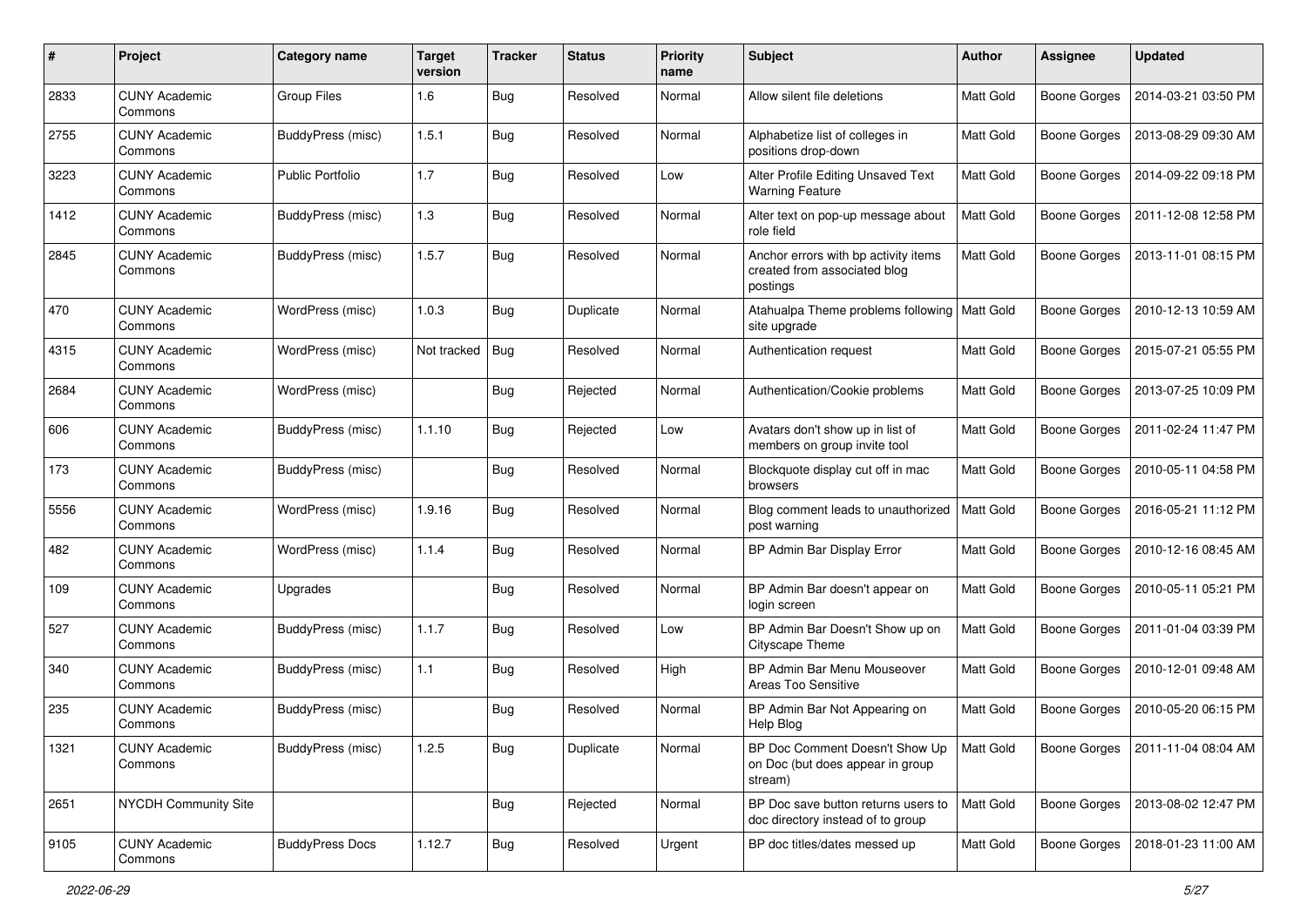| #              | Project                         | Category name             | Target<br>version | <b>Tracker</b> | <b>Status</b> | <b>Priority</b><br>name | <b>Subject</b>                                               | <b>Author</b>    | Assignee            | <b>Updated</b>      |
|----------------|---------------------------------|---------------------------|-------------------|----------------|---------------|-------------------------|--------------------------------------------------------------|------------------|---------------------|---------------------|
| 905            | <b>CUNY Academic</b><br>Commons | BuddyPress (misc)         | 1.2.4             | <b>Bug</b>     | Resolved      | Low                     | BP Docs Authentication Issue                                 | Matt Gold        | <b>Boone Gorges</b> | 2011-07-12 01:39 PM |
| 992            | <b>CUNY Academic</b><br>Commons | BuddyPress (misc)         | 1.2.5             | <b>Bug</b>     | Resolved      | Normal                  | BP Docs comments show up on WP<br>Dashboard                  | Matt Gold        | <b>Boone Gorges</b> | 2011-07-19 02:17 PM |
| 993            | <b>CUNY Academic</b><br>Commons | BuddyPress (misc)         | 1.2.5             | Bug            | Resolved      | Low                     | <b>BP Docs Notification Issue</b>                            | <b>Matt Gold</b> | <b>Boone Gorges</b> | 2011-07-20 12:10 AM |
| 806            | <b>CUNY Academic</b><br>Commons | BuddyPress (misc)         | 1.2.4             | <b>Bug</b>     | Resolved      | Normal                  | <b>BP Docs Notification Throttling</b><br><b>Issues</b>      | Matt Gold        | <b>Boone Gorges</b> | 2011-06-08 12:17 PM |
| 1616           | <b>CUNY Academic</b><br>Commons | BuddyPress (misc)         | 1.3.7             | <b>Bug</b>     | Resolved      | Low                     | <b>BP Docs timeout issue</b>                                 | Matt Gold        | <b>Boone Gorges</b> | 2012-02-21 03:23 PM |
| 783            | <b>CUNY Academic</b><br>Commons | BuddyPress (misc)         | 1.2.4             | <b>Bug</b>     | Resolved      | Normal                  | Broken Avatar Images                                         | Matt Gold        | <b>Boone Gorges</b> | 2011-06-06 02:49 PM |
| 138            | <b>CUNY Academic</b><br>Commons | BuddyPress (misc)         |                   | <b>Bug</b>     | Resolved      | Normal                  | Broken Links in Forum Notification<br>Emails                 | <b>Matt Gold</b> | <b>Boone Gorges</b> | 2010-03-02 07:59 PM |
| 3581           | <b>CUNY Academic</b><br>Commons | <b>BuddyPress Docs</b>    | 1.7.1             | <b>Bug</b>     | Resolved      | Normal                  | <b>BuddyPress Docs Line Break issue</b>                      | Matt Gold        | <b>Boone Gorges</b> | 2014-10-20 02:56 PM |
| $\overline{7}$ | <b>CUNY Academic</b><br>Commons | BuddyPress (misc)         |                   | <b>Bug</b>     | Resolved      | Normal                  | BuddyPress theme error on iPhone                             | Matt Gold        | <b>Boone Gorges</b> | 2009-09-15 07:39 PM |
| 467            | <b>CUNY Academic</b><br>Commons | BuddyPress (misc)         | Not tracked       | <b>Bug</b>     | Resolved      | Low                     | CAC Blog no longer listed on<br>BP-Admin Bar "My Blogs" list | Matt Gold        | Boone Gorges        | 2010-12-21 12:38 PM |
| 2737           | <b>CUNY Academic</b><br>Commons | BuddyPress (misc)         | 1.5.0.2           | Bug            | Resolved      | Urgent                  | CAC Not allowing CUNY Addresses<br>to Register               | Matt Gold        | <b>Boone Gorges</b> | 2013-08-26 05:43 PM |
| 4180           | <b>CUNY Academic</b><br>Commons | WordPress (misc)          | Not tracked       | <b>Bug</b>     | Resolved      | High                    | Cache issues: site deletion process                          | Matt Gold        | <b>Boone Gorges</b> | 2016-02-07 10:05 PM |
| 3654           | <b>CUNY Academic</b><br>Commons | Group Forums              | 1.7.4             | Bug            | Resolved      | Normal                  | can only attached one file to a forum<br>post                | Matt Gold        | <b>Boone Gorges</b> | 2014-11-21 10:42 AM |
| 9107           | <b>CUNY Academic</b><br>Commons | Non-CUNY sign up<br>codes | 1.12.7            | <b>Bug</b>     | Resolved      | Normal                  | Can't add group to non-CUNY<br>sign-up code                  | Matt Gold        | Boone Gorges        | 2018-01-23 04:15 PM |
| 9875           | <b>CUNY Academic</b><br>Commons | Messages                  | 1.13.3            | Bug            | Resolved      | Low                     | Can't mark message as read                                   | Matt Gold        | <b>Boone Gorges</b> | 2018-06-01 07:54 PM |
| 810            | <b>CUNY Academic</b><br>Commons | BuddyPress (misc)         | 1.2.4             | <b>Bug</b>     | Resolved      | Normal                  | Can't see all blogs in "My Blogs"                            | Matt Gold        | <b>Boone Gorges</b> | 2011-07-12 10:51 PM |
| 315            | <b>CUNY Academic</b><br>Commons | WordPress (misc)          | 1.0.3             | <b>Bug</b>     | Resolved      | Normal                  | Can't upload images to gallery                               | Matt Gold        | <b>Boone Gorges</b> | 2010-09-08 02:24 PM |
| 4057           | <b>CUNY Academic</b><br>Commons | <b>BuddyPress Docs</b>    | 1.8.1             | <b>Bug</b>     | Resolved      | Normal                  | Canceling edit mode of BP Doc<br>reloads editing screen      | <b>Matt Gold</b> | <b>Boone Gorges</b> | 2015-06-01 03:08 PM |
| 205            | <b>CUNY Academic</b><br>Commons | BuddyPress (misc)         |                   | Bug            | Resolved      | High                    | <b>Cannot Create Account</b>                                 | <b>Matt Gold</b> | Boone Gorges        | 2010-05-20 03:18 PM |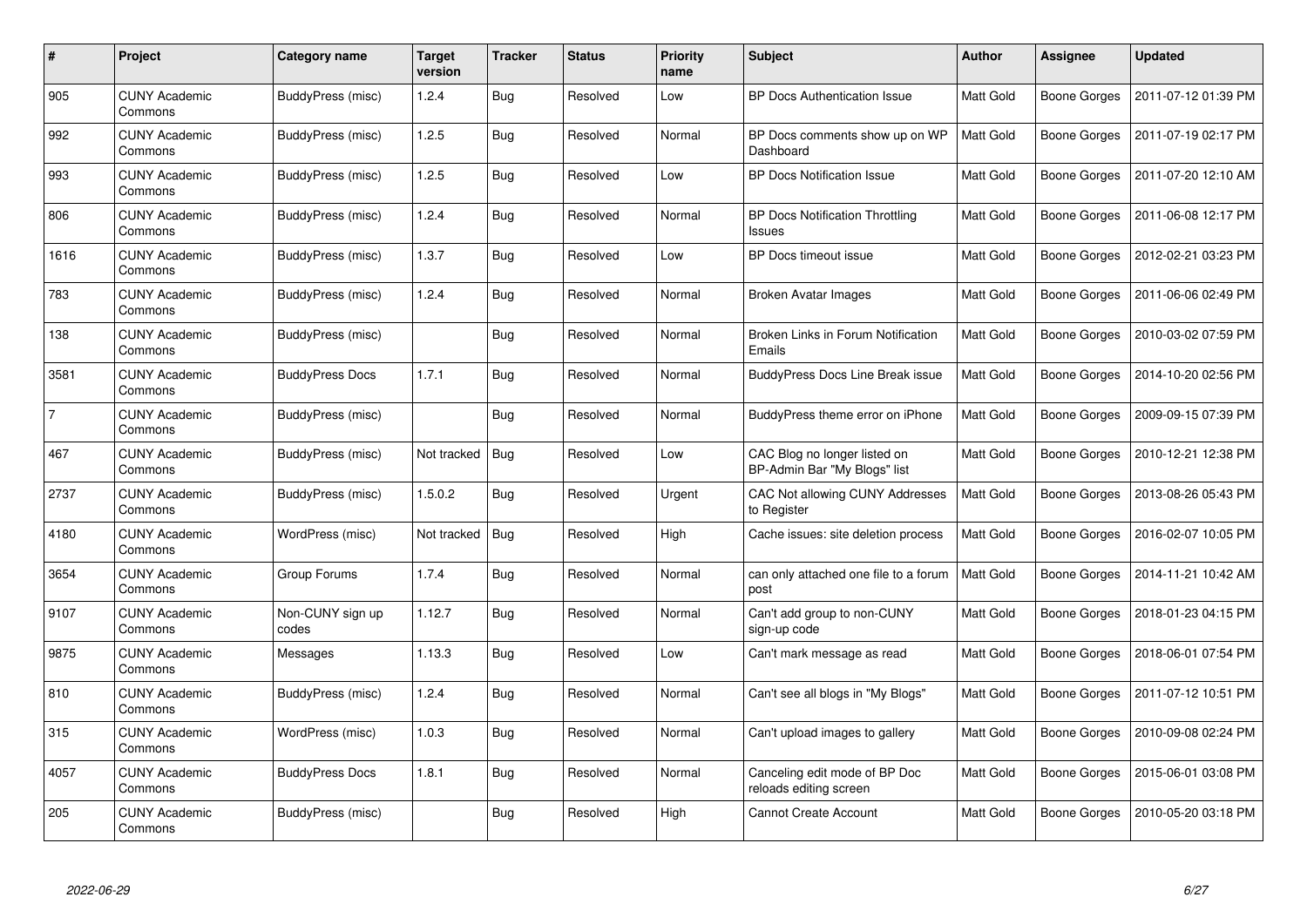| #     | Project                         | Category name            | <b>Target</b><br>version | <b>Tracker</b> | <b>Status</b> | <b>Priority</b><br>name | Subject                                                                                               | Author           | <b>Assignee</b>     | <b>Updated</b>      |
|-------|---------------------------------|--------------------------|--------------------------|----------------|---------------|-------------------------|-------------------------------------------------------------------------------------------------------|------------------|---------------------|---------------------|
| 2274  | <b>CUNY Academic</b><br>Commons | commonsinabox.org        | Not tracked              | <b>Bug</b>     | Rejected      | Normal                  | CBOX - group names on group<br>pages                                                                  | Matt Gold        | <b>Boone Gorges</b> | 2012-11-20 02:05 PM |
| 2270  | <b>CUNY Academic</b><br>Commons | commonsinabox.org        | Not tracked              | <b>Bug</b>     | Rejected      | Normal                  | CBOX group sign up - default email<br>setting                                                         | <b>Matt Gold</b> | <b>Boone Gorges</b> | 2012-11-20 03:51 PM |
| 2349  | CUNY Academic<br>Commons        | commonsinabox.org        |                          | Bug            | Resolved      | High                    | CBOX header image position off                                                                        | <b>Matt Gold</b> | <b>Boone Gorges</b> | 2012-12-15 10:21 PM |
| 2279  | <b>CUNY Academic</b><br>Commons | commonsinabox.org        | Not tracked              | Bug            | Resolved      | Low                     | CBOX mention system rewrites<br>twitter links                                                         | <b>Matt Gold</b> | <b>Boone Gorges</b> | 2012-11-20 07:41 PM |
| 3823  | <b>CUNY Academic</b><br>Commons | commonsinabox.org        | Not tracked              | <b>Bug</b>     | Resolved      | Normal                  | CBOX styling issue                                                                                    | <b>Matt Gold</b> | <b>Boone Gorges</b> | 2015-02-23 03:33 PM |
| 2275  | <b>CUNY Academic</b><br>Commons | commonsinabox.org        | Not tracked              | Bug            | Resolved      | Normal                  | CBOX support requests                                                                                 | Matt Gold        | Boone Gorges        | 2012-11-20 02:05 PM |
| 2284  | <b>CUNY Academic</b><br>Commons | commonsinabox.org        |                          | Bug            | Rejected      | Normal                  | cbox.org forum link error from profile<br>page                                                        | Matt Gold        | <b>Boone Gorges</b> | 2012-11-20 08:02 PM |
| 1902  | <b>CUNY Academic</b><br>Commons | WordPress (misc)         | Not tracked              | Bug            | Resolved      | Normal                  | CF access to home page slide<br>creation                                                              | Matt Gold        | Boone Gorges        | 2012-05-22 09:04 AM |
| 2267  | <b>CUNY Academic</b><br>Commons |                          |                          | Bug            | Resolved      | Normal                  | Change "Cbox" to "CBOX" in<br>Dashboard Menu                                                          | Matt Gold        | Boone Gorges        | 2012-11-18 11:01 PM |
| 646   | CUNY Academic<br>Commons        | BuddyPress (misc)        | 1.2                      | Bug            | Resolved      | Low                     | Change Error Message Non<br>Logged-In Users See When<br>Authorized Page is Requested<br>Without Login | <b>Matt Gold</b> | <b>Boone Gorges</b> | 2011-03-22 10:28 AM |
| 2776  | <b>CUNY Academic</b><br>Commons | BuddyPress (misc)        | 1.5.2                    | Bug            | Resolved      | Normal                  | Change Name of SPS in College list                                                                    | <b>Matt Gold</b> | <b>Boone Gorges</b> | 2013-09-11 08:19 PM |
| 29    | <b>CUNY Academic</b><br>Commons | Group Forums             |                          | Bug            | Resolved      | Low                     | Change user name display on<br><b>BbPress</b>                                                         | Matt Gold        | <b>Boone Gorges</b> | 2009-10-19 03:27 PM |
| 314   | <b>CUNY Academic</b><br>Commons | BuddyPress (misc)        | 1.0.2                    | <b>Bug</b>     | Resolved      | Normal                  | Changing Blog Title in BuddyPress<br>Menus                                                            | Matt Gold        | Boone Gorges        | 2010-09-02 10:59 AM |
| 1117  | <b>CUNY Academic</b><br>Commons | BuddyPress (misc)        | 1.2.5                    | <b>Bug</b>     | Resolved      | Normal                  | Character Display Error in Feed                                                                       | Matt Gold        | Boone Gorges        | 2011-09-12 06:29 PM |
| 147   | <b>CUNY Academic</b><br>Commons | Group Forums             |                          | Bug            | Resolved      | Normal                  | <b>Character Limit on Forum Post Titles</b>                                                           | <b>Matt Gold</b> | <b>Boone Gorges</b> | 2009-12-22 10:38 PM |
| 1951  | <b>CUNY Academic</b><br>Commons | WordPress (misc)         | Not tracked              | <b>Bug</b>     | Resolved      | Normal                  | Check RSS feed of GCDI site                                                                           | Matt Gold        | <b>Boone Gorges</b> | 2012-07-19 10:00 PM |
| 456   | <b>CUNY Academic</b><br>Commons | BuddyPress (misc)        | Not tracked              | Bug            | Resolved      | Normal                  | <b>Check Sitewide Plugins</b>                                                                         | Matt Gold        | Boone Gorges        | 2010-12-21 12:31 PM |
| 10563 | <b>CUNY Academic</b><br>Commons |                          | 1.13.12                  | <b>Bug</b>     | Resolved      | Urgent                  | cllicking on links from site menu<br>leads to 500 error                                               | Matt Gold        | Boone Gorges        | 2018-10-23 10:48 AM |
| 174   | <b>CUNY Academic</b><br>Commons | <b>BuddyPress</b> (misc) |                          | <b>Bug</b>     | Resolved      | Normal                  | College names no longer active links   Matt Gold<br>on profiles                                       |                  | <b>Boone Gorges</b> | 2010-05-11 05:00 PM |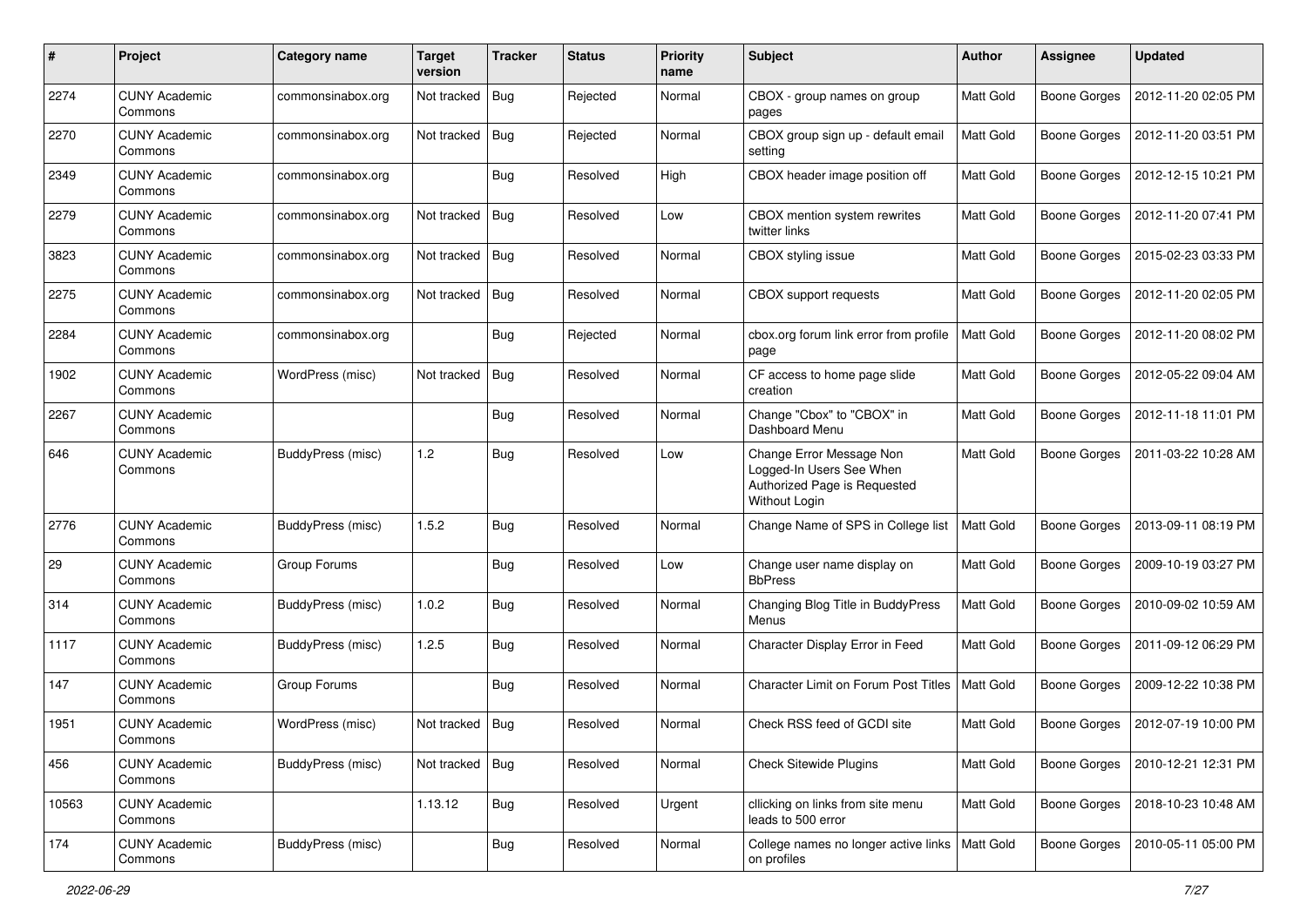| #     | Project                         | Category name          | <b>Target</b><br>version | <b>Tracker</b> | <b>Status</b> | <b>Priority</b><br>name | Subject                                                                            | Author           | Assignee            | <b>Updated</b>      |
|-------|---------------------------------|------------------------|--------------------------|----------------|---------------|-------------------------|------------------------------------------------------------------------------------|------------------|---------------------|---------------------|
| 116   | <b>CUNY Academic</b><br>Commons | Upgrades               |                          | <b>Bug</b>     | Resolved      | Low                     | Comment Out Popular Listing of<br>Members on Homepage                              | Matt Gold        | <b>Boone Gorges</b> | 2009-12-09 12:51 PM |
| 14951 | <b>CUNY Academic</b><br>Commons |                        | Not tracked              | <b>Bug</b>     | Resolved      | Normal                  | Commons down                                                                       | Matt Gold        | <b>Boone Gorges</b> | 2021-11-23 04:21 PM |
| 2892  | CUNY Academic<br>Commons        | BuddyPress (misc)      |                          | <b>Bug</b>     | Rejected      | High                    | Commons homepage - blog column                                                     | <b>Matt Gold</b> | <b>Boone Gorges</b> | 2013-11-14 01:00 PM |
| 7689  | <b>CUNY Academic</b><br>Commons |                        |                          | Bug            | Duplicate     | Immediate               | Commons in Blank State                                                             | <b>Matt Gold</b> | <b>Boone Gorges</b> | 2017-02-15 10:19 PM |
| 1531  | <b>CUNY Academic</b><br>Commons | WordPress (misc)       | 1.3.4                    | Bug            | Resolved      | Urgent                  | Commons Only Viewable to<br>Logged-In Viewers                                      | <b>Matt Gold</b> | <b>Boone Gorges</b> | 2012-01-12 12:50 AM |
| 3075  | <b>CUNY Academic</b><br>Commons | Server                 | Not tracked              | Bug            | Rejected      | Normal                  | Commons running slow?                                                              | Matt Gold        | <b>Boone Gorges</b> | 2014-05-06 01:45 PM |
| 5890  | <b>CUNY Academic</b><br>Commons | <b>Commons Profile</b> | 1.9.24                   | Bug            | Resolved      | Normal                  | Commons user profile erroneously<br>indicates a group for a member                 | Matt Gold        | <b>Boone Gorges</b> | 2016-08-11 11:53 PM |
| 3769  | <b>CUNY Academic</b><br>Commons | Public Portfolio       | 1.7.12                   | <b>Bug</b>     | Resolved      | Normal                  | Completion mouseover on editing<br>version of profile is blank                     | <b>Matt Gold</b> | <b>Boone Gorges</b> | 2015-02-12 09:13 AM |
| 305   | <b>CUNY Academic</b><br>Commons | WordPress (misc)       | Not tracked              | <b>Bug</b>     | Resolved      | Normal                  | Confirmation emails not received                                                   | Matt Gold        | <b>Boone Gorges</b> | 2010-09-08 11:00 AM |
| 656   | <b>CUNY Academic</b><br>Commons | BuddyPress (misc)      | 1.2                      | Bug            | Resolved      | Low                     | <b>Conflicting Email Subscription</b><br>Messages                                  | Matt Gold        | <b>Boone Gorges</b> | 2011-04-10 10:10 PM |
| 1345  | <b>CUNY Academic</b><br>Commons | BuddyPress (misc)      | 1.3                      | Bug            | Resolved      | Normal                  | <b>Consider Adding BuddyPress Group</b><br>for Community Admins and Mods<br>Plugin | Matt Gold        | <b>Boone Gorges</b> | 2011-11-28 03:17 PM |
| 8161  | <b>CUNY Academic</b><br>Commons |                        |                          | Bug            | Rejected      | Normal                  | Contact form info sent to Commons<br>email                                         | <b>Matt Gold</b> | <b>Boone Gorges</b> | 2017-05-21 10:52 PM |
| 13949 | <b>CUNY Academic</b><br>Commons |                        | Not tracked              | <b>Bug</b>     | New           | Normal                  | Continued debugging of runaway<br>MySQL connections                                | <b>Matt Gold</b> | <b>Boone Gorges</b> | 2021-09-14 10:42 AM |
| 3152  | <b>CUNY Academic</b><br>Commons | WordPress (misc)       |                          | Bug            | Rejected      | Normal                  | Cookie/Session weirdness                                                           | Matt Gold        | <b>Boone Gorges</b> | 2014-04-27 02:41 PM |
| 2770  | <b>CUNY Academic</b><br>Commons | WordPress (misc)       |                          | <b>Bug</b>     | Resolved      | Normal                  | Create Access to Network Admin<br>from new Admin Bar                               | <b>Matt Gold</b> | <b>Boone Gorges</b> | 2013-09-10 12:31 PM |
| 3046  | <b>CUNY Academic</b><br>Commons | cuny.is                | Not tracked              | <b>Bug</b>     | Resolved      | Urgent                  | Create CUNY.IS                                                                     | <b>Matt Gold</b> | <b>Boone Gorges</b> | 2014-02-18 06:55 PM |
| 1551  | <b>CUNY Academic</b><br>Commons | WordPress (misc)       | 1.3.5                    | <b>Bug</b>     | Resolved      | Normal                  | Create Front-Page SOPA Protest<br>page                                             | Matt Gold        | <b>Boone Gorges</b> | 2012-01-17 09:32 PM |
| 3124  | <b>CUNY Academic</b><br>Commons | Design                 | 1.6                      | <b>Bug</b>     | Resolved      | Normal                  | Create small version of horizontal<br>logo image to include in HTML<br>Emails      | Matt Gold        | Boone Gorges        | 2014-04-01 03:40 PM |
| 4660  | <b>CUNY Academic</b><br>Commons | Events                 | Not tracked   Bug        |                | Resolved      | High                    | Creating new event leads to<br>whitescreen                                         | Matt Gold        | <b>Boone Gorges</b> | 2015-09-22 05:56 PM |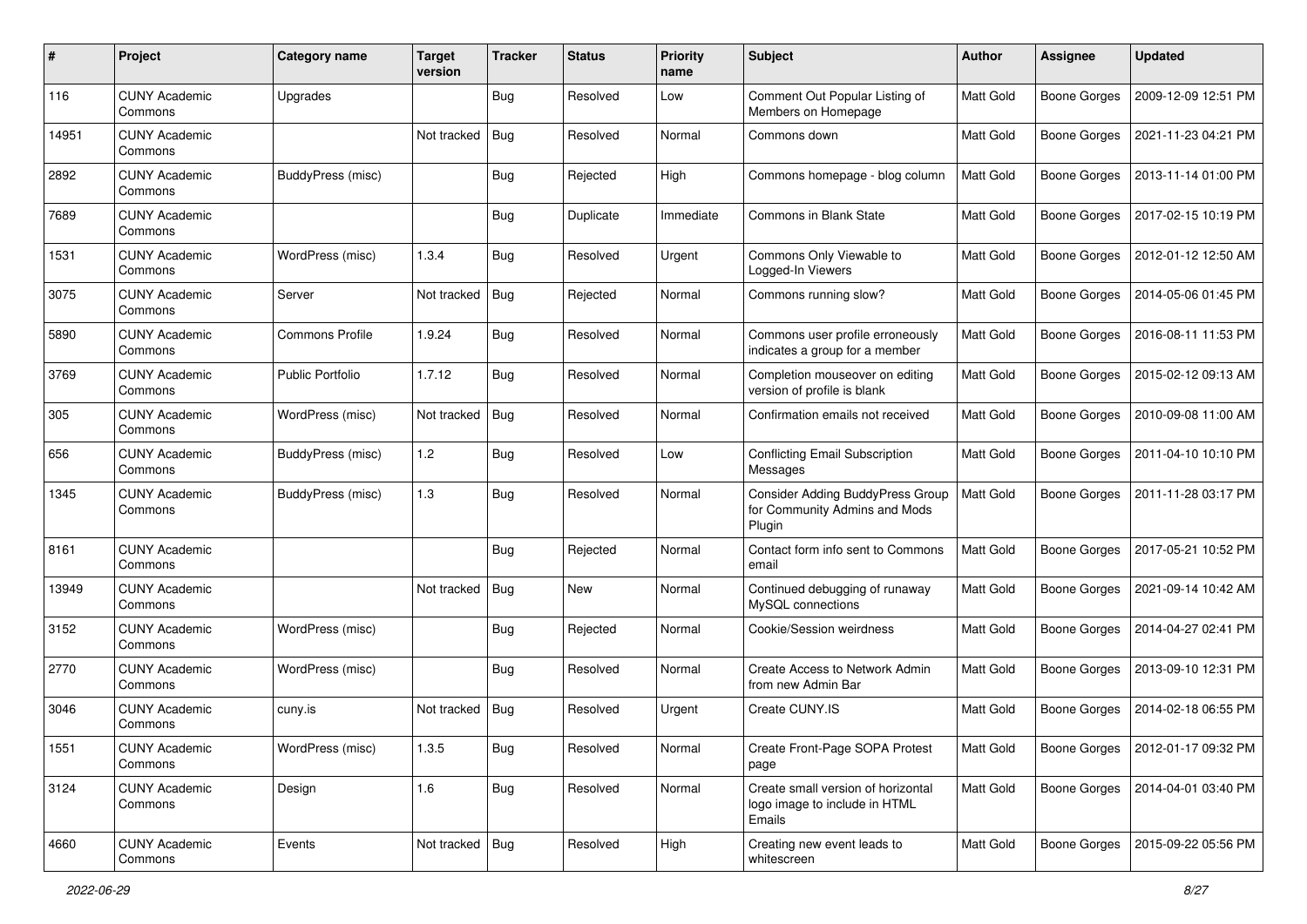| $\#$  | <b>Project</b>                  | Category name     | Target<br>version | <b>Tracker</b> | <b>Status</b> | <b>Priority</b><br>name | <b>Subject</b>                                                                   | <b>Author</b> | <b>Assignee</b>     | <b>Updated</b>      |
|-------|---------------------------------|-------------------|-------------------|----------------|---------------|-------------------------|----------------------------------------------------------------------------------|---------------|---------------------|---------------------|
| 2959  | <b>CUNY Academic</b><br>Commons | WordPress (misc)  | Not tracked       | <b>Bug</b>     | Resolved      | Normal                  | <b>CUNY Academic Commons SEO</b><br>issues                                       | Matt Gold     | <b>Boone Gorges</b> | 2014-05-06 01:43 PM |
| 6126  | <b>CUNY Academic</b><br>Commons | Wiki              | Not tracked       | <b>Bug</b>     | Resolved      | Normal                  | <b>CUNY DHI Guide</b>                                                            | Matt Gold     | Boone Gorges        | 2016-10-09 02:59 PM |
| 10597 | <b>CUNY Academic</b><br>Commons | cuny.is           | Not tracked       | <b>Bug</b>     | Resolved      | Normal                  | cuny.is admin unavailable                                                        | Matt Gold     | Boone Gorges        | 2018-10-25 01:44 PM |
| 3788  | <b>CUNY Academic</b><br>Commons | cuny.is           | 1.8.11            | <b>Bug</b>     | Resolved      | Normal                  | CUNY.is default links?                                                           | Matt Gold     | Boone Gorges        | 2015-09-25 12:53 AM |
| 3799  | <b>CUNY Academic</b><br>Commons | cuny.is           | 1.7.12            | <b>Bug</b>     | Resolved      | Normal                  | cuny.is issue                                                                    | Matt Gold     | Boone Gorges        | 2015-02-10 09:07 PM |
| 12335 | <b>CUNY Academic</b><br>Commons | cuny.is           |                   | <b>Bug</b>     | Rejected      | Normal                  | cuny.is issue                                                                    | Matt Gold     | Boone Gorges        | 2020-01-30 12:47 AM |
| 3079  | <b>CUNY Academic</b><br>Commons | cuny.is           | Not tracked       | <b>Bug</b>     | Resolved      | Urgent                  | cuny.is request                                                                  | Matt Gold     | <b>Boone Gorges</b> | 2014-02-26 07:47 PM |
| 3648  | <b>CUNY Academic</b><br>Commons | cuny.is           | Not tracked       | <b>Bug</b>     | Resolved      | High                    | cuny.is request                                                                  | Matt Gold     | Boone Gorges        | 2014-11-11 06:54 PM |
| 1784  | <b>CUNY Academic</b><br>Commons | BuddyPress (misc) | 1.3.11            | Bug            | Resolved      | Normal                  | Date/Content Problems on Forum<br>digest emails                                  | Matt Gold     | Boone Gorges        | 2012-04-03 08:28 PM |
| 3131  | <b>CUNY Academic</b><br>Commons | Reply By Email    | Not tracked       | Bug            | Resolved      | Normal                  | Deactivated/Reactivated RBE                                                      | Matt Gold     | Boone Gorges        | 2014-03-25 01:11 PM |
| 3362  | <b>CUNY Academic</b><br>Commons | Public Portfolio  | 1.7.1             | <b>Bug</b>     | Resolved      | Normal                  | Default display of profiles with no<br>info added                                | Matt Gold     | Boone Gorges        | 2014-10-21 02:44 PM |
| 1931  | <b>CUNY Academic</b><br>Commons | WordPress (misc)  | Not tracked       | Bug            | Rejected      | Normal                  | Deleted Blog visible to admin, but<br>not to standard users                      | Matt Gold     | Boone Gorges        | 2012-06-12 09:14 AM |
| 2266  | <b>CUNY Academic</b><br>Commons | commonsinabox.org |                   | Bug            | Resolved      | Normal                  | Demo slider                                                                      | Matt Gold     | Boone Gorges        | 2012-11-18 11:26 PM |
| 13669 | <b>CUNY Academic</b><br>Commons | DiRT Integration  | 1.18.1            | <b>Bug</b>     | Resolved      | Normal                  | Digital Research Tools showing up in   Matt Gold<br>top nav for logged out users |               | Boone Gorges        | 2020-12-08 05:11 PM |
| 3933  | <b>CUNY Academic</b><br>Commons | DiRT Integration  | Not tracked       | <b>Bug</b>     | Rejected      | Normal                  | DiRT Directory 'tool' directory shows<br>blank page                              | Matt Gold     | Boone Gorges        | 2015-03-20 08:47 AM |
| 4798  | <b>CUNY Academic</b><br>Commons | DiRT Integration  | Not tracked       | Bug            | Resolved      | Normal                  | DiRT plugin seems to have<br>disappeared                                         | Matt Gold     | Boone Gorges        | 2015-10-20 10:05 PM |
| 3864  | <b>CUNY Academic</b><br>Commons | DiRT Integration  | 1.7.15            | <b>Bug</b>     | Resolved      | Normal                  | DiRT Tools Group sidebar label<br>display                                        | Matt Gold     | Boone Gorges        | 2015-03-11 09:30 PM |
| 3865  | <b>CUNY Academic</b><br>Commons | Design            | 1.7.15            | <b>Bug</b>     | Resolved      | Normal                  | DiRT Tools listing in Group ><br>Manage                                          | Matt Gold     | Boone Gorges        | 2015-03-12 10:35 AM |
| 387   | <b>CUNY Academic</b><br>Commons | BuddyPress (misc) | 1.1               | <b>Bug</b>     | Resolved      | Normal                  | Disable activity replies for group<br>announcements                              | Matt Gold     | Boone Gorges        | 2010-11-16 04:20 PM |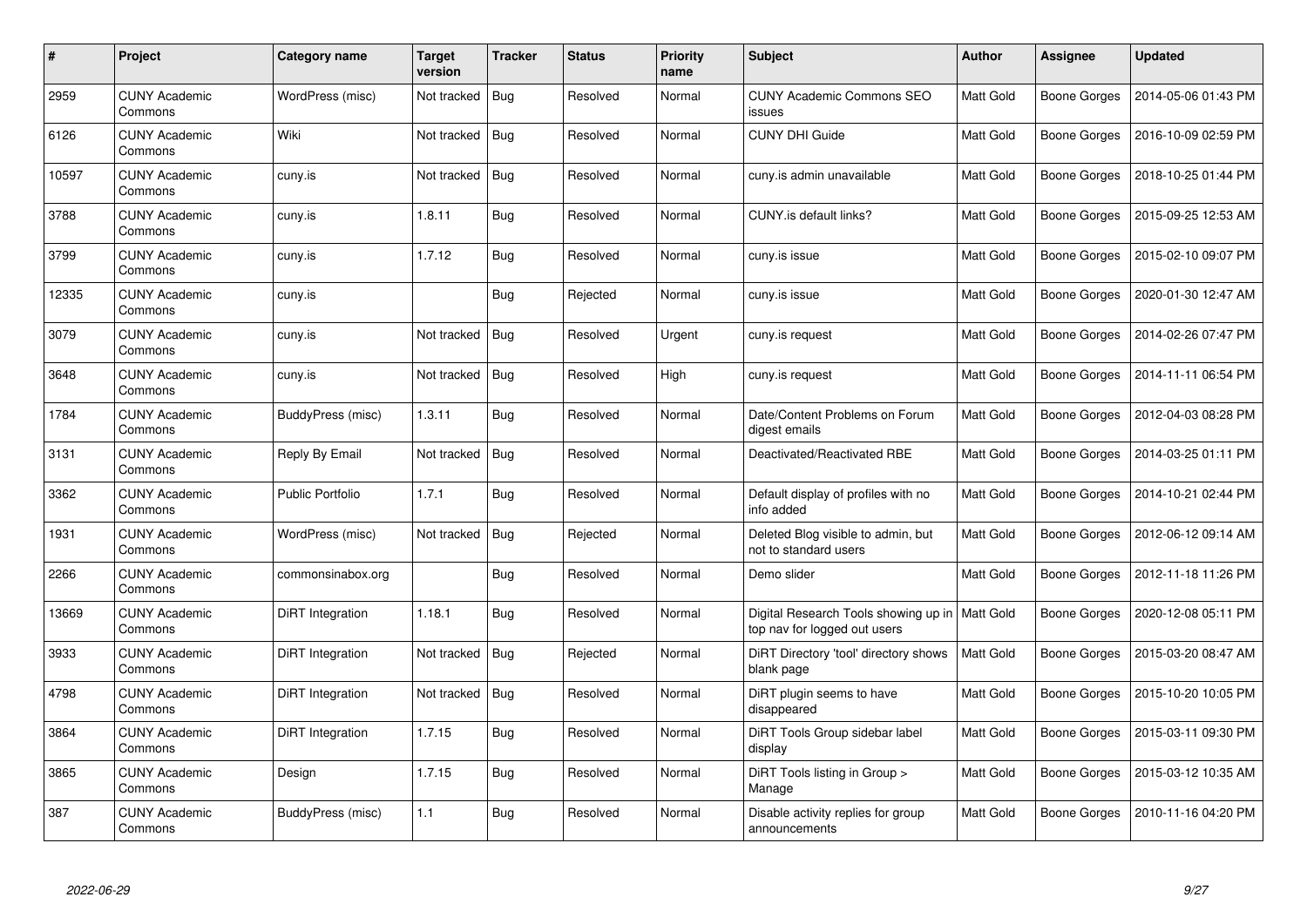| #    | Project                         | Category name             | <b>Target</b><br>version | <b>Tracker</b> | <b>Status</b> | <b>Priority</b><br>name | <b>Subject</b>                                                                  | <b>Author</b>    | Assignee            | <b>Updated</b>      |
|------|---------------------------------|---------------------------|--------------------------|----------------|---------------|-------------------------|---------------------------------------------------------------------------------|------------------|---------------------|---------------------|
| 134  | <b>CUNY Academic</b><br>Commons | BuddyPress (misc)         |                          | <b>Bug</b>     | Resolved      | Low                     | Div Overflow Issue on Mail Interface                                            | <b>Matt Gold</b> | <b>Boone Gorges</b> | 2009-12-13 06:28 PM |
| 3688 | <b>CUNY Academic</b><br>Commons | <b>BuddyPress Docs</b>    | 1.7.6                    | <b>Bug</b>     | Resolved      | Normal                  | Doc creation didn't create email<br>notification                                | Matt Gold        | Boone Gorges        | 2014-12-12 08:57 AM |
| 5486 | <b>CUNY Academic</b><br>Commons | <b>BuddyPress Docs</b>    | 1.9.15                   | <b>Bug</b>     | Resolved      | Low                     | Doc history not showing up                                                      | Matt Gold        | <b>Boone Gorges</b> | 2016-04-24 11:50 AM |
| 9149 | <b>CUNY Academic</b><br>Commons | <b>BuddyPress Docs</b>    | 1.12.8                   | <b>Bug</b>     | Resolved      | Normal                  | Doc listing layout issue                                                        | Matt Gold        | Boone Gorges        | 2018-02-13 10:36 AM |
| 4722 | <b>CUNY Academic</b><br>Commons | <b>BuddyPress Docs</b>    | Not tracked              | Bug            | Rejected      | Normal                  | Doc listing overflow issue                                                      | Matt Gold        | <b>Boone Gorges</b> | 2015-10-11 10:09 PM |
| 89   | <b>CUNY Academic</b><br>Commons | Upgrades                  |                          | <b>Bug</b>     | Resolved      | Normal                  | Document Core Changes                                                           | Matt Gold        | <b>Boone Gorges</b> | 2010-05-11 04:41 PM |
| 2059 | <b>CUNY Academic</b><br>Commons | Domain Mapping            | 1.9.6                    | Bug            | Resolved      | Low                     | Domain Mapping Issue                                                            | Matt Gold        | Boone Gorges        | 2016-01-25 11:54 PM |
| 1418 | <b>CUNY Academic</b><br>Commons | Wiki                      | 1.3                      | <b>Bug</b>     | Resolved      | High                    | Don't see BP Admin Bar on cdev<br>Wiki page                                     | Matt Gold        | Boone Gorges        | 2011-12-09 08:58 AM |
| 2785 | <b>CUNY Academic</b><br>Commons | BuddyPress (misc)         | Not tracked              | <b>Bug</b>     | Resolved      | Normal                  | Don't see cuny.is shortlink for myself                                          | Matt Gold        | <b>Boone Gorges</b> | 2013-09-12 10:56 AM |
| 4155 | <b>CUNY Academic</b><br>Commons | Group Forums              |                          | Bug            | Duplicate     | Normal                  | Don't see forum search                                                          | Matt Gold        | <b>Boone Gorges</b> | 2015-06-16 12:32 PM |
| 3344 | <b>CUNY Academic</b><br>Commons | Layout                    | 1.6.11                   | <b>Bug</b>     | Resolved      | Normal                  | Double display of menu on profile<br>settings                                   | Matt Gold        | <b>Boone Gorges</b> | 2014-08-01 09:58 AM |
| 1881 | <b>CUNY Academic</b><br>Commons | BuddyPress (misc)         | 1.3.13                   | Bug            | Resolved      | Low                     | Double forum notification received                                              | Matt Gold        | <b>Boone Gorges</b> | 2012-05-22 02:51 PM |
| 2343 | <b>CUNY Academic</b><br>Commons | commonsinabox.org         | Not tracked              | Bug            | Rejected      | Normal                  | Double Notifications from<br>commonsinabox.org                                  | Matt Gold        | <b>Boone Gorges</b> | 2013-03-20 01:45 PM |
| 2045 | <b>CUNY Academic</b><br>Commons | BuddyPress (misc)         |                          | Bug            | Duplicate     | Normal                  | Double Post/RBE Notification                                                    | <b>Matt Gold</b> | <b>Boone Gorges</b> | 2012-08-15 08:53 AM |
| 2857 | <b>CUNY Academic</b><br>Commons | BuddyPress (misc)         | Not tracked              | <b>Bug</b>     | Resolved      | Normal                  | Double posting via RBE                                                          | Matt Gold        | <b>Boone Gorges</b> | 2013-11-01 02:55 PM |
| 3057 | <b>CUNY Academic</b><br>Commons | Reply By Email            | Not tracked              | Bug            | Resolved      | Urgent                  | Double RBE Posts                                                                | Matt Gold        | <b>Boone Gorges</b> | 2014-02-20 10:14 PM |
| 8183 | <b>CUNY Academic</b><br>Commons | Group Blogs               | 1.11.2                   | <b>Bug</b>     | Resolved      | Normal                  | Edit of Post creates notification<br>emails                                     | Matt Gold        | <b>Boone Gorges</b> | 2017-08-15 05:14 PM |
| 2564 | <b>CUNY Academic</b><br>Commons | WordPress (misc)          | 1.4.32                   | <b>Bug</b>     | Resolved      | High                    | Editing blog posts connected to<br>groups creates activity<br>item/notification | Matt Gold        | <b>Boone Gorges</b> | 2013-07-17 08:39 AM |
| 6350 | <b>CUNY Academic</b><br>Commons | <b>Blogs (BuddyPress)</b> | 1.9.31                   | <b>Bug</b>     | Resolved      | Normal                  | Editing blog posts results in activity<br>items                                 | Matt Gold        | <b>Boone Gorges</b> | 2016-10-18 09:24 PM |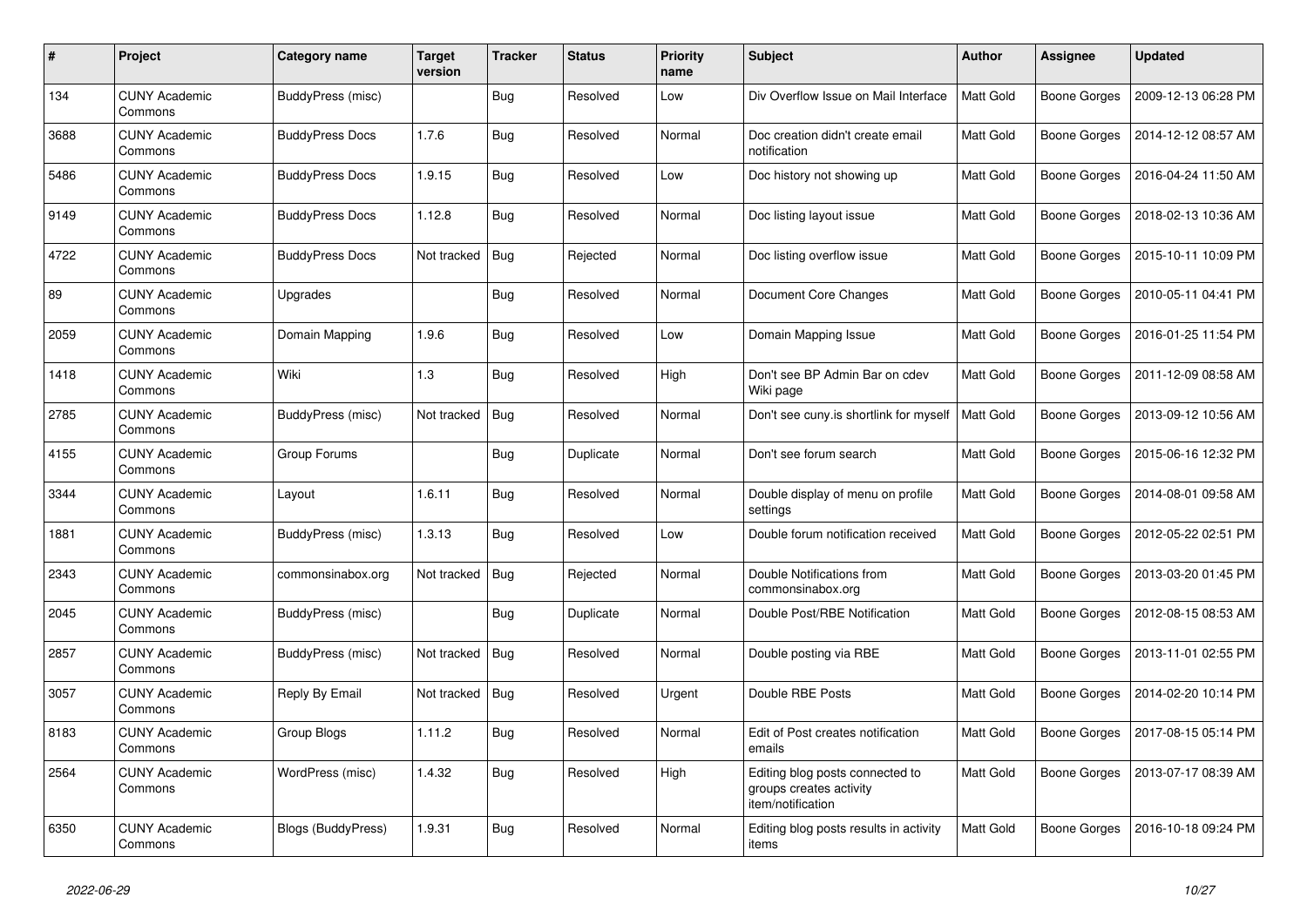| #     | Project                         | Category name          | Target<br>version | <b>Tracker</b> | <b>Status</b> | <b>Priority</b><br>name | <b>Subject</b>                                                            | Author           | Assignee            | <b>Updated</b>      |
|-------|---------------------------------|------------------------|-------------------|----------------|---------------|-------------------------|---------------------------------------------------------------------------|------------------|---------------------|---------------------|
| 1953  | <b>CUNY Academic</b><br>Commons | BuddyPress (misc)      | 1.3.15            | <b>Bug</b>     | Resolved      | Normal                  | Email forum notification formatting<br>issue                              | <b>Matt Gold</b> | <b>Boone Gorges</b> | 2012-06-21 03:32 PM |
| 4760  | <b>CUNY Academic</b><br>Commons | Email Notifications    | Not tracked       | <b>Bug</b>     | Rejected      | Normal                  | email notification contains broken<br>image                               | <b>Matt Gold</b> | <b>Boone Gorges</b> | 2015-10-11 10:24 PM |
| 3866  | <b>CUNY Academic</b><br>Commons | Email Notifications    | 1.7.15            | <b>Bug</b>     | Resolved      | Normal                  | Email notification does not indicate<br>presence of an attachment         | <b>Matt Gold</b> | <b>Boone Gorges</b> | 2015-03-12 10:35 AM |
| 2121  | <b>CUNY Academic</b><br>Commons | BuddyPress (misc)      | 1.4.6             | <b>Bug</b>     | Resolved      | Low                     | Email notification of forum post omits<br>hyperlinked word                | Matt Gold        | Boone Gorges        | 2012-09-30 09:05 AM |
| 149   | <b>CUNY Academic</b><br>Commons | BuddyPress (misc)      |                   | <b>Bug</b>     | Resolved      | Normal                  | <b>Email Notifications and TinyMCE</b>                                    | Matt Gold        | <b>Boone Gorges</b> | 2010-01-08 09:33 PM |
| 638   | <b>CUNY Academic</b><br>Commons | BuddyPress (misc)      | 1.1.11            | Bug            | Resolved      | Normal                  | <b>Email Notifications Include Odd</b><br>Characters                      | Matt Gold        | <b>Boone Gorges</b> | 2011-03-16 11:06 AM |
| 450   | <b>CUNY Academic</b><br>Commons | BuddyPress (misc)      |                   | <b>Bug</b>     | Duplicate     | Normal                  | Email Notifications Summary vs. Full<br>Posts                             | <b>Matt Gold</b> | <b>Boone Gorges</b> | 2010-12-08 07:30 AM |
| 247   | <b>CUNY Academic</b><br>Commons | BuddyPress (misc)      |                   | <b>Bug</b>     | Resolved      | Normal                  | Email problem on signup                                                   | Matt Gold        | <b>Boone Gorges</b> | 2010-05-18 03:09 PM |
| 3205  | <b>CUNY Academic</b><br>Commons | <b>Commons Profile</b> | 1.6.3             | <b>Bug</b>     | Resolved      | High                    | Email profile field not showing up                                        | Matt Gold        | <b>Boone Gorges</b> | 2014-05-12 02:18 PM |
| 241   | <b>CUNY Academic</b><br>Commons | BuddyPress (misc)      |                   | <b>Bug</b>     | Resolved      | Normal                  | <b>Emailed Group Activity Updates</b><br><b>Contain Escape Characters</b> | <b>Matt Gold</b> | Boone Gorges        | 2010-08-25 01:30 PM |
| 204   | <b>CUNY Academic</b><br>Commons | BuddyPress (misc)      |                   | <b>Bug</b>     | Resolved      | Normal                  | Embiggen list of my groups                                                | Matt Gold        | <b>Boone Gorges</b> | 2010-05-11 05:13 PM |
| 1455  | <b>CUNY Academic</b><br>Commons | BuddyPress (misc)      | 1.3.1             | <b>Bug</b>     | Resolved      | Normal                  | Errant error message on Groups<br>page                                    | Matt Gold        | <b>Boone Gorges</b> | 2011-12-16 02:05 PM |
| 674   | <b>CUNY Academic</b><br>Commons | BuddyPress (misc)      | Not tracked       | Bug            | Rejected      | Normal                  | <b>Errant Friend Request?</b>                                             | Matt Gold        | Boone Gorges        | 2011-04-06 11:28 PM |
| 376   | <b>CUNY Academic</b><br>Commons | WordPress (misc)       | 1.1               | <b>Bug</b>     | Resolved      | Normal                  | Errant Subscribe2 Global Posts<br>Notification                            | Matt Gold        | <b>Boone Gorges</b> | 2010-11-16 04:59 PM |
| 13934 | <b>CUNY Academic</b><br>Commons | cuny.is                | 1.18.4            | Bug            | Resolved      | Low                     | Error message on group settings<br>change                                 | Matt Gold        | <b>Boone Gorges</b> | 2021-02-09 11:05 AM |
| 453   | <b>CUNY Academic</b><br>Commons | WordPress (misc)       | 1.1.4             | <b>Bug</b>     | Rejected      | Normal                  | Error with Sidebar Manager of "The<br>Station" WooTheme                   | Matt Gold        | <b>Boone Gorges</b> | 2010-12-18 04:51 PM |
| 452   | <b>CUNY Academic</b><br>Commons | WordPress (misc)       |                   | Bug            | Rejected      | Low                     | Errors on Plugin Activation                                               | Matt Gold        | Boone Gorges        | 2012-07-12 04:25 PM |
| 503   | <b>CUNY Academic</b><br>Commons | WordPress (misc)       | 1.1.6             | <b>Bug</b>     | Resolved      | Normal                  | <b>Explore and Possibly Remove</b><br><b>WP-Cron Reminder</b>             | Matt Gold        | <b>Boone Gorges</b> | 2010-12-21 11:55 AM |
| 809   | CUNY Academic<br>Commons        | WordPress (misc)       | 1.2.4             | <b>Bug</b>     | Resolved      | Low                     | Extra padding on bottom of footer                                         | Matt Gold        | Boone Gorges        | 2011-07-12 03:23 PM |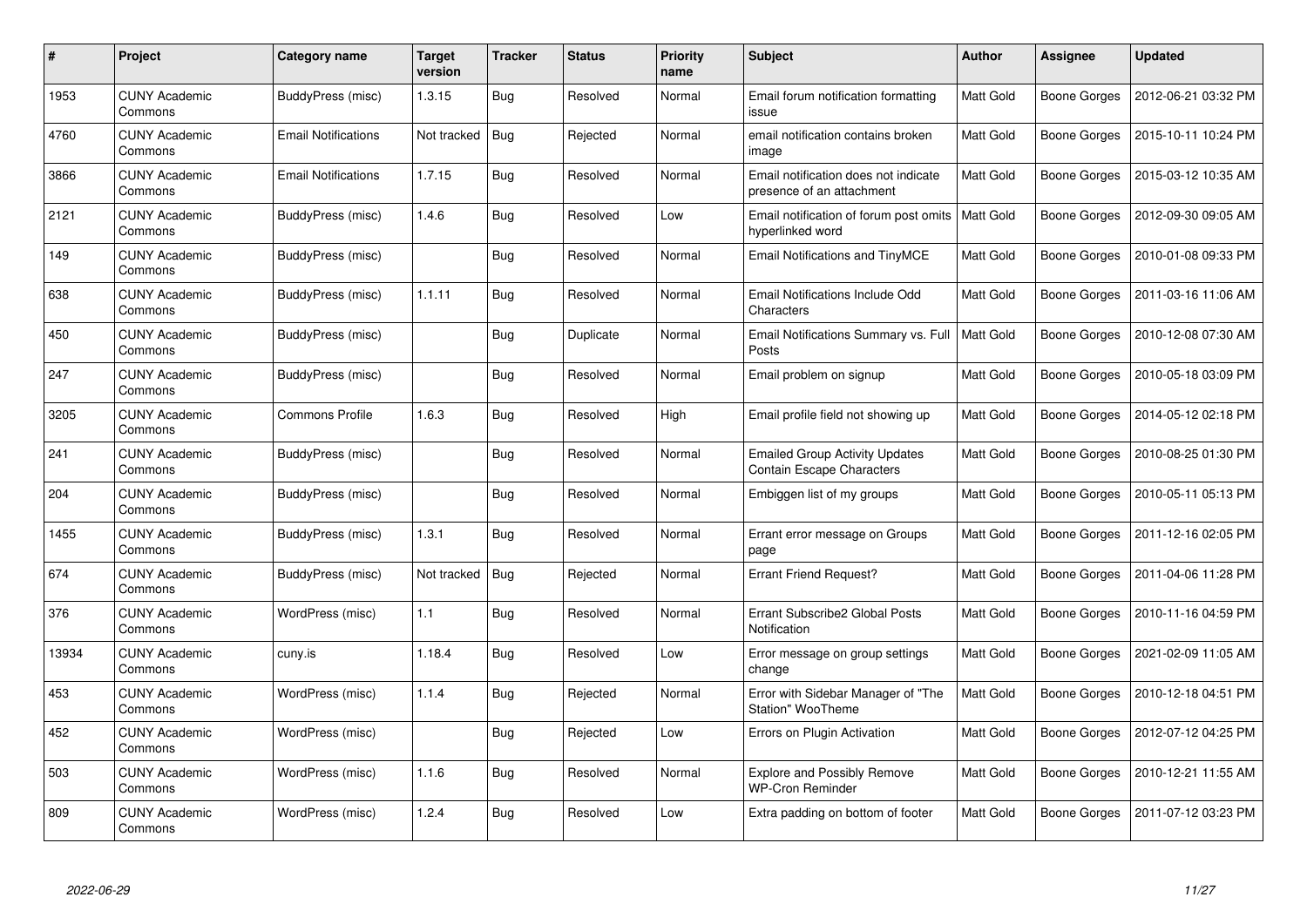| #     | <b>Project</b>                  | Category name            | <b>Target</b><br>version | <b>Tracker</b> | <b>Status</b> | <b>Priority</b><br>name | <b>Subject</b>                                                | <b>Author</b>    | <b>Assignee</b>     | <b>Updated</b>      |
|-------|---------------------------------|--------------------------|--------------------------|----------------|---------------|-------------------------|---------------------------------------------------------------|------------------|---------------------|---------------------|
| 343   | <b>CUNY Academic</b><br>Commons | Wiki                     | 1.3                      | <b>Bug</b>     | Resolved      | Low                     | <b>FCKEditor Preferences</b>                                  | Matt Gold        | <b>Boone Gorges</b> | 2011-11-30 11:55 AM |
| 1995  | <b>CUNY Academic</b><br>Commons | WordPress (misc)         | 1.3.17                   | <b>Bug</b>     | Rejected      | High                    | <b>Featured Content Box Only</b><br>Rendering on Login        | Matt Gold        | Boone Gorges        | 2012-07-15 10:21 AM |
| 10553 | <b>CUNY Academic</b><br>Commons | Group Files              | 1.13.12                  | <b>Bug</b>     | Resolved      | Normal                  | File category view persists after<br>clicking away            | Matt Gold        | Boone Gorges        | 2018-10-23 11:47 AM |
| 1503  | <b>CUNY Academic</b><br>Commons | BuddyPress (misc)        | 1.3.3                    | <b>Bug</b>     | Resolved      | Normal                  | File list not showing file descriptions                       | Matt Gold        | Boone Gorges        | 2012-01-10 07:28 PM |
| 2387  | <b>CUNY Academic</b><br>Commons | BuddyPress (misc)        | 1.4.19                   | <b>Bug</b>     | Resolved      | Low                     | File upload notifications contain<br>escape characters        | Matt Gold        | Boone Gorges        | 2013-02-11 02:21 PM |
| 3544  | <b>CUNY Academic</b><br>Commons | <b>Group Files</b>       | 1.7                      | <b>Bug</b>     | Resolved      | Normal                  | Files list upload button placement<br>after upload            | Matt Gold        | Boone Gorges        | 2014-10-10 09:09 AM |
| 14737 | <b>CUNY Academic</b><br>Commons |                          |                          | <b>Bug</b>     | Duplicate     | Normal                  | Final step of group/site clone reloads<br>page                | <b>Matt Gold</b> | <b>Boone Gorges</b> | 2021-08-31 11:41 AM |
| 1400  | <b>CUNY Academic</b><br>Commons | BuddyPress (misc)        | 1.2.7                    | <b>Bug</b>     | Resolved      | Normal                  | Firefox Login Caching Issue                                   | Matt Gold        | Boone Gorges        | 2011-12-06 05:53 PM |
| 455   | <b>CUNY Academic</b><br>Commons | WordPress (misc)         |                          | Bug            | Resolved      | High                    | Fix errors caused by More Privacy<br><b>Options Disabling</b> | Matt Gold        | Boone Gorges        | 2010-12-08 10:47 PM |
| 2231  | <b>CUNY Academic</b><br>Commons | commonsinabox.org        | Not tracked              | <b>Bug</b>     | Resolved      | Normal                  | Fix Header issue on<br>Commonsinabox.org                      | Matt Gold        | Boone Gorges        | 2014-05-01 07:51 PM |
| 3557  | <b>CUNY Academic</b><br>Commons | My Commons               | 1.7.1                    | <b>Bug</b>     | Resolved      | Urgent                  | Fix typo on My Commons overlay                                | Matt Gold        | Boone Gorges        | 2014-10-15 11:02 PM |
| 86    | <b>CUNY Academic</b><br>Commons | Upgrades                 |                          | <b>Bug</b>     | Resolved      | Normal                  | Fix width of feed column on news<br>page                      | Matt Gold        | Boone Gorges        | 2009-12-09 12:26 PM |
| 710   | <b>CUNY Academic</b><br>Commons | WordPress (misc)         | 1.2.1                    | Bug            | Resolved      | Normal                  | Flickr Photo Album Plugin Doesn't<br>Activate                 | Matt Gold        | Boone Gorges        | 2011-05-08 04:56 PM |
| 2714  | <b>CUNY Academic</b><br>Commons | BuddyPress (misc)        | 1.5.0.1                  | <b>Bug</b>     | Resolved      | Normal                  | Font and Font Size Inconsistent in<br><b>Commons Profile</b>  | Matt Gold        | Boone Gorges        | 2013-08-23 04:17 PM |
| 2712  | <b>CUNY Academic</b><br>Commons | <b>BuddyPress (misc)</b> | 1.5.0.1                  | <b>Bug</b>     | Resolved      | Normal                  | Font Size in BP Profile Menu Should<br>be Larger              | Matt Gold        | Boone Gorges        | 2013-08-23 04:36 PM |
| 3587  | <b>CUNY Academic</b><br>Commons | My Commons               | 1.8.1                    | <b>Bug</b>     | Resolved      | Normal                  | Force SSL issue                                               | Matt Gold        | Boone Gorges        | 2015-06-01 11:39 AM |
| 2654  | <b>CUNY Academic</b><br>Commons | commonsinabox.org        | Not tracked              | <b>Bug</b>     | Resolved      | Normal                  | Forum creation step in group setup<br>doesn't stick           | Matt Gold        | Boone Gorges        | 2013-08-11 11:51 AM |
| 15087 | <b>CUNY Academic</b><br>Commons | Group Forums             | 1.18.24                  | <b>Bug</b>     | Resolved      | Normal                  | Forum file limit                                              | Matt Gold        | Boone Gorges        | 2021-12-14 11:39 AM |
| 2280  | <b>CUNY Academic</b><br>Commons | commonsinabox.org        | Not tracked              | <b>Bug</b>     | Resolved      | High                    | Forum links not working                                       | Matt Gold        | Boone Gorges        | 2012-11-20 12:33 PM |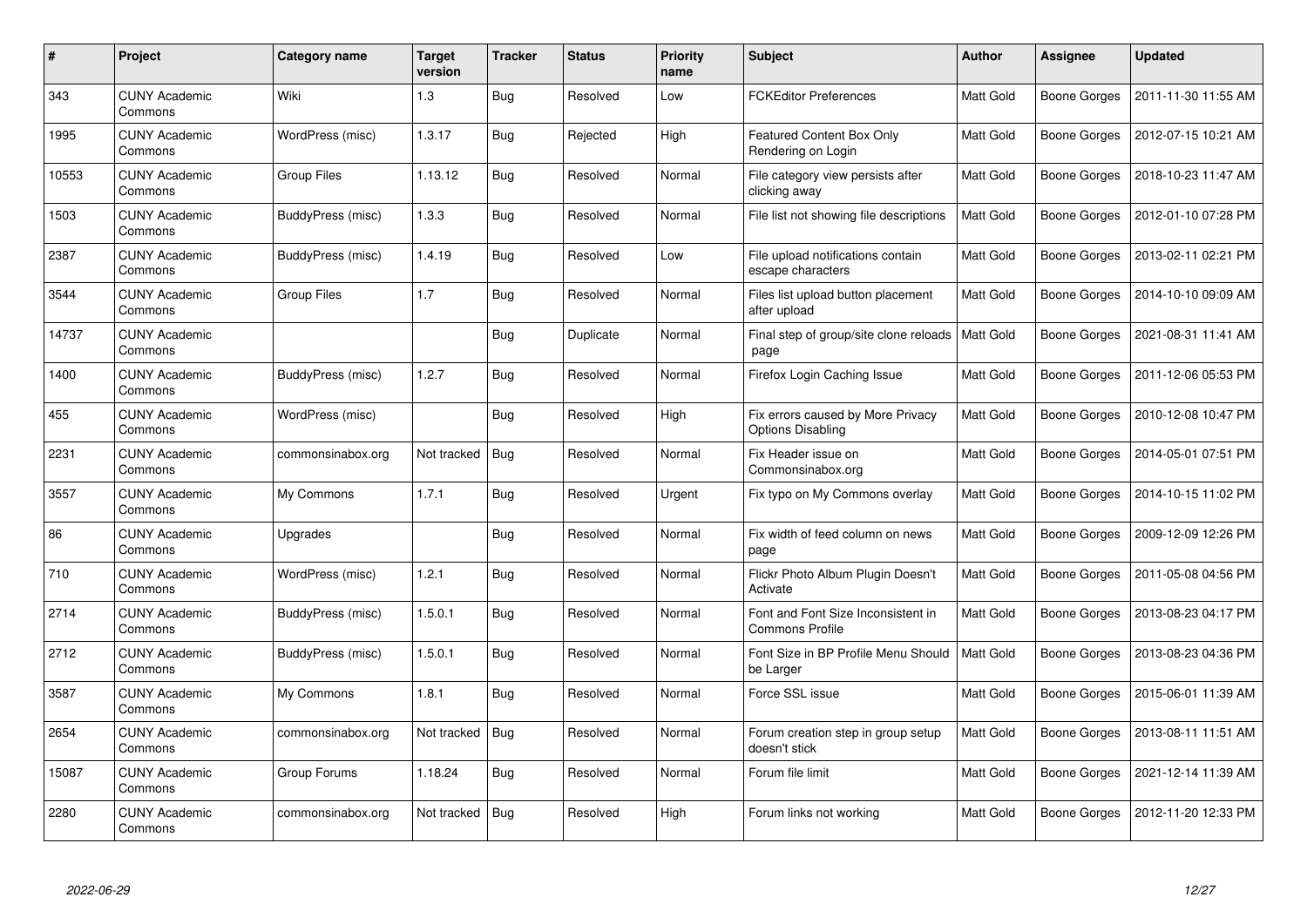| #     | Project                         | Category name              | Target<br>version | <b>Tracker</b> | <b>Status</b> | <b>Priority</b><br>name | <b>Subject</b>                                               | Author           | Assignee            | <b>Updated</b>      |
|-------|---------------------------------|----------------------------|-------------------|----------------|---------------|-------------------------|--------------------------------------------------------------|------------------|---------------------|---------------------|
| 71    | <b>CUNY Academic</b><br>Commons | Group Forums               |                   | <b>Bug</b>     | Resolved      | Urgent                  | Forum of Private Group Not Hidden                            | <b>Matt Gold</b> | <b>Boone Gorges</b> | 2009-11-24 10:15 PM |
| 239   | <b>CUNY Academic</b><br>Commons | BuddyPress (misc)          |                   | Bug            | Resolved      | Normal                  | Forum Post Error                                             | <b>Matt Gold</b> | <b>Boone Gorges</b> | 2010-05-12 11:48 AM |
| 5738  | <b>CUNY Academic</b><br>Commons | Group Forums               |                   | Bug            | Rejected      | Normal                  | Forum post list formatting didn't<br>come through            | <b>Matt Gold</b> | <b>Boone Gorges</b> | 2016-07-02 01:09 PM |
| 1997  | <b>CUNY Academic</b><br>Commons | BuddyPress (misc)          | 1.4.6             | <b>Bug</b>     | Resolved      | Normal                  | Forum post notification didn't<br>indicate image attachments | <b>Matt Gold</b> | Boone Gorges        | 2012-09-23 05:03 PM |
| 10789 | <b>CUNY Academic</b><br>Commons | <b>Email Notifications</b> | 1.14.2            | <b>Bug</b>     | Resolved      | High                    | Forum Posts not generating email<br>notifications            | Matt Gold        | <b>Boone Gorges</b> | 2018-12-10 07:19 PM |
| 4765  | <b>CUNY Academic</b><br>Commons | Group Forums               | 1.8.13            | <b>Bug</b>     | Resolved      | Normal                  | Forum preview not showing HTML<br>tags                       | <b>Matt Gold</b> | <b>Boone Gorges</b> | 2015-10-11 10:30 PM |
| 104   | <b>CUNY Academic</b><br>Commons | Upgrades                   |                   | <b>Bug</b>     | Resolved      | Low                     | Forum Tag Cloud Problems                                     | Matt Gold        | <b>Boone Gorges</b> | 2010-05-11 04:32 PM |
| 2979  | <b>CUNY Academic</b><br>Commons | BuddyPress (misc)          |                   | Bug            | Resolved      | Normal                  | Frame error in Invite Anyone                                 | Matt Gold        | <b>Boone Gorges</b> | 2014-01-29 03:53 PM |
| 908   | <b>CUNY Academic</b><br>Commons | BuddyPress (misc)          | 1.2.4             | Bug            | Resolved      | Normal                  | Free a BP Doc from Locked Status                             | Matt Gold        | <b>Boone Gorges</b> | 2011-07-02 11:15 PM |
| 143   | <b>CUNY Academic</b><br>Commons | BuddyPress (misc)          |                   | <b>Bug</b>     | Resolved      | Normal                  | Friendship Acceptance Error<br>Message                       | <b>Matt Gold</b> | Boone Gorges        | 2010-05-11 04:44 PM |
| 466   | <b>CUNY Academic</b><br>Commons | BuddyPress (misc)          | Not tracked       | <b>Bug</b>     | Rejected      | Normal                  | Friendship Requests coming out of<br>nowhere                 | Matt Gold        | <b>Boone Gorges</b> | 2011-08-22 06:52 PM |
| 2251  | <b>CUNY Academic</b><br>Commons | BuddyPress (misc)          | 1.4.13            | <b>Bug</b>     | Resolved      | Low                     | From address of forum notifications                          | Matt Gold        | <b>Boone Gorges</b> | 2013-02-03 01:56 PM |
| 4639  | <b>CUNY Academic</b><br>Commons | Home Page                  | Not tracked       | Bug            | Resolved      | Urgent                  | Front page slider stopped working                            | Matt Gold        | Boone Gorges        | 2015-09-21 03:44 PM |
| 2099  | <b>CUNY Academic</b><br>Commons | WordPress (misc)           | Not tracked       | Bug            | Resolved      | Normal                  | <b>Gallery Slide Widget Reset</b>                            | Matt Gold        | <b>Boone Gorges</b> | 2012-09-04 06:26 PM |
| 3480  | <b>CUNY Academic</b><br>Commons | WordPress (misc)           | Not tracked       | <b>Bug</b>     | Resolved      | High                    | Games site shows up as<br>archived/suspended                 | Matt Gold        | <b>Boone Gorges</b> | 2014-09-21 09:34 PM |
| 9112  | <b>CUNY Academic</b><br>Commons |                            | Not tracked       | <b>Bug</b>     | Resolved      | High                    | <b>GCDI</b> site down                                        | Matt Gold        | <b>Boone Gorges</b> | 2018-01-23 10:18 PM |
| 2295  | <b>CUNY Academic</b><br>Commons | commonsinabox.org          |                   | Bug            | Rejected      | Normal                  | Glitch in CBOX Logo                                          | Matt Gold        | Boone Gorges        | 2012-12-11 01:08 AM |
| 15137 | <b>CUNY Academic</b><br>Commons | Search                     | Not tracked       | Bug            | Resolved      | Normal                  | Google search not working?                                   | Matt Gold        | <b>Boone Gorges</b> | 2022-01-04 04:17 PM |
| 13913 | <b>CUNY Academic</b><br>Commons | Groups (misc)              |                   | <b>Bug</b>     | Rejected      | Normal                  | Group Avatar lost after group<br>creation process            | Matt Gold        | Boone Gorges        | 2021-02-23 10:45 AM |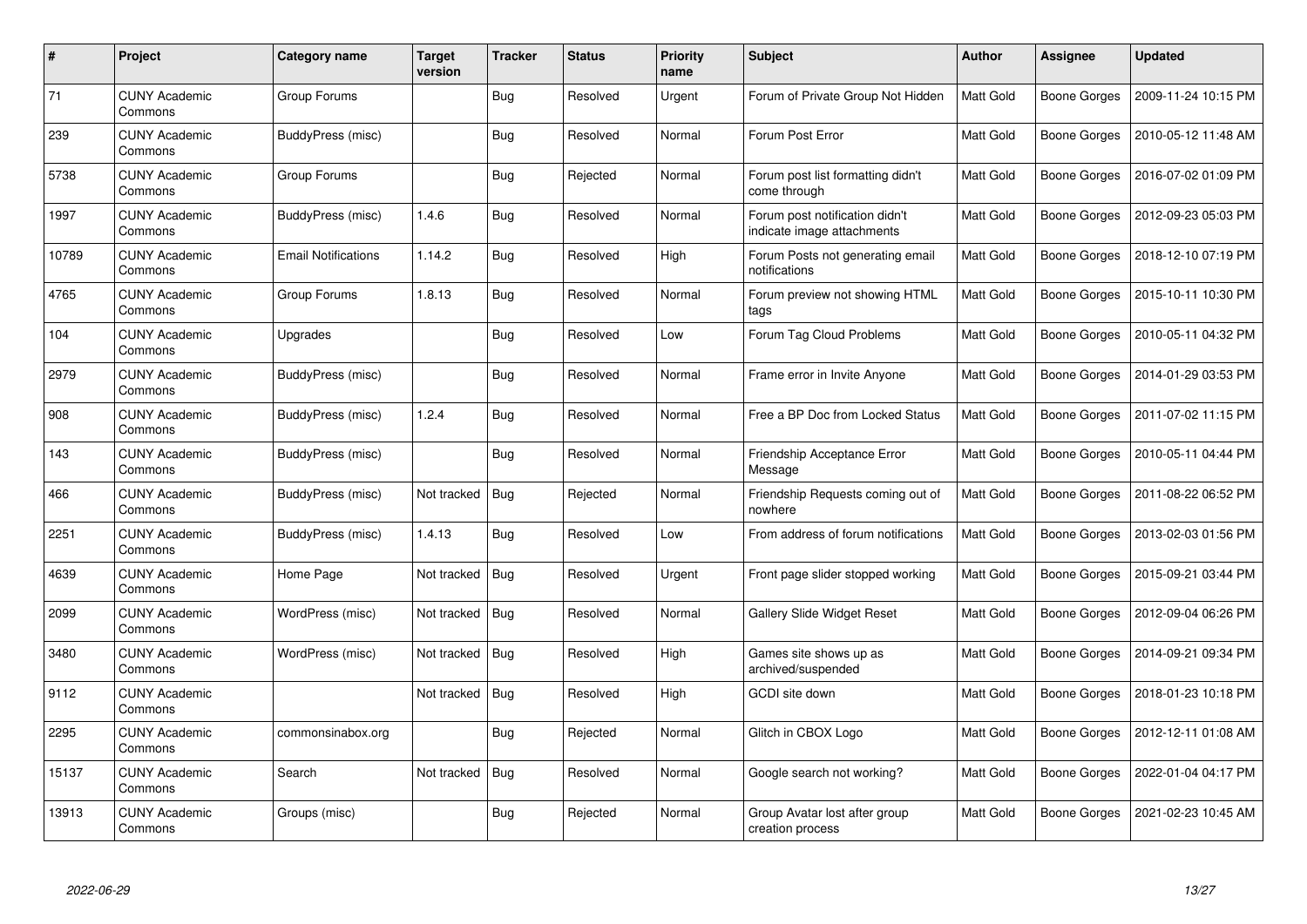| $\#$  | <b>Project</b>                  | Category name              | <b>Target</b><br>version | <b>Tracker</b> | <b>Status</b> | <b>Priority</b><br>name | <b>Subject</b>                                                 | <b>Author</b> | <b>Assignee</b>     | <b>Updated</b>      |
|-------|---------------------------------|----------------------------|--------------------------|----------------|---------------|-------------------------|----------------------------------------------------------------|---------------|---------------------|---------------------|
| 5878  | <b>CUNY Academic</b><br>Commons | Group Blogs                | 1.10                     | <b>Bug</b>     | Resolved      | Normal                  | Group Blog creation improvements                               | Matt Gold     | <b>Boone Gorges</b> | 2016-08-10 09:36 PM |
| 278   | <b>CUNY Academic</b><br>Commons | BuddyPress (misc)          | 1.0.1                    | <b>Bug</b>     | Resolved      | Normal                  | Group Blog plugin creates<br>subdirectory, not subdomain blogs | Matt Gold     | Boone Gorges        | 2010-08-29 01:52 PM |
| 1542  | <b>CUNY Academic</b><br>Commons | <b>BuddyPress Docs</b>     | 1.6                      | <b>Bug</b>     | Resolved      | Normal                  | Group Docs Locked                                              | Matt Gold     | Boone Gorges        | 2014-03-21 03:38 PM |
| 3859  | <b>CUNY Academic</b><br>Commons | Group Forums               | 1.7.14                   | <b>Bug</b>     | Resolved      | Normal                  | Group Forum Button Layout                                      | Matt Gold     | Boone Gorges        | 2015-03-05 10:57 AM |
| 4640  | <b>CUNY Academic</b><br>Commons |                            |                          | <b>Bug</b>     | Resolved      | Normal                  | Group forum problem                                            | Matt Gold     | Boone Gorges        | 2015-09-21 03:44 PM |
| 3226  | <b>CUNY Academic</b><br>Commons | Groups (misc)              | 1.6.4.1                  | <b>Bug</b>     | Resolved      | Normal                  | Group home: content pushed below<br>sidebar                    | Matt Gold     | Boone Gorges        | 2014-05-23 09:55 AM |
| 3342  | <b>CUNY Academic</b><br>Commons | <b>Email Notifications</b> |                          | <b>Bug</b>     | Duplicate     | Normal                  | <b>Group Invitation Email Links</b><br>Incorrect/Non-Working   | Matt Gold     | Boone Gorges        | 2015-04-01 09:04 PM |
| 2595  | <b>CUNY Academic</b><br>Commons | BuddyPress (misc)          | 1.4.29                   | <b>Bug</b>     | Resolved      | Low                     | Group invitation script                                        | Matt Gold     | Boone Gorges        | 2013-06-02 04:06 PM |
| 4816  | <b>CUNY Academic</b><br>Commons | Group Invitations          | 1.8.15                   | <b>Bug</b>     | Resolved      | High                    | Group invite email notifications not<br>received               | Matt Gold     | Boone Gorges        | 2015-10-26 11:56 AM |
| 3307  | <b>CUNY Academic</b><br>Commons | Group Invitations          |                          | <b>Bug</b>     | Rejected      | Normal                  | Group Invites Sent before clicking<br>"send invites"           | Matt Gold     | Boone Gorges        | 2014-07-14 11:09 AM |
| 12185 | <b>CUNY Academic</b><br>Commons |                            | 1.16.1                   | Bug            | Resolved      | Immediate               | Group links not working                                        | Matt Gold     | Boone Gorges        | 2019-12-10 10:35 AM |
| 187   | <b>CUNY Academic</b><br>Commons | BuddyPress (misc)          |                          | <b>Bug</b>     | Resolved      | Normal                  | Group Member unable to be<br>promoted to admin status          | Matt Gold     | <b>Boone Gorges</b> | 2010-04-02 09:26 PM |
| 25    | <b>CUNY Academic</b><br>Commons | Group Forums               |                          | <b>Bug</b>     | Resolved      | Low                     | Group Page "Active Forum Topics"<br>not displaying             | Matt Gold     | Boone Gorges        | 2009-09-28 05:25 PM |
| 3642  | <b>CUNY Academic</b><br>Commons |                            |                          | <b>Bug</b>     | Rejected      | Normal                  | Group search hanging                                           | Matt Gold     | Boone Gorges        | 2014-11-10 12:50 PM |
| 9114  | <b>CUNY Academic</b><br>Commons | Home Page                  | 1.12.8                   | Bug            | Resolved      | Normal                  | group with long name messes up<br>homepage layout              | Matt Gold     | Boone Gorges        | 2018-01-24 05:17 PM |
| 1467  | <b>CUNY Academic</b><br>Commons | Upgrades                   |                          | <b>Bug</b>     | Rejected      | Normal                  | Have UserVoice Show "Report a<br>Bug" on pop-up                | Matt Gold     | Boone Gorges        | 2012-08-01 03:37 PM |
| 15135 | <b>CUNY Academic</b><br>Commons | Toolbar                    | 1.19.1                   | <b>Bug</b>     | Resolved      | High                    | Header design spacing                                          | Matt Gold     | Boone Gorges        | 2022-01-11 04:41 PM |
| 469   | <b>CUNY Academic</b><br>Commons | WordPress (misc)           | Not tracked              | <b>Bug</b>     | Resolved      | High                    | Help with a blog using a deleted<br>theme                      | Matt Gold     | Boone Gorges        | 2010-12-13 05:09 PM |
| 786   | <b>CUNY Academic</b><br>Commons | WordPress (misc)           | 1.2.3                    | Bug            | Resolved      | Normal                  | Hero Image Slider Overlay Display<br>on IE                     | Matt Gold     | Boone Gorges        | 2011-06-06 09:51 AM |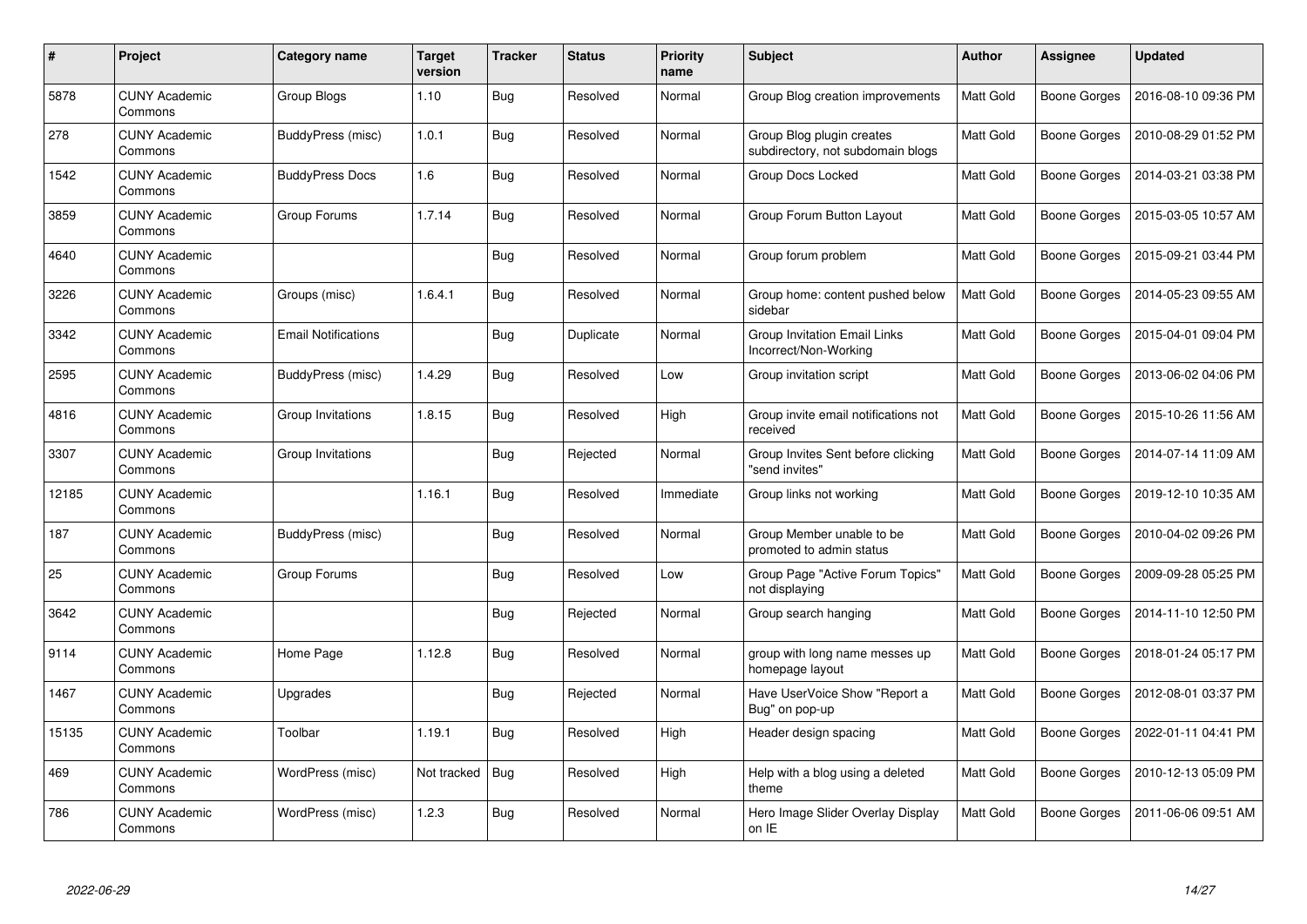| #     | Project                         | Category name              | <b>Target</b><br>version | <b>Tracker</b> | <b>Status</b> | <b>Priority</b><br>name | <b>Subject</b>                                                                                  | <b>Author</b>    | <b>Assignee</b>     | <b>Updated</b>      |
|-------|---------------------------------|----------------------------|--------------------------|----------------|---------------|-------------------------|-------------------------------------------------------------------------------------------------|------------------|---------------------|---------------------|
| 444   | <b>CUNY Academic</b><br>Commons | WordPress (misc)           | 1.1.1                    | <b>Bug</b>     | Resolved      | High                    | Hero Slides Not Showing Up in<br>Firefox                                                        | Matt Gold        | <b>Boone Gorges</b> | 2010-12-08 08:41 AM |
| 30    | <b>CUNY Academic</b><br>Commons | BuddyPress (misc)          |                          | Bug            | Resolved      | Normal                  | Hidden Forum Activity Showing up in<br>News Feed                                                | <b>Matt Gold</b> | <b>Boone Gorges</b> | 2009-09-30 02:51 PM |
| 3588  | <b>CUNY Academic</b><br>Commons | Groups (misc)              | 1.7.2                    | Bug            | Resolved      | Normal                  | Hidden group not appearing in<br>search results                                                 | Matt Gold        | Boone Gorges        | 2014-11-01 02:57 PM |
| 220   | <b>CUNY Academic</b><br>Commons | BuddyPress (misc)          |                          | <b>Bug</b>     | Resolved      | High                    | Hidden Groups showing up in<br>homepage group listing                                           | Matt Gold        | <b>Boone Gorges</b> | 2010-05-07 10:30 AM |
| 775   | <b>CUNY Academic</b><br>Commons | WordPress (misc)           | 1.2.2                    | Bug            | Rejected      | Normal                  | Hit Counter Plugin Problem                                                                      | Matt Gold        | <b>Boone Gorges</b> | 2011-05-28 08:42 AM |
| 3910  | <b>CUNY Academic</b><br>Commons | Home Page                  | 1.7.15.2                 | <b>Bug</b>     | Resolved      | High                    | Home Page Display Errors                                                                        | Matt Gold        | <b>Boone Gorges</b> | 2015-03-17 10:21 AM |
| 3614  | <b>CUNY Academic</b><br>Commons | Home Page                  | 1.7.2                    | <b>Bug</b>     | Resolved      | Normal                  | Homepage member widget filter<br>feature not working                                            | Matt Gold        | Boone Gorges        | 2014-11-01 02:24 PM |
| 2596  | <b>CUNY Academic</b><br>Commons | BuddyPress (misc)          |                          | Bug            | Rejected      | Normal                  | Homepage Recent blog posts widget<br>display                                                    | <b>Matt Gold</b> | Boone Gorges        | 2013-05-23 10:50 PM |
| 8702  | <b>CUNY Academic</b><br>Commons | Homepage Slides            | 1.11.13                  | <b>Bug</b>     | Resolved      | Normal                  | Homepage slider doesn't offer option<br>to move through slides                                  | Matt Gold        | <b>Boone Gorges</b> | 2017-09-14 11:37 PM |
| 11610 | <b>CUNY Academic</b><br>Commons |                            | 1.15.5                   | <b>Bug</b>     | Resolved      | Normal                  | Homepage thumbnails not loading                                                                 | Matt Gold        | Boone Gorges        | 2019-06-29 10:38 PM |
| 660   | <b>CUNY Academic</b><br>Commons | BuddyPress (misc)          | 1.2                      | Bug            | Resolved      | Low                     | HTML Markup appears in activity<br>comment                                                      | Matt Gold        | <b>Boone Gorges</b> | 2011-04-04 02:39 PM |
| 3165  | <b>CUNY Academic</b><br>Commons | <b>Email Notifications</b> |                          | <b>Bug</b>     | Rejected      | Normal                  | HTML notification of post with<br>attachments didn't include mention<br>of/links to attachments | Matt Gold        | <b>Boone Gorges</b> | 2015-03-21 09:05 PM |
| 152   | <b>CUNY Academic</b><br>Commons | BuddyPress (misc)          |                          | Bug            | Resolved      | Normal                  | HTML Tags Added to Email<br><b>Notifications</b>                                                | Matt Gold        | <b>Boone Gorges</b> | 2010-05-11 04:52 PM |
| 2363  | <b>CUNY Academic</b><br>Commons | WordPress (misc)           | 1.4.16                   | <b>Bug</b>     | Resolved      | Normal                  | HTTP Error 500 (Internal Server<br>Error) on GC DSL blog                                        | Matt Gold        | <b>Boone Gorges</b> | 2013-01-02 10:10 AM |
| 1916  | <b>CUNY Academic</b><br>Commons | WordPress (misc)           | 1.3.14                   | <b>Bug</b>     | Resolved      | High                    | Images Breaking on Help Blog and<br><b>Ground Control</b>                                       | Matt Gold        | <b>Boone Gorges</b> | 2012-05-26 07:54 PM |
| 6413  | <b>CUNY Academic</b><br>Commons | WordPress - Media          |                          | <b>Bug</b>     | Duplicate     | Normal                  | Images not showing up                                                                           | Matt Gold        | <b>Boone Gorges</b> | 2016-10-24 10:16 AM |
| 761   | <b>CUNY Academic</b><br>Commons | WordPress (misc)           | 1.3                      | <b>Bug</b>     | Resolved      | Normal                  | Implement "Send a Comment"<br>Function                                                          | Matt Gold        | Boone Gorges        | 2011-06-02 04:51 PM |
| 1990  | <b>CUNY Academic</b><br>Commons | BuddyPress (misc)          | 1.3.17                   | <b>Bug</b>     | Resolved      | Low                     | In Forum post list, member avatar<br>partially obscures member name                             | Matt Gold        | <b>Boone Gorges</b> | 2012-07-29 08:42 PM |
| 215   | <b>CUNY Academic</b><br>Commons | BuddyPress (misc)          |                          | <b>Bug</b>     | Resolved      | Low                     | Inaccurate dates on group page`                                                                 | Matt Gold        | <b>Boone Gorges</b> | 2010-05-12 12:11 PM |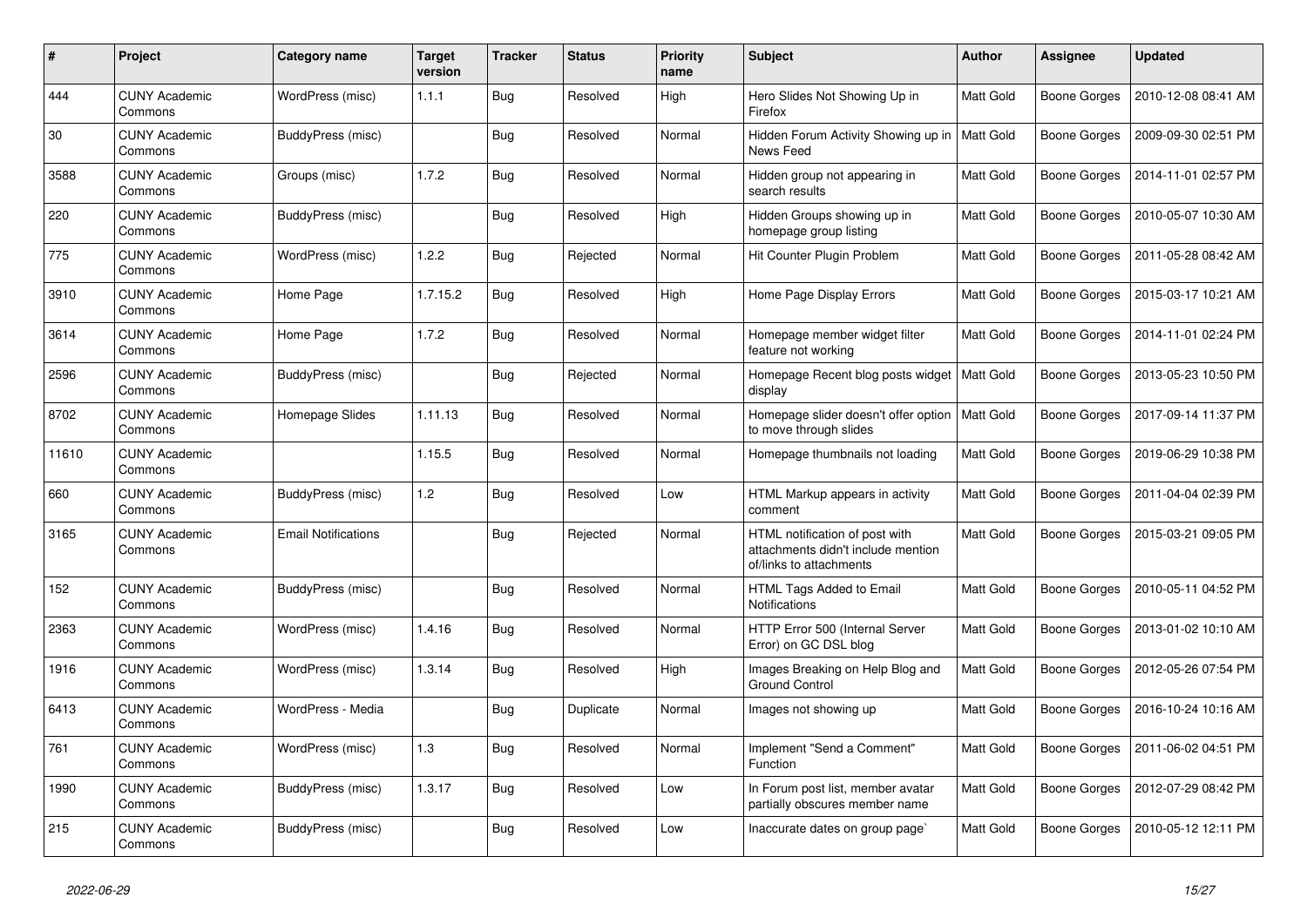| #     | Project                         | Category name           | Target<br>version | <b>Tracker</b> | <b>Status</b> | <b>Priority</b><br>name | <b>Subject</b>                                                       | Author           | Assignee            | <b>Updated</b>      |
|-------|---------------------------------|-------------------------|-------------------|----------------|---------------|-------------------------|----------------------------------------------------------------------|------------------|---------------------|---------------------|
| 3324  | <b>CUNY Academic</b><br>Commons | <b>Public Portfolio</b> | 1.6.10            | <b>Bug</b>     | Resolved      | Normal                  | Incorrect display of send<br>message/mention on portfolio page       | <b>Matt Gold</b> | <b>Boone Gorges</b> | 2014-07-22 09:06 PM |
| 180   | <b>CUNY Academic</b><br>Commons | BuddyPress (misc)       |                   | <b>Bug</b>     | Resolved      | Normal                  | Incorrect Link on Friendship Request<br><b>Notification Issues</b>   | <b>Matt Gold</b> | <b>Boone Gorges</b> | 2010-03-13 08:47 AM |
| 1802  | <b>CUNY Academic</b><br>Commons | WordPress (misc)        | 1.3.11            | <b>Bug</b>     | Resolved      | Low                     | Incorrect Page Title on Blogs Page                                   | Matt Gold        | <b>Boone Gorges</b> | 2012-04-03 08:28 PM |
| 1067  | <b>CUNY Academic</b><br>Commons | WordPress (misc)        | 1.2.5             | <b>Bug</b>     | Rejected      | Normal                  | Install Disable Trackbacks                                           | Matt Gold        | <b>Boone Gorges</b> | 2011-07-22 12:05 AM |
| 1912  | <b>CUNY Academic</b><br>Commons | WordPress (misc)        | 1.3.13            | <b>Bug</b>     | Resolved      | Normal                  | Install the VéritéCo Timeline Plugin                                 | <b>Matt Gold</b> | <b>Boone Gorges</b> | 2012-05-23 04:13 PM |
| 10357 | <b>CUNY Academic</b><br>Commons | Onboarding              |                   | Bug            | Rejected      | Normal                  | Invitation snafu                                                     | Matt Gold        | <b>Boone Gorges</b> | 2018-09-20 02:14 PM |
| 240   | <b>CUNY Academic</b><br>Commons | BuddyPress (misc)       |                   | <b>Bug</b>     | Resolved      | Normal                  | Invite Anyone - CUNY email domain<br>produces error                  | <b>Matt Gold</b> | <b>Boone Gorges</b> | 2010-05-14 12:39 PM |
| 507   | <b>CUNY Academic</b><br>Commons | BuddyPress (misc)       | 1.1.6             | <b>Bug</b>     | Resolved      | High                    | Invite Anyone Rejects CUNY Email<br>Addresses                        | Matt Gold        | <b>Boone Gorges</b> | 2010-12-21 11:26 AM |
| 351   | <b>CUNY Academic</b><br>Commons | BuddyPress (misc)       | Not tracked       | Bug            | Rejected      | Normal                  | <b>Invited Group Members Aren't</b><br>Automatically Added to Groups | Matt Gold        | <b>Boone Gorges</b> | 2011-08-22 06:54 PM |
| 3217  | <b>CUNY Academic</b><br>Commons | Public Portfolio        |                   | <b>Bug</b>     | Resolved      | Normal                  | Issue with Link button on Profile<br>Fields                          | Matt Gold        | Boone Gorges        | 2014-05-21 10:29 PM |
| 106   | <b>CUNY Academic</b><br>Commons | Upgrades                |                   | <b>Bug</b>     | Resolved      | High                    | <b>ITPF09 Forum Issue</b>                                            | Matt Gold        | <b>Boone Gorges</b> | 2009-12-03 04:49 PM |
| 628   | <b>CUNY Academic</b><br>Commons | Wiki                    | 1.2.1             | <b>Bug</b>     | Resolved      | Normal                  | LaTeX support for MediaWiki                                          | Matt Gold        | <b>Boone Gorges</b> | 2011-05-11 09:50 PM |
| 2950  | <b>CUNY Academic</b><br>Commons | commonsinabox.org       | Not tracked       | Bug            | Resolved      | Normal                  | Layout broken on<br>commonsinabox.org forum 404                      | Matt Gold        | Boone Gorges        | 2014-05-06 02:59 PM |
| 219   | <b>CUNY Academic</b><br>Commons | WordPress (misc)        |                   | <b>Bug</b>     | Resolved      | Low                     | Left Margin Padding on sign-in page                                  | Matt Gold        | <b>Boone Gorges</b> | 2010-05-11 05:14 PM |
| 476   | <b>CUNY Academic</b><br>Commons | WordPress (misc)        | 1.1.3             | Bug            | Resolved      | High                    | Limited Email Domains List Empty<br>After Site Upgrade               | Matt Gold        | <b>Boone Gorges</b> | 2010-12-13 07:02 PM |
| 2730  | <b>CUNY Academic</b><br>Commons | BuddyPress (misc)       |                   | <b>Bug</b>     | Duplicate     | Normal                  | Limits on Publications Entry Field                                   | Matt Gold        | <b>Boone Gorges</b> | 2013-08-29 09:36 AM |
| 335   | <b>CUNY Academic</b><br>Commons | Wiki                    |                   | Bug            | Rejected      | Normal                  | Link attribute on images is stripped<br>when MW pages are edited     | Matt Gold        | Boone Gorges        | 2016-05-31 12:17 PM |
| 130   | <b>CUNY Academic</b><br>Commons | BuddyPress (misc)       |                   | <b>Bug</b>     | Resolved      | Normal                  | Link to Blog on Group Pages leads<br>back to Group                   | Matt Gold        | <b>Boone Gorges</b> | 2009-12-10 01:28 PM |
| 2250  | <b>CUNY Academic</b><br>Commons | WordPress (misc)        |                   | <b>Bug</b>     | Rejected      | Normal                  | Livestreaming page error                                             | Matt Gold        | Boone Gorges        | 2012-11-15 11:35 AM |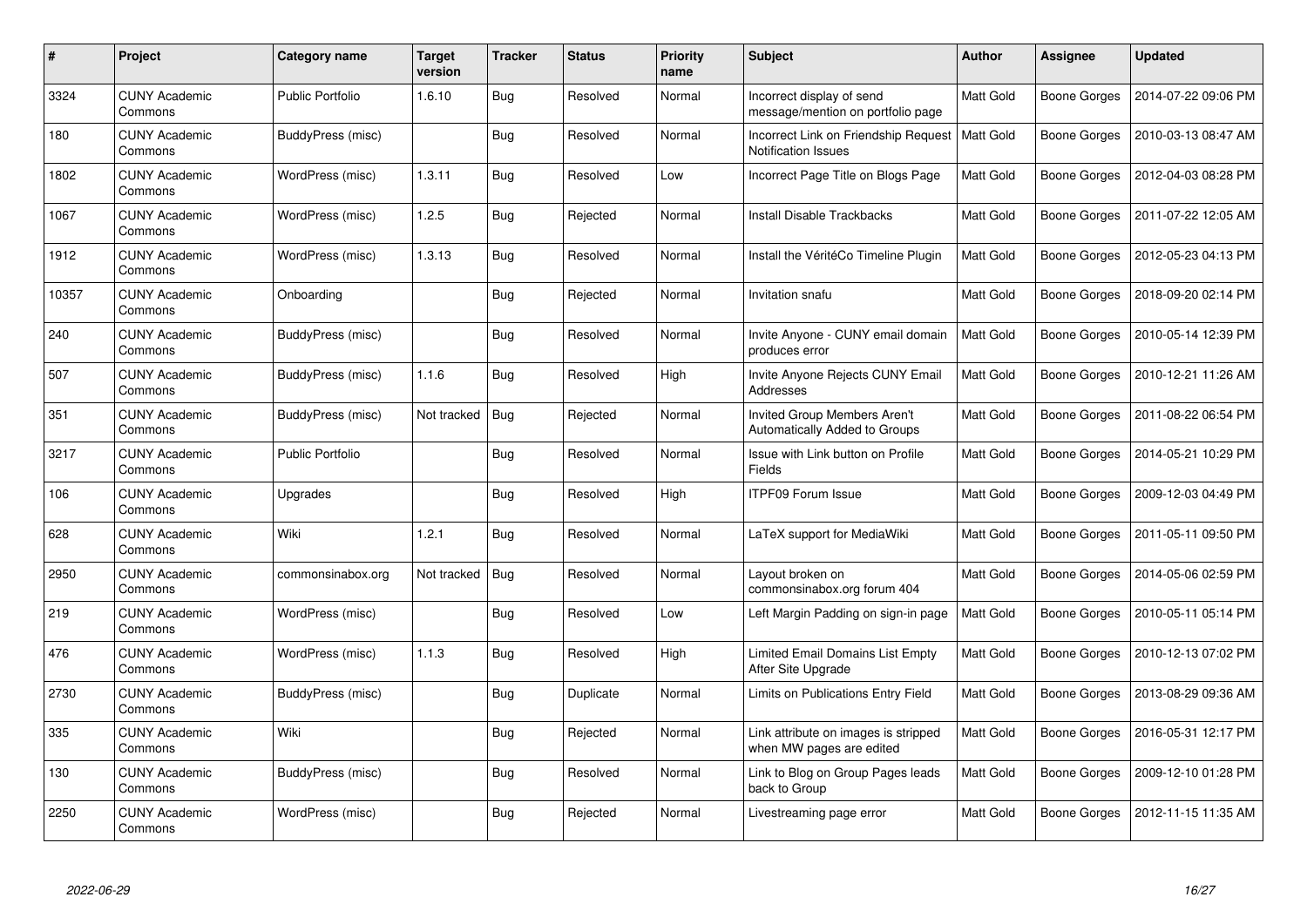| $\#$  | Project                         | Category name            | <b>Target</b><br>version | <b>Tracker</b> | <b>Status</b> | <b>Priority</b><br>name | <b>Subject</b>                                                               | <b>Author</b> | <b>Assignee</b>     | <b>Updated</b>      |
|-------|---------------------------------|--------------------------|--------------------------|----------------|---------------|-------------------------|------------------------------------------------------------------------------|---------------|---------------------|---------------------|
| 107   | <b>CUNY Academic</b><br>Commons | Upgrades                 |                          | <b>Bug</b>     | Resolved      | High                    | Log In Problem                                                               | Matt Gold     | <b>Boone Gorges</b> | 2009-12-04 12:02 AM |
| 614   | <b>CUNY Academic</b><br>Commons | BuddyPress (misc)        | 1.1.10                   | <b>Bug</b>     | Rejected      | Low                     | Log out button on BP Admin bar<br>covers logo                                | Matt Gold     | Boone Gorges        | 2011-03-04 05:58 PM |
| 1558  | <b>CUNY Academic</b><br>Commons | BuddyPress (misc)        | 1.3.6                    | <b>Bug</b>     | Resolved      | Normal                  | Login Issues                                                                 | Matt Gold     | Boone Gorges        | 2012-02-08 06:40 PM |
| 540   | <b>CUNY Academic</b><br>Commons | BuddyPress (misc)        | 1.1.8                    | <b>Bug</b>     | Resolved      | Normal                  | Long BP Group Doc Names Hide<br><b>Edit/Delete Options</b>                   | Matt Gold     | Boone Gorges        | 2011-02-02 10:58 AM |
| 2944  | <b>CUNY Academic</b><br>Commons | <b>BuddyPress (misc)</b> | 1.5.13                   | <b>Bug</b>     | Resolved      | Normal                  | Long load time on send invites group<br>pages                                | Matt Gold     | Boone Gorges        | 2014-01-02 02:50 PM |
| 5022  | <b>CUNY Academic</b><br>Commons | Wiki                     | 1.9.1                    | <b>Bug</b>     | Resolved      | High                    | Main nav bar different on wiki page                                          | Matt Gold     | <b>Boone Gorges</b> | 2015-12-11 09:31 PM |
| 3058  | <b>CUNY Academic</b><br>Commons | BuddyPress (misc)        | 1.5.18.1                 | <b>Bug</b>     | Resolved      | Urgent                  | Main navigation bar not working                                              | Matt Gold     | Boone Gorges        | 2014-02-21 09:28 AM |
| 3449  | <b>CUNY Academic</b><br>Commons | Groups (misc)            | 1.7                      | <b>Bug</b>     | Resolved      | Normal                  | Make Default Option for "Create<br>Forum" in Group Creation Process<br>"Yes" | Matt Gold     | Boone Gorges        | 2014-09-22 08:39 PM |
| 2618  | <b>NYCDH Community Site</b>     |                          |                          | <b>Bug</b>     | Assigned      | Low                     | Mark blogs as spam when created<br>by users marked as spam                   | Matt Gold     | Boone Gorges        | 2013-06-09 11:38 PM |
| 12353 | <b>CUNY Academic</b><br>Commons | BuddyPress (misc)        | Not tracked              | <b>Bug</b>     | Abandoned     | Normal                  | Member filtering not working                                                 | Matt Gold     | Boone Gorges        | 2020-03-10 11:14 AM |
| 3717  | <b>CUNY Academic</b><br>Commons | Groups (misc)            | 1.7.7                    | Bug            | Resolved      | Normal                  | Member invitations to Group<br>Members error alert                           | Matt Gold     | Boone Gorges        | 2014-12-22 02:25 PM |
| 363   | <b>CUNY Academic</b><br>Commons | BuddyPress (misc)        | Not tracked              | <b>Bug</b>     | Resolved      | Normal                  | Member listed twice in group                                                 | Matt Gold     | Boone Gorges        | 2010-10-06 10:35 AM |
| 731   | <b>CUNY Academic</b><br>Commons | BuddyPress (misc)        | 1.2.1                    | Bug            | Resolved      | Normal                  | Member reports a problem posting to<br>a private group                       | Matt Gold     | Boone Gorges        | 2011-05-03 07:10 PM |
| 613   | <b>CUNY Academic</b><br>Commons | BuddyPress (misc)        | 1.1.10                   | <b>Bug</b>     | Resolved      | Normal                  | Member reports group blog / group<br>member syncing                          | Matt Gold     | <b>Boone Gorges</b> | 2011-03-03 09:26 AM |
| 352   | <b>CUNY Academic</b><br>Commons | BuddyPress (misc)        | 1.1                      | <b>Bug</b>     | Resolved      | Normal                  | Member reports problems with<br>avatar cropping                              | Matt Gold     | Boone Gorges        | 2010-11-16 05:07 PM |
| 531   | <b>CUNY Academic</b><br>Commons | <b>BuddyPress (misc)</b> | 1.1.7                    | <b>Bug</b>     | Resolved      | Low                     | Member reports problems with<br>avatar cropping                              | Matt Gold     | Boone Gorges        | 2011-01-04 05:10 PM |
| 568   | <b>CUNY Academic</b><br>Commons | BuddyPress (misc)        | 1.1.10                   | <b>Bug</b>     | Resolved      | High                    | Member reports trouble uploading<br>documents to groups                      | Matt Gold     | Boone Gorges        | 2011-02-10 02:33 PM |
| 612   | <b>CUNY Academic</b><br>Commons | BuddyPress (misc)        | 1.1.10                   | <b>Bug</b>     | Resolved      | Normal                  | Member reports trouble uploading<br>documents to groups                      | Matt Gold     | Boone Gorges        | 2011-03-07 10:12 PM |
| 159   | <b>CUNY Academic</b><br>Commons | BuddyPress (misc)        |                          | <b>Bug</b>     | Resolved      | Normal                  | Member reports trouble with<br><b>Notification Settings</b>                  | Matt Gold     | Boone Gorges        | 2010-05-11 04:50 PM |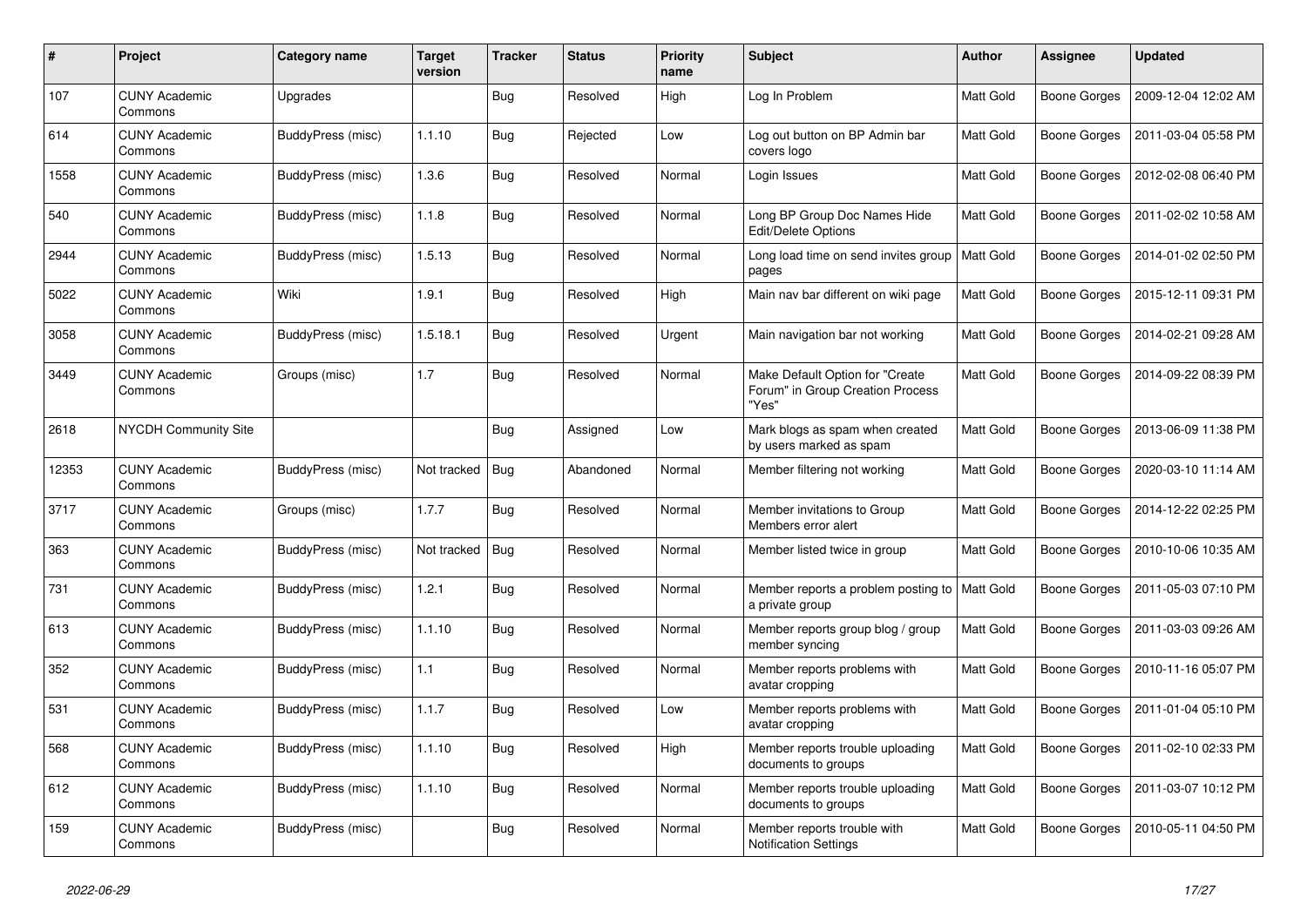| #     | Project                         | Category name              | Target<br>version | <b>Tracker</b> | <b>Status</b> | <b>Priority</b><br>name | <b>Subject</b>                                                      | <b>Author</b>    | Assignee            | <b>Updated</b>      |
|-------|---------------------------------|----------------------------|-------------------|----------------|---------------|-------------------------|---------------------------------------------------------------------|------------------|---------------------|---------------------|
| 605   | <b>CUNY Academic</b><br>Commons | BuddyPress (misc)          | 1.1.10            | <b>Bug</b>     | Rejected      | Normal                  | Member search on Group Invite<br>Page Not Working                   | Matt Gold        | <b>Boone Gorges</b> | 2011-02-24 11:41 PM |
| 1352  | <b>CUNY Academic</b><br>Commons | WordPress (misc)           | Not tracked       | <b>Bug</b>     | Resolved      | Normal                  | Members listed as Authors on Main<br><b>Blog</b>                    | Matt Gold        | Boone Gorges        | 2011-11-16 09:15 AM |
| 1754  | <b>CUNY Academic</b><br>Commons | WordPress (misc)           | 1.3.10            | <b>Bug</b>     | Resolved      | High                    | Members receiving dev site<br>comment spam                          | Matt Gold        | <b>Boone Gorges</b> | 2012-03-20 01:05 PM |
| 279   | <b>CUNY Academic</b><br>Commons | BuddyPress (misc)          | 1.1               | <b>Bug</b>     | Rejected      | Normal                  | Members Report Problems with<br><b>Notifications</b>                | Matt Gold        | Boone Gorges        | 2010-11-16 04:37 PM |
| 209   | <b>CUNY Academic</b><br>Commons | BuddyPress (misc)          |                   | <b>Bug</b>     | Resolved      | High                    | Members Report that Forum<br>Attachments not working                | Matt Gold        | <b>Boone Gorges</b> | 2010-05-14 12:13 PM |
| 574   | <b>CUNY Academic</b><br>Commons | BuddyPress (misc)          | 1.1.10            | <b>Bug</b>     | Resolved      | High                    | Members unable to read documents<br>posted to groups                | Matt Gold        | <b>Boone Gorges</b> | 2011-02-10 03:01 PM |
| 451   | <b>CUNY Academic</b><br>Commons | <b>BuddyPress (misc)</b>   | Not tracked       | <b>Bug</b>     | Resolved      | High                    | Members Unable to Upload<br>Documents to Groups                     | Matt Gold        | <b>Boone Gorges</b> | 2010-12-09 12:32 PM |
| 3420  | <b>CUNY Academic</b><br>Commons | <b>Email Notifications</b> | 1.6.14            | <b>Bug</b>     | Resolved      | Normal                  | Membership approval link in email<br>notifications                  | Matt Gold        | Boone Gorges        | 2014-09-01 09:31 PM |
| 3190  | <b>CUNY Academic</b><br>Commons | BuddyPress (misc)          | 1.6.3             | <b>Bug</b>     | Resolved      | Normal                  | Mention link on Member Profile<br>Leads to SiteWide activity stream | Matt Gold        | <b>Boone Gorges</b> | 2014-05-12 02:53 PM |
| 533   | <b>CUNY Academic</b><br>Commons | BuddyPress (misc)          | 1.1.8             | <b>Bug</b>     | Resolved      | Normal                  | Minor CSS issue on group page                                       | Matt Gold        | Boone Gorges        | 2011-02-02 09:44 AM |
| 3343  | <b>CUNY Academic</b><br>Commons | BuddyPress (misc)          | 1.6.11            | <b>Bug</b>     | Resolved      | Low                     | Minor Email display error                                           | Matt Gold        | Boone Gorges        | 2014-08-01 10:01 AM |
| 14450 | <b>CUNY Academic</b><br>Commons | Courses                    | Not tracked       | Bug            | Rejected      | Low                     | Misclassified site                                                  | <b>Matt Gold</b> | <b>Boone Gorges</b> | 2021-09-15 10:53 PM |
| 163   | <b>CUNY Academic</b><br>Commons | WordPress (misc)           |                   | Bug            | Resolved      | High                    | Missing plugins                                                     | <b>Matt Gold</b> | Boone Gorges        | 2010-05-11 08:38 PM |
| 111   | <b>CUNY Academic</b><br>Commons | Upgrades                   |                   | <b>Bug</b>     | Resolved      | High                    | More Privacy Options and BP Feed                                    | Matt Gold        | Boone Gorges        | 2010-02-25 12:24 PM |
| 2786  | <b>CUNY Academic</b><br>Commons | BuddyPress (misc)          | 1.5.3             | <b>Bug</b>     | Resolved      | Normal                  | Move position of close window<br>checkbox on overlay                | Matt Gold        | Boone Gorges        | 2013-09-19 12:07 PM |
| 124   | <b>CUNY Academic</b><br>Commons | Upgrades                   |                   | <b>Bug</b>     | Resolved      | Low                     | Mulitple Wiki Edits Showing Up in<br>News Feed                      | Matt Gold        | <b>Boone Gorges</b> | 2009-12-13 06:25 PM |
| 3427  | <b>CUNY Academic</b><br>Commons | <b>Email Notifications</b> |                   | Bug            | Rejected      | Normal                  | Multiple email notifications received                               | Matt Gold        | Boone Gorges        | 2014-08-30 05:02 PM |
| 320   | <b>CUNY Academic</b><br>Commons | BuddyPress (misc)          | Not tracked       | <b>Bug</b>     | Resolved      | Normal                  | Multiple listings of account in BP<br>group                         | Matt Gold        | <b>Boone Gorges</b> | 2010-09-01 07:37 AM |
| 323   | <b>CUNY Academic</b><br>Commons | BuddyPress (misc)          | 1.0.3             | <b>Bug</b>     | Resolved      | Normal                  | Multiple listings of member account<br>in BP group                  | Matt Gold        | Boone Gorges        | 2010-09-08 02:40 PM |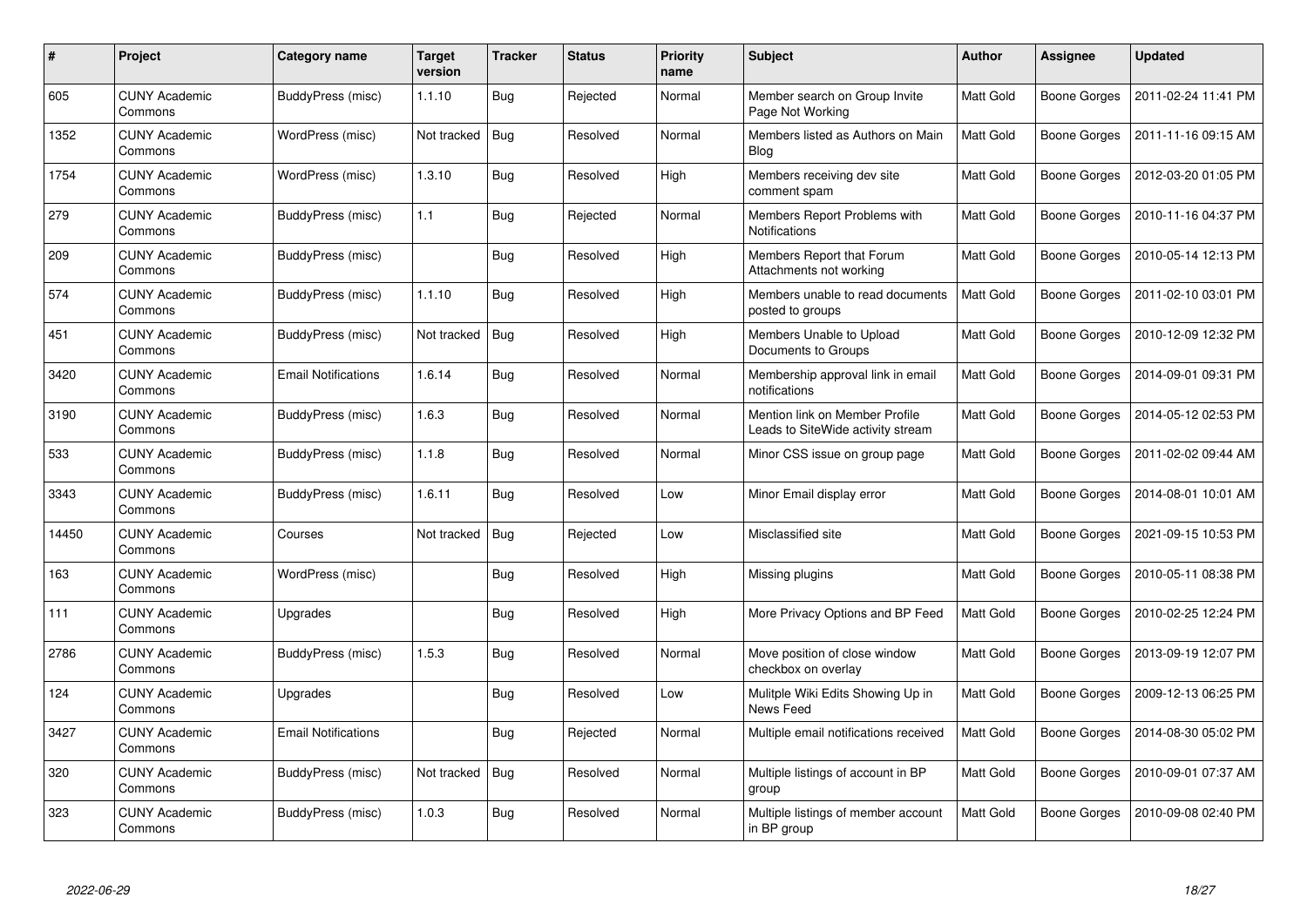| #     | Project                         | Category name              | <b>Target</b><br>version | <b>Tracker</b> | <b>Status</b>       | <b>Priority</b><br>name | Subject                                                                             | Author           | <b>Assignee</b>     | <b>Updated</b>      |
|-------|---------------------------------|----------------------------|--------------------------|----------------|---------------------|-------------------------|-------------------------------------------------------------------------------------|------------------|---------------------|---------------------|
| 5961  | <b>CUNY Academic</b><br>Commons | <b>WordPress Plugins</b>   | 1.9.26                   | <b>Bug</b>     | Resolved            | Normal                  | Multisite Clone duplicator plugin                                                   | Matt Gold        | <b>Boone Gorges</b> | 2017-07-18 02:56 PM |
| 13739 | <b>CUNY Academic</b><br>Commons | <b>Directories</b>         | 2.0.0                    | <b>Bug</b>     | Resolved            | Normal                  | My Sites and My Groups take user to   Matt Gold<br>the profile page                 |                  | <b>Boone Gorges</b> | 2022-05-26 11:36 AM |
| 3419  | <b>CUNY Academic</b><br>Commons | Group Invitations          | 1.6.14                   | <b>Bug</b>     | Testing<br>Required | Normal                  | Neatening the display of messages<br>on group requests                              | <b>Matt Gold</b> | <b>Boone Gorges</b> | 2014-09-01 09:29 PM |
| 378   | <b>CUNY Academic</b><br>Commons | WordPress (misc)           | 1.2                      | Bug            | Duplicate           | Normal                  | New blog post notification by email<br>for private blogs                            | Matt Gold        | <b>Boone Gorges</b> | 2011-02-18 01:46 PM |
| 22    | <b>CUNY Academic</b><br>Commons | Group Forums               |                          | Bug            | Resolved            | Low                     | New BP Groups Created under the<br>Help Category in BBPress                         | <b>Matt Gold</b> | Boone Gorges        | 2009-09-19 01:09 PM |
| 249   | <b>CUNY Academic</b><br>Commons | BuddyPress (misc)          |                          | <b>Bug</b>     | Resolved            | Normal                  | New group contains activity stream<br>post from older group                         | Matt Gold        | <b>Boone Gorges</b> | 2010-05-20 03:00 PM |
| 33    | <b>CUNY Academic</b><br>Commons | Group Forums               |                          | Bug            | Resolved            | Low                     | New Groups Added to Help<br>Category                                                | Matt Gold        | <b>Boone Gorges</b> | 2009-10-19 04:06 PM |
| 9749  | <b>CUNY Academic</b><br>Commons | Onboarding                 | 1.13.2                   | Bug            | Resolved            | Normal                  | New invitation message mentions<br>username as opposed to First/Last<br>Name        | Matt Gold        | <b>Boone Gorges</b> | 2018-05-22 10:49 AM |
| 110   | <b>CUNY Academic</b><br>Commons | Upgrades                   |                          | Bug            | Resolved            | Normal                  | New Password through BP Settings<br>Not Taking                                      | Matt Gold        | <b>Boone Gorges</b> | 2010-03-02 08:12 PM |
| 4405  | <b>CUNY Academic</b><br>Commons | <b>Public Portfolio</b>    | 1.9.12                   | Bug            | Resolved            | Normal                  | New portfolio text not saving                                                       | Matt Gold        | <b>Boone Gorges</b> | 2016-04-04 02:12 PM |
| 1808  | <b>CUNY Academic</b><br>Commons | WordPress (misc)           | 1.3.11                   | <b>Bug</b>     | Resolved            | Normal                  | New title page titles                                                               | Matt Gold        | <b>Boone Gorges</b> | 2012-04-04 08:39 AM |
| 1495  | <b>CUNY Academic</b><br>Commons | BuddyPress (misc)          | 1.3.3                    | Bug            | Rejected            | Low                     | Newest Member Filter on homepage<br>not working                                     | Matt Gold        | <b>Boone Gorges</b> | 2011-12-22 11:29 AM |
| 2057  | <b>CUNY Academic</b><br>Commons | BuddyPress (misc)          | 1.4.3                    | Bug            | Resolved            | Normal                  | Newest/Active/Popular Filters Not<br>working on Homepage List of<br>Groups, Members | <b>Matt Gold</b> | <b>Boone Gorges</b> | 2012-08-23 03:18 PM |
| 538   | <b>CUNY Academic</b><br>Commons | BuddyPress (misc)          | 1.1.8                    | Bug            | Resolved            | Normal                  | News feed assigns incorrect<br>trackback origins                                    | Matt Gold        | <b>Boone Gorges</b> | 2011-02-02 11:22 AM |
| 4196  | <b>CUNY Academic</b><br>Commons |                            |                          | Bug            | Rejected            | High                    | News feed weirdness                                                                 | <b>Matt Gold</b> | <b>Boone Gorges</b> | 2015-06-25 03:41 PM |
| 346   | <b>CUNY Academic</b><br>Commons | <b>BuddyPress</b> (misc)   | 1.0.3                    | <b>Bug</b>     | Resolved            | High                    | News Nav Bar Link on Wiki Pages<br>Points to Wrong Page                             | Matt Gold        | <b>Boone Gorges</b> | 2010-09-20 05:28 PM |
| 1483  | <b>CUNY Academic</b><br>Commons | WordPress (misc)           | 1.3.3                    | <b>Bug</b>     | Resolved            | Normal                  | News page not showing posts from<br>News blog                                       | Matt Gold        | <b>Boone Gorges</b> | 2012-01-10 06:55 PM |
| 1482  | <b>CUNY Academic</b><br>Commons | WordPress (misc)           | 1.3.3                    | <b>Bug</b>     | Resolved            | Normal                  | News page twitter feed error                                                        | Matt Gold        | <b>Boone Gorges</b> | 2012-01-10 06:53 PM |
| 12351 | <b>CUNY Academic</b><br>Commons | <b>Email Notifications</b> | 1.16.5                   | <b>Bug</b>     | Resolved            | Normal                  | No email notification for forum post                                                | Matt Gold        | <b>Boone Gorges</b> | 2020-02-03 02:33 PM |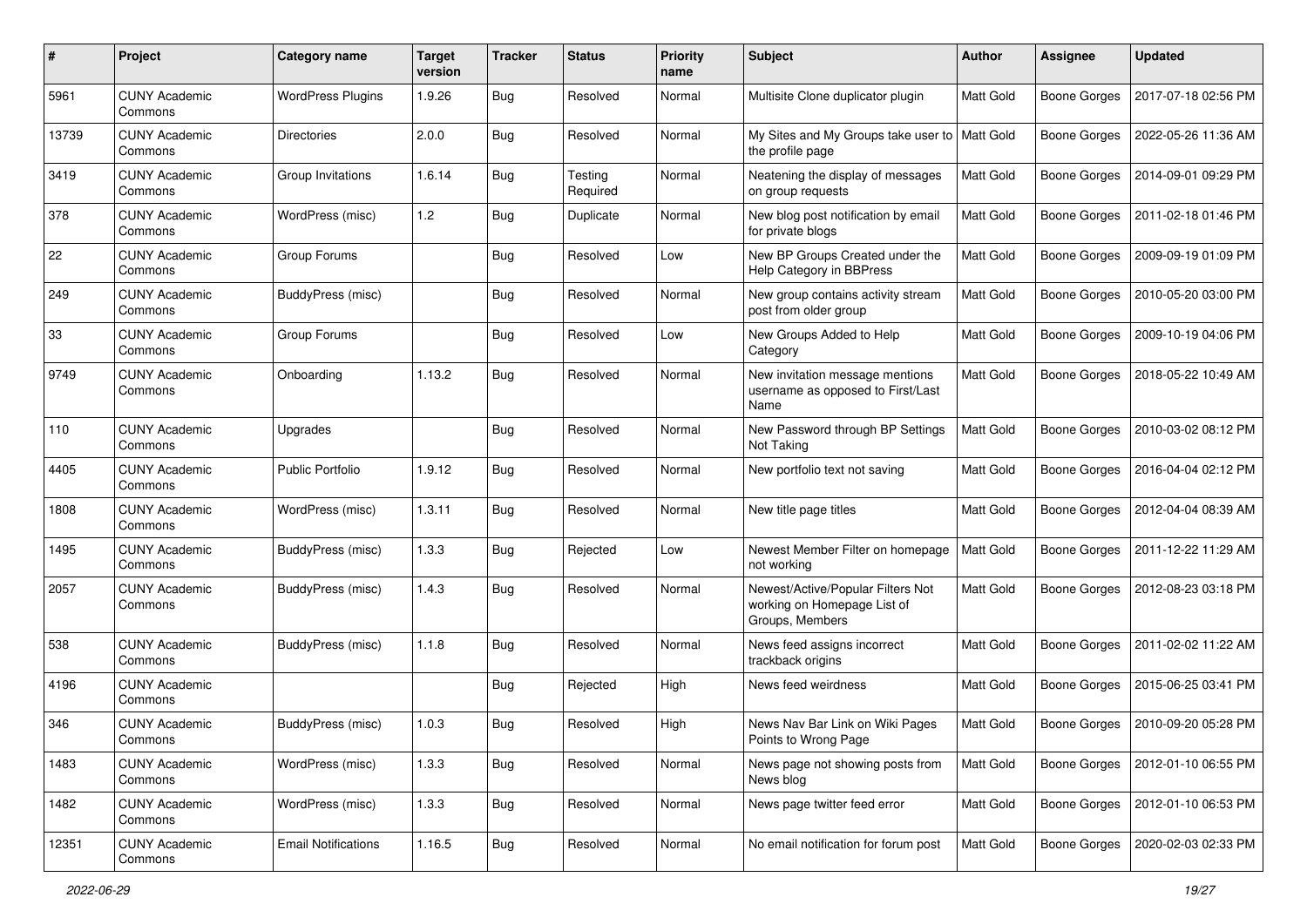| #     | Project                         | Category name            | <b>Target</b><br>version | <b>Tracker</b> | <b>Status</b> | <b>Priority</b><br>name | <b>Subject</b>                                                                | <b>Author</b>    | Assignee            | <b>Updated</b>      |
|-------|---------------------------------|--------------------------|--------------------------|----------------|---------------|-------------------------|-------------------------------------------------------------------------------|------------------|---------------------|---------------------|
| 222   | <b>CUNY Academic</b><br>Commons | BuddyPress (misc)        |                          | <b>Bug</b>     | Resolved      | High                    | No way for group admins to invite<br>new members                              | <b>Matt Gold</b> | Boone Gorges        | 2010-05-11 09:02 PM |
| 1614  | <b>CUNY Academic</b><br>Commons | BuddyPress (misc)        | 1.3.11                   | Bug            | Resolved      | Normal                  | Non-CUNY Sign-Up Code<br><b>Disappears After Creation</b>                     | Matt Gold        | Boone Gorges        | 2012-04-05 01:50 AM |
| 1571  | <b>CUNY Academic</b><br>Commons | BuddyPress (misc)        | 1.3.6                    | Bug            | Resolved      | Low                     | Non-CUNY Sign-Up Code Pages<br>Published                                      | Matt Gold        | Boone Gorges        | 2012-02-08 04:46 PM |
| 2055  | <b>CUNY Academic</b><br>Commons | WordPress (misc)         | 1.4.3                    | <b>Bug</b>     | Resolved      | High                    | Non-CUNY Sign-Ups not enabled                                                 | Matt Gold        | <b>Boone Gorges</b> | 2012-08-23 12:51 PM |
| 1498  | <b>CUNY Academic</b><br>Commons | BuddyPress (misc)        | 1.3.3                    | Bug            | Resolved      | Normal                  | Non-Logged in User Redirect<br>Feature not working                            | Matt Gold        | Boone Gorges        | 2012-01-11 04:57 PM |
| 1068  | <b>CUNY Academic</b><br>Commons | WordPress (misc)         | 1.2.5                    | <b>Bug</b>     | Rejected      | High                    | Notification of Update in a Private<br>Group Shows up in Public Feed          | Matt Gold        | Boone Gorges        | 2011-07-21 11:27 PM |
| 458   | <b>CUNY Academic</b><br>Commons | BuddyPress (misc)        | 1.1.3                    | <b>Bug</b>     | Resolved      | Normal                  | Notifications Not Received for Own<br>Messages                                | Matt Gold        | <b>Boone Gorges</b> | 2010-12-13 08:28 PM |
| 10228 | <b>CUNY Academic</b><br>Commons | <b>WordPress Plugins</b> | Not tracked              | <b>Bug</b>     | Rejected      | Normal                  | NS Cloner network activated                                                   | Matt Gold        | Boone Gorges        | 2018-08-27 09:27 AM |
| 4197  | <b>CUNY Academic</b><br>Commons | User Experience          | 1.8.4                    | Bug            | Resolved      | Normal                  | Open help link in same window                                                 | Matt Gold        | Boone Gorges        | 2015-06-26 03:01 PM |
| 345   | <b>CUNY Academic</b><br>Commons | WordPress (misc)         | 1.1                      | Bug            | Resolved      | Low                     | Order of Comments in Carrington<br>Theme                                      | Matt Gold        | <b>Boone Gorges</b> | 2010-11-16 04:31 PM |
| 154   | <b>CUNY Academic</b><br>Commons | BuddyPress (misc)        |                          | Bug            | Resolved      | Low                     | Order of posts on Forum page                                                  | Matt Gold        | <b>Boone Gorges</b> | 2010-05-11 04:53 PM |
| 1859  | <b>CUNY Academic</b><br>Commons | BuddyPress (misc)        | 1.3.13                   | Bug            | Resolved      | Low                     | Orthographical error on page in the<br>sign-up process                        | Matt Gold        | <b>Boone Gorges</b> | 2012-05-02 11:43 AM |
| 11121 | <b>CUNY Academic</b><br>Commons | Design                   | 1.15                     | Bug            | Resolved      | Low                     | Overlapping elements on mobile<br>view of CAC                                 | Matt Gold        | Boone Gorges        | 2019-04-23 03:55 PM |
| 14719 | <b>CUNY Academic</b><br>Commons | Responsive Design        |                          | <b>Bug</b>     | Abandoned     | Normal                  | Overlapping text in mobile views                                              | Matt Gold        | <b>Boone Gorges</b> | 2022-04-27 04:30 PM |
| 1380  | <b>CUNY Academic</b><br>Commons | WordPress (misc)         | 1.2.7                    | <b>Bug</b>     | Resolved      | Low                     | Page background color not set lon<br>login page                               | <b>Matt Gold</b> | <b>Boone Gorges</b> | 2011-11-28 07:44 PM |
| 3097  | <b>CUNY Academic</b><br>Commons | Groups (misc)            | Future<br>release        | Bug            | Rejected      | Normal                  | Page not found error encountered<br>after requesting membership in a<br>group | Matt Gold        | <b>Boone Gorges</b> | 2014-03-19 03:03 PM |
| 2058  | <b>CUNY Academic</b><br>Commons | WordPress (misc)         | 1.4.6                    | <b>Bug</b>     | Rejected      | Normal                  | Page shift on clicking Log in box                                             | Matt Gold        | Boone Gorges        | 2012-08-20 05:53 PM |
| 5017  | <b>CUNY Academic</b><br>Commons | Social Paper             | 1.9.1                    | <b>Bug</b>     | Resolved      | Normal                  | Paper Hub styling issue                                                       | <b>Matt Gold</b> | Boone Gorges        | 2015-12-11 03:36 PM |
| 2089  | <b>CUNY Academic</b><br>Commons | WordPress (misc)         | 1.4.13                   | <b>Bug</b>     | Rejected      | Normal                  | Possible blog email notification issue                                        | <b>Matt Gold</b> | <b>Boone Gorges</b> | 2012-12-11 06:59 PM |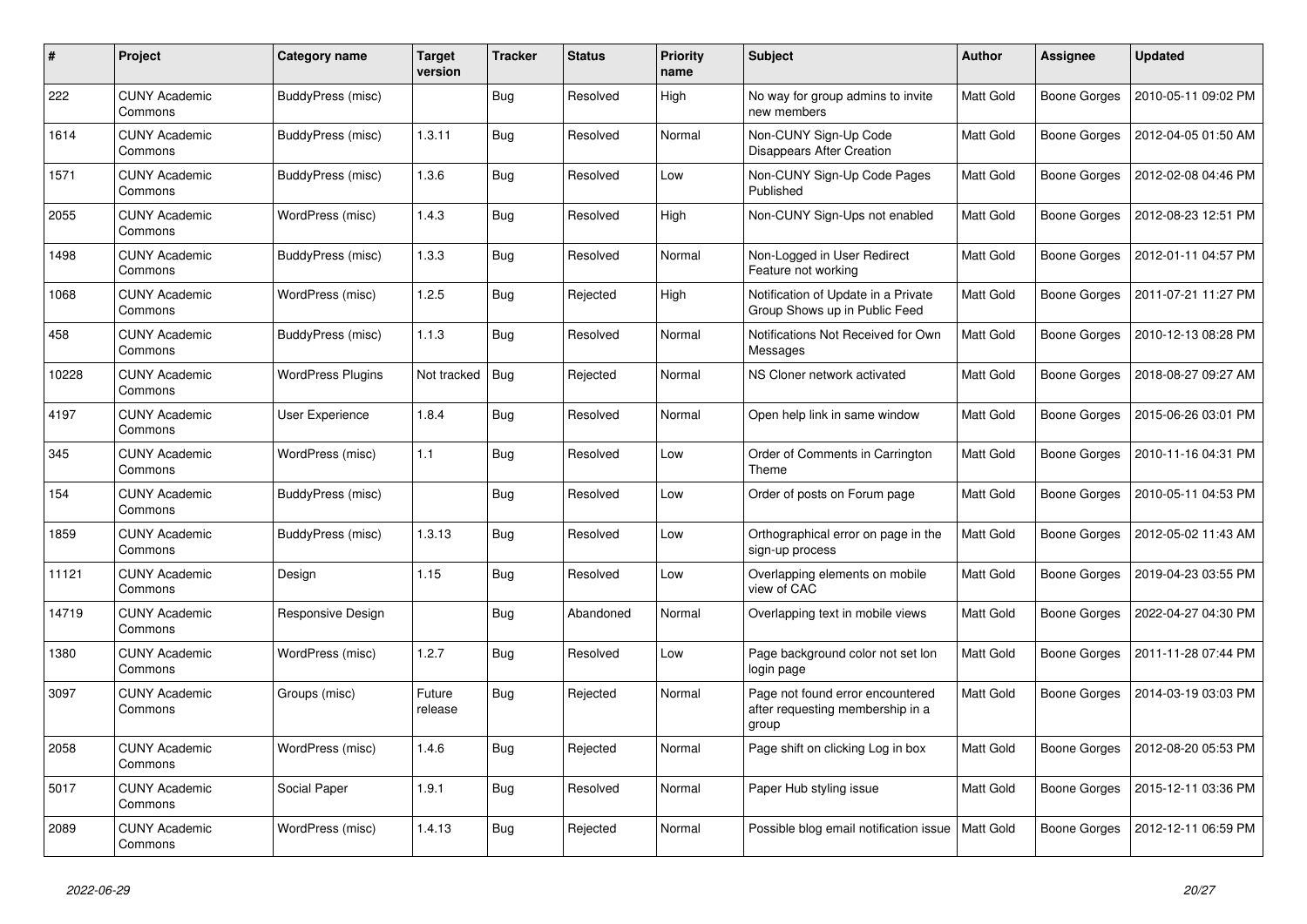| #     | Project                         | Category name     | <b>Target</b><br>version | <b>Tracker</b> | <b>Status</b> | <b>Priority</b><br>name | <b>Subject</b>                                                  | <b>Author</b>    | Assignee            | <b>Updated</b>      |
|-------|---------------------------------|-------------------|--------------------------|----------------|---------------|-------------------------|-----------------------------------------------------------------|------------------|---------------------|---------------------|
| 3995  | <b>CUNY Academic</b><br>Commons | BuddyPress (misc) | Not tracked              | Bug            | Resolved      | Normal                  | Possible People Page filter error                               | Matt Gold        | <b>Boone Gorges</b> | 2015-04-16 07:51 AM |
| 778   | <b>CUNY Academic</b><br>Commons | BuddyPress (misc) | 1.2.2                    | <b>Bug</b>     | Resolved      | Normal                  | Private BP Docs Comment<br>Notification in RSS Feed             | <b>Matt Gold</b> | Boone Gorges        | 2011-06-02 09:29 AM |
| 185   | <b>CUNY Academic</b><br>Commons | BuddyPress (misc) |                          | <b>Bug</b>     | Resolved      | Immediate               | Private Group Info/Documents on<br><b>Activity Stream</b>       | Matt Gold        | <b>Boone Gorges</b> | 2010-05-11 05:01 PM |
| 2706  | <b>CUNY Academic</b><br>Commons | BuddyPress (misc) | 1.6.4                    | Bug            | Resolved      | Normal                  | Problem sending group invitations                               | Matt Gold        | Boone Gorges        | 2014-05-18 11:36 AM |
| 1545  | <b>CUNY Academic</b><br>Commons | BuddyPress (misc) | 1.3.5                    | Bug            | Resolved      | Normal                  | Problem with BP Doc Comment Edit<br>Icon in Forums              | <b>Matt Gold</b> | <b>Boone Gorges</b> | 2012-01-16 06:14 PM |
| 155   | <b>CUNY Academic</b><br>Commons | BuddyPress (misc) |                          | Bug            | Resolved      | Normal                  | Problem with Group Blog<br><b>BuddyPress Plugin</b>             | Matt Gold        | <b>Boone Gorges</b> | 2010-01-23 07:19 AM |
| 10531 | <b>CUNY Academic</b><br>Commons | Reckoning         | Not tracked              | <b>Bug</b>     | Rejected      | Normal                  | Problem with the Reckoning plugin                               | Matt Gold        | <b>Boone Gorges</b> | 2019-10-04 02:31 PM |
| 842   | <b>CUNY Academic</b><br>Commons | WordPress (misc)  | 1.2.4                    | Bug            | Resolved      | Normal                  | Problems adding a user to a blog                                | Matt Gold        | Boone Gorges        | 2011-07-08 01:34 PM |
| 6686  | <b>CUNY Academic</b><br>Commons | Group Invitations | 1.10.3                   | <b>Bug</b>     | Resolved      | Normal                  | Problems with auto-complete on<br>Send Invites tab              | <b>Matt Gold</b> | <b>Boone Gorges</b> | 2016-12-01 03:14 PM |
| 657   | <b>CUNY Academic</b><br>Commons | WordPress (misc)  | 1.2.1                    | <b>Bug</b>     | Resolved      | Normal                  | Problems with WordPress Wiki<br>Plugin                          | Matt Gold        | Boone Gorges        | 2011-05-11 11:29 AM |
| 7723  | <b>CUNY Academic</b><br>Commons | Public Portfolio  |                          | <b>Bug</b>     | Rejected      | Normal                  | Profile brackets                                                | Matt Gold        | Boone Gorges        | 2017-02-27 04:00 PM |
| 1294  | <b>CUNY Academic</b><br>Commons | BuddyPress (misc) | Not tracked              | <b>Bug</b>     | Resolved      | Normal                  | Profile Field Search by College Not<br><b>Working Correctly</b> | Matt Gold        | <b>Boone Gorges</b> | 2011-12-09 07:11 AM |
| 2735  | <b>CUNY Academic</b><br>Commons | BuddyPress (misc) | 1.5.1                    | <b>Bug</b>     | Resolved      | Normal                  | Profile Incorrectly Shortens About<br>You Field                 | Matt Gold        | <b>Boone Gorges</b> | 2013-08-28 11:36 AM |
| 9319  | <b>CUNY Academic</b><br>Commons | Group Blogs       |                          | <b>Bug</b>     | Duplicate     | Normal                  | Question about group/site<br>connections                        | Matt Gold        | <b>Boone Gorges</b> | 2018-02-28 01:45 PM |
| 3598  | <b>CUNY Academic</b><br>Commons | Reply By Email    |                          | <b>Bug</b>     | Resolved      | Urgent                  | RBE message not posted                                          | Matt Gold        | Boone Gorges        | 2014-10-27 09:34 PM |
| 2052  | <b>CUNY Academic</b><br>Commons | BuddyPress (misc) |                          | Bug            | Rejected      | Normal                  | <b>RBE Not Enabled?</b>                                         | Matt Gold        | Boone Gorges        | 2012-08-18 09:16 PM |
| 2040  | <b>CUNY Academic</b><br>Commons | BuddyPress (misc) | 1.4.2                    | Bug            | Resolved      | Normal                  | RBE on BP Docs Edits?                                           | Matt Gold        | <b>Boone Gorges</b> | 2012-08-14 08:13 AM |
| 3563  | <b>CUNY Academic</b><br>Commons | Reply By Email    | Not tracked              | <b>Bug</b>     | Resolved      | High                    | RBE posting lags                                                | Matt Gold        | <b>Boone Gorges</b> | 2014-10-21 11:33 AM |
| 1979  | <b>CUNY Academic</b><br>Commons | BuddyPress (misc) | 1.4                      | Bug            | Rejected      | Normal                  | Received two notifications of an<br>activity update             | Matt Gold        | Boone Gorges        | 2012-07-12 10:43 AM |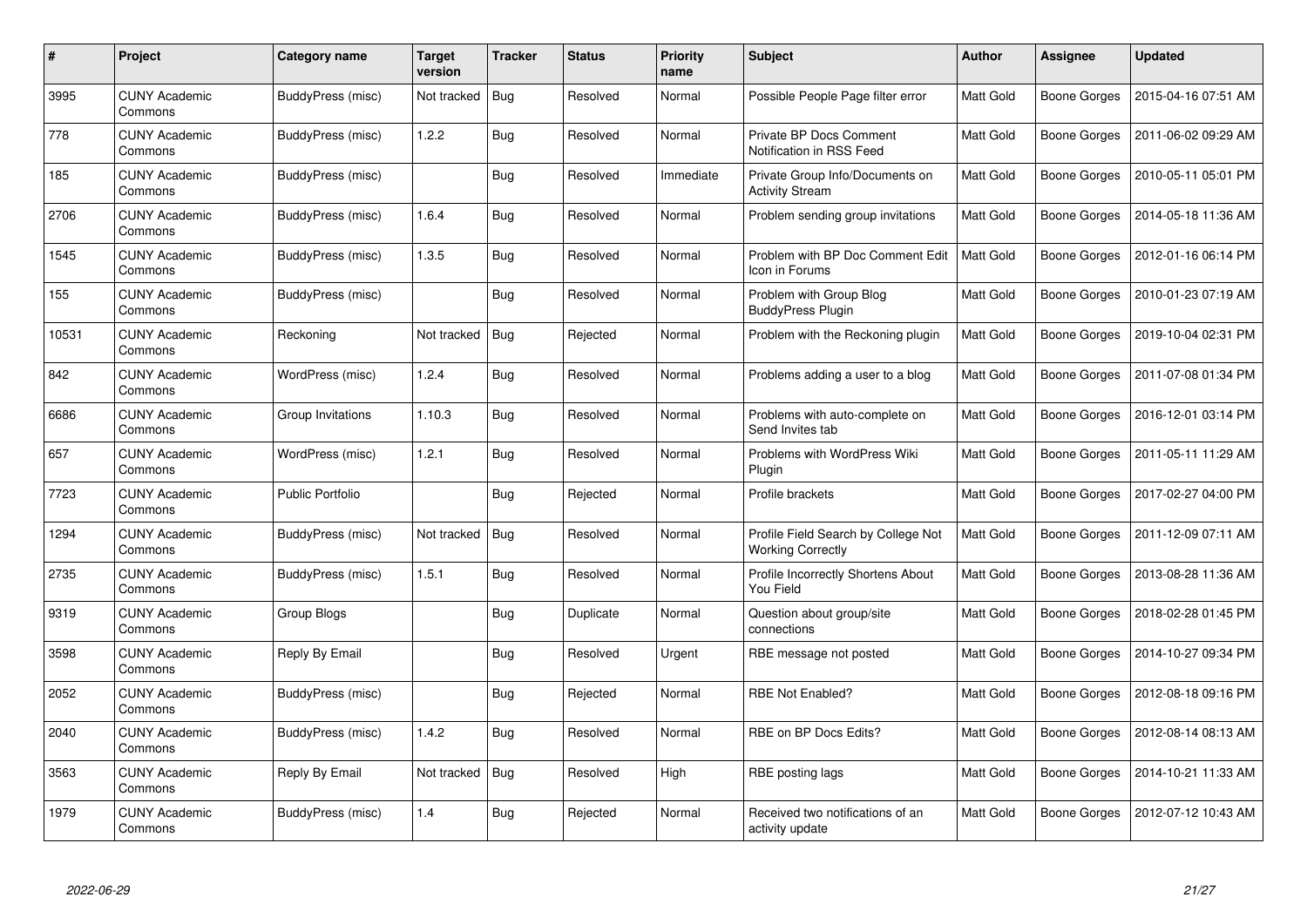| $\#$ | Project                         | Category name              | <b>Target</b><br>version | <b>Tracker</b> | <b>Status</b>        | <b>Priority</b><br>name | Subject                                                                           | Author           | <b>Assignee</b>     | <b>Updated</b>      |
|------|---------------------------------|----------------------------|--------------------------|----------------|----------------------|-------------------------|-----------------------------------------------------------------------------------|------------------|---------------------|---------------------|
| 4403 | <b>CUNY Academic</b><br>Commons | Public Portfolio           |                          | <b>Bug</b>     | Duplicate            | Normal                  | Redesign social media accounts<br>section of portfolio editing interface          | Matt Gold        | <b>Boone Gorges</b> | 2015-08-10 04:08 PM |
| 175  | <b>CUNY Academic</b><br>Commons | WordPress (misc)           |                          | Bug            | Resolved             | Normal                  | Registration issues                                                               | Matt Gold        | <b>Boone Gorges</b> | 2010-05-20 12:38 PM |
| 4564 | <b>CUNY Academic</b><br>Commons | Server                     |                          | Bug            | Rejected             | Low                     | Registration page blocked on private<br>browser windows                           | <b>Matt Gold</b> | <b>Boone Gorges</b> | 2015-09-06 05:02 PM |
| 1794 | <b>CUNY Academic</b><br>Commons | BuddyPress (misc)          | 1.3.10                   | <b>Bug</b>     | Resolved             | Normal                  | Remove "Notice anything new"<br>notification                                      | Matt Gold        | <b>Boone Gorges</b> | 2012-03-29 09:45 PM |
| 2415 | <b>CUNY Academic</b><br>Commons | BuddyPress (misc)          | 1.4.19                   | <b>Bug</b>     | Resolved             | Normal                  | Remove "Popular" link on homepage<br>members widget                               | <b>Matt Gold</b> | <b>Boone Gorges</b> | 2013-02-12 10:05 PM |
| 789  | <b>CUNY Academic</b><br>Commons | WordPress (misc)           | 1.2.3                    | Bug            | Resolved             | Normal                  | Remove Sitemeter from Footer                                                      | Matt Gold        | <b>Boone Gorges</b> | 2011-06-06 09:41 AM |
| 1104 | <b>CUNY Academic</b><br>Commons | WordPress (misc)           | 1.2.4.2                  | Bug            | Resolved             | Normal                  | Remove WordPress Counter Plugin                                                   | Matt Gold        | <b>Boone Gorges</b> | 2011-10-31 11:00 AM |
| 103  | <b>CUNY Academic</b><br>Commons | Upgrades                   |                          | Bug            | Resolved             | Normal                  | Repeat Forum Pagination at bottom                                                 | <b>Matt Gold</b> | <b>Boone Gorges</b> | 2010-03-02 08:08 PM |
| 487  | <b>CUNY Academic</b><br>Commons | WordPress (misc)           | 1.3                      | <b>Bug</b>     | Resolved             | Normal                  | Replace Backtype Connect with<br>something that works                             | Matt Gold        | <b>Boone Gorges</b> | 2011-05-26 08:47 AM |
| 2269 | <b>CUNY Academic</b><br>Commons | commonsinabox.org          | Not tracked              | <b>Bug</b>     | Rejected             | Normal                  | Replace Default CBOX Icon for<br>Groups                                           | Matt Gold        | <b>Boone Gorges</b> | 2012-11-20 01:53 PM |
| 4641 | <b>CUNY Academic</b><br>Commons |                            | Not tracked              | Bug            | Resolved             | Normal                  | Reply by email going to the wrong<br>address                                      | <b>Matt Gold</b> | <b>Boone Gorges</b> | 2015-09-21 04:05 PM |
| 126  | <b>CUNY Academic</b><br>Commons | Upgrades                   |                          | Bug            | Resolved             | Urgent                  | Report of Lost Forum Attachments<br>after Upgrade                                 | Matt Gold        | <b>Boone Gorges</b> | 2009-12-09 03:23 PM |
| 137  | <b>CUNY Academic</b><br>Commons | Upgrades                   |                          | Bug            | Resolved             | High                    | Reports of Inability to<br>Attach/Download Attachments to<br>Forum Posts          | Matt Gold        | <b>Boone Gorges</b> | 2009-12-10 11:41 AM |
| 9979 | <b>CUNY Academic</b><br>Commons | <b>Email Notifications</b> | Not tracked              | <b>Bug</b>     | Reporter<br>Feedback | Normal                  | Reports of slow email activation<br>emails                                        | Matt Gold        | <b>Boone Gorges</b> | 2018-08-29 09:40 PM |
| 763  | <b>CUNY Academic</b><br>Commons | <b>BuddyPress (misc)</b>   | 1.2.3                    | Bug            | Resolved             | Low                     | Resaving BP Docs Preferences on<br>Same Setting Produces Unclear<br>Error Message | Matt Gold        | Boone Gorges        | 2011-06-02 09:19 AM |
| 2761 | <b>CUNY Academic</b><br>Commons | WordPress (misc)           |                          | <b>Bug</b>     | Duplicate            | Low                     | Resize profile avatar on blog<br>dashboard                                        | Matt Gold        | <b>Boone Gorges</b> | 2013-08-28 08:43 AM |
| 3249 | <b>CUNY Academic</b><br>Commons | Reply By Email             | Not tracked              | Bug            | Resolved             | Normal                  | Restart reply by email                                                            | Matt Gold        | <b>Boone Gorges</b> | 2014-06-04 03:50 PM |
| 590  | <b>CUNY Academic</b><br>Commons | BuddyPress (misc)          | Not tracked Bug          |                | Resolved             | Normal                  | Roadmap Discussion                                                                | Matt Gold        | <b>Boone Gorges</b> | 2011-08-22 06:51 PM |
| 2765 | <b>CUNY Academic</b><br>Commons | Toolbar                    | 1.8                      | <b>Bug</b>     | Resolved             | Normal                  | Scrolling/layer issue on admin bar                                                | Matt Gold        | <b>Boone Gorges</b> | 2015-05-05 03:48 PM |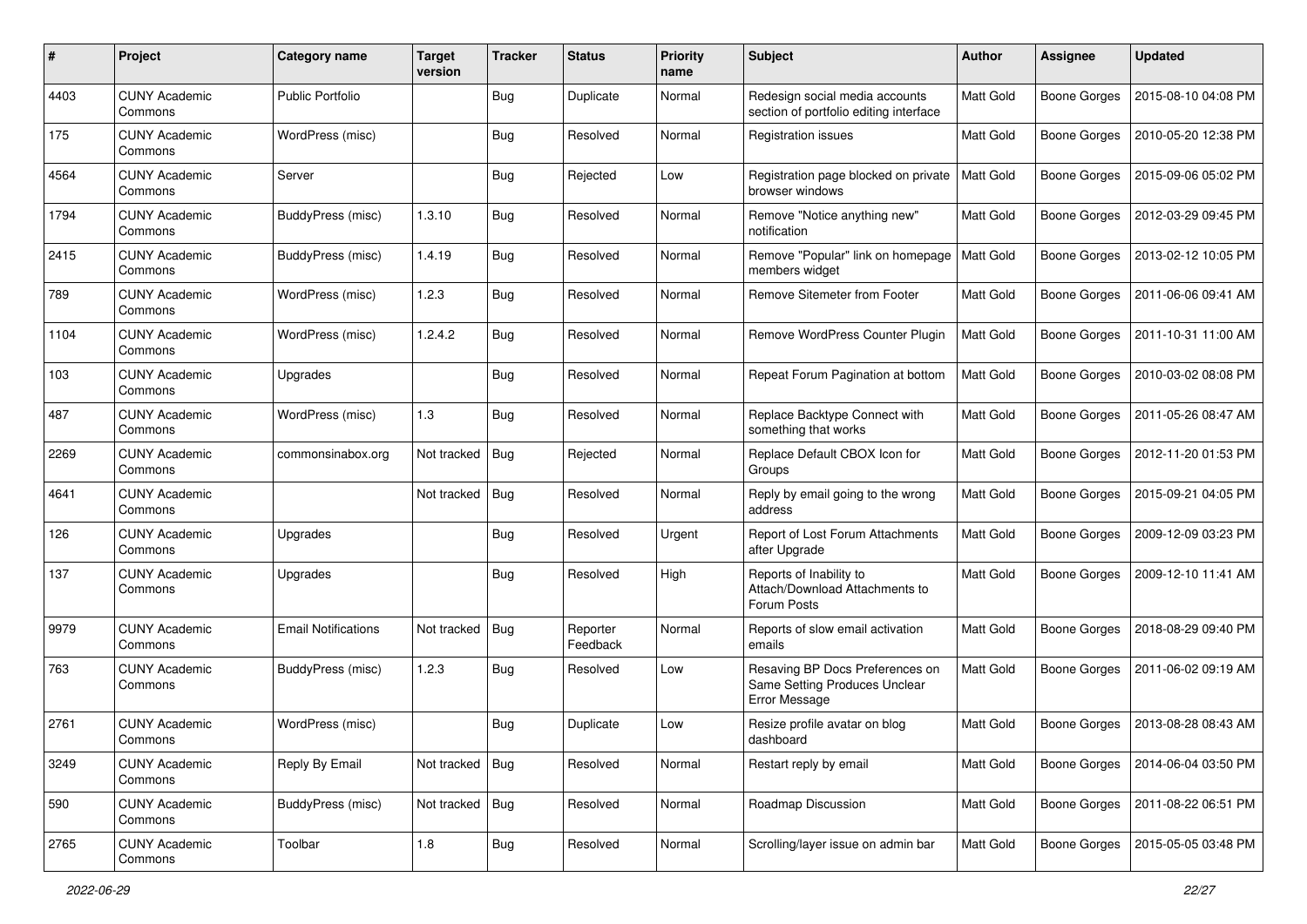| #     | Project                         | Category name           | Target<br>version | <b>Tracker</b> | <b>Status</b> | <b>Priority</b><br>name | <b>Subject</b>                                                                  | Author           | <b>Assignee</b>     | <b>Updated</b>      |
|-------|---------------------------------|-------------------------|-------------------|----------------|---------------|-------------------------|---------------------------------------------------------------------------------|------------------|---------------------|---------------------|
| 11808 | <b>CUNY Academic</b><br>Commons | Messages                | 1.15.9            | <b>Bug</b>     | Resolved      | Normal                  | Search function on messages not<br>working                                      | <b>Matt Gold</b> | <b>Boone Gorges</b> | 2019-08-30 11:03 AM |
| 4472  | <b>CUNY Academic</b><br>Commons | <b>Public Portfolio</b> | 1.8.9             | Bug            | Resolved      | Normal                  | Search links showing up on profiles                                             | <b>Matt Gold</b> | <b>Boone Gorges</b> | 2015-08-24 04:06 PM |
| 53    | <b>CUNY Academic</b><br>Commons | BuddyPress (misc)       |                   | <b>Bug</b>     | Resolved      | Normal                  | Search on Group Page Not Working,<br>Leads to Home Page                         | Matt Gold        | <b>Boone Gorges</b> | 2009-10-22 10:51 AM |
| 8660  | <b>CUNY Academic</b><br>Commons | <b>WordPress Themes</b> | 1.11.12           | <b>Bug</b>     | Resolved      | Normal                  | Search within theme directory issue                                             | Matt Gold        | <b>Boone Gorges</b> | 2017-09-05 11:48 AM |
| 256   | <b>CUNY Academic</b><br>Commons | BuddyPress (misc)       | Not tracked       | Bug            | Resolved      | High                    | Security warnings on site                                                       | <b>Matt Gold</b> | Boone Gorges        | 2014-05-01 09:23 AM |
| 6872  | <b>CUNY Academic</b><br>Commons | <b>Group Files</b>      | Not tracked       | Bug            | Resolved      | Normal                  | Seeing a red PHP warning                                                        | Matt Gold        | <b>Boone Gorges</b> | 2016-11-29 02:39 PM |
| 1481  | <b>CUNY Academic</b><br>Commons | WordPress (misc)        | Future<br>release | <b>Bug</b>     | Resolved      | Low                     | Seeing nocache in URL after logging<br>in                                       | Matt Gold        | <b>Boone Gorges</b> | 2012-07-16 12:58 PM |
| 2763  | <b>CUNY Academic</b><br>Commons | BuddyPress (misc)       |                   | Bug            | Rejected      | Normal                  | Send Invites Page Hang                                                          | <b>Matt Gold</b> | <b>Boone Gorges</b> | 2013-08-29 09:33 AM |
| 5442  | <b>CUNY Academic</b><br>Commons | cuny.is                 | 1.9.14            | <b>Bug</b>     | Resolved      | Normal                  | Shortlink creation problem                                                      | Matt Gold        | <b>Boone Gorges</b> | 2016-04-12 11:03 PM |
| 5881  | <b>CUNY Academic</b><br>Commons | Groups (misc)           | 1.9.24            | <b>Bug</b>     | Resolved      | Normal                  | shown "Request membership" button<br>when admin/creator of group                | <b>Matt Gold</b> | <b>Boone Gorges</b> | 2016-08-11 10:56 PM |
| 3599  | <b>CUNY Academic</b><br>Commons | <b>BuddyPress Docs</b>  | 1.7.2             | Bug            | Resolved      | Normal                  | Silent BP Docs edits                                                            | Matt Gold        | Boone Gorges        | 2014-11-01 02:20 PM |
| 3180  | <b>CUNY Academic</b><br>Commons | <b>Group Files</b>      | 1.6.2             | Bug            | Resolved      | Normal                  | Silent Edit of File Title Produces<br><b>Email Notification</b>                 | Matt Gold        | <b>Boone Gorges</b> | 2014-05-01 11:19 PM |
| 14896 | <b>CUNY Academic</b><br>Commons |                         |                   | <b>Bug</b>     | Resolved      | Urgent                  | site down for maintenance                                                       | Matt Gold        | <b>Boone Gorges</b> | 2021-10-26 11:01 AM |
| 265   | <b>CUNY Academic</b><br>Commons | WordPress (misc)        |                   | Bug            | Resolved      | Normal                  | Site hanging                                                                    | Matt Gold        | Boone Gorges        | 2010-07-15 05:26 PM |
| 7907  | <b>CUNY Academic</b><br>Commons | WordPress (misc)        |                   | <b>Bug</b>     | Resolved      | High                    | Site header image shows up for<br>logged in user but not for logged out<br>user | Matt Gold        | <b>Boone Gorges</b> | 2017-04-04 03:16 PM |
| 9782  | <b>CUNY Academic</b><br>Commons | Groups (misc)           | 1.13.2            | <b>Bug</b>     | Resolved      | Normal                  | Site loads/skips last step of group<br>creation                                 | Matt Gold        | <b>Boone Gorges</b> | 2018-05-22 10:45 AM |
| 2043  | <b>CUNY Academic</b><br>Commons | WordPress (misc)        | 1.4.2             | Bug            | Rejected      | Low                     | Site Title Character Limit?                                                     | Matt Gold        | <b>Boone Gorges</b> | 2012-08-13 01:02 PM |
| 6082  | <b>CUNY Academic</b><br>Commons | <b>WordPress Themes</b> | 1.9.29            | <b>Bug</b>     | Resolved      | Immediate               | Sites down                                                                      | <b>Matt Gold</b> | <b>Boone Gorges</b> | 2016-09-23 03:32 PM |
| 2385  | <b>CUNY Academic</b><br>Commons | BuddyPress (misc)       | 1.4.18            | <b>Bug</b>     | Resolved      | Normal                  | Sitewide nav bar not appearing                                                  | <b>Matt Gold</b> | <b>Boone Gorges</b> | 2013-01-24 10:21 AM |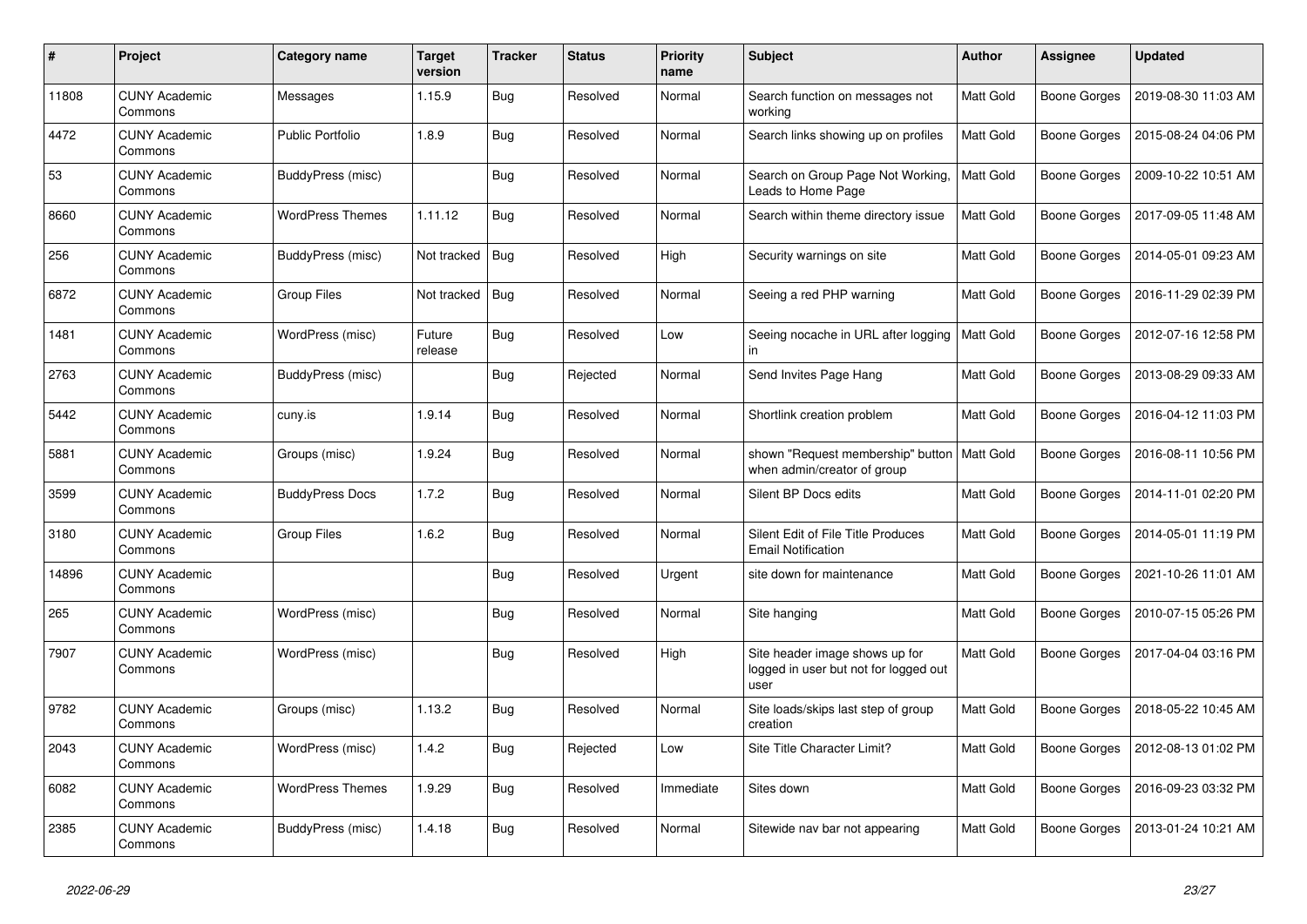| #     | Project                         | Category name            | <b>Target</b><br>version | <b>Tracker</b> | <b>Status</b> | <b>Priority</b><br>name | <b>Subject</b>                                                                     | <b>Author</b>    | Assignee            | <b>Updated</b>      |
|-------|---------------------------------|--------------------------|--------------------------|----------------|---------------|-------------------------|------------------------------------------------------------------------------------|------------------|---------------------|---------------------|
| 5014  | <b>CUNY Academic</b><br>Commons | Social Paper             | 1.9.1                    | <b>Bug</b>     | Resolved      | Normal                  | Slow loading of new SP papers                                                      | Matt Gold        | <b>Boone Gorges</b> | 2015-12-14 10:08 AM |
| 8510  | <b>CUNY Academic</b><br>Commons | <b>Public Portfolio</b>  | 1.11.10                  | <b>Bug</b>     | Resolved      | Normal                  | Social media icons crowded on<br>mobile view of Portfolio                          | Matt Gold        | Boone Gorges        | 2017-08-22 05:31 PM |
| 1451  | <b>CUNY Academic</b><br>Commons | BuddyPress (misc)        | 1.3.1                    | Bug            | Resolved      | Normal                  | Social Media Profile Icons Not<br>Showing Up Automatically?                        | Matt Gold        | Boone Gorges        | 2011-12-15 07:06 PM |
| 244   | <b>CUNY Academic</b><br>Commons | BuddyPress (misc)        |                          | Bug            | Rejected      | Low                     | Some notifications persist after being<br>clicked                                  | <b>Matt Gold</b> | <b>Boone Gorges</b> | 2014-05-01 09:20 AM |
| 2221  | <b>CUNY Academic</b><br>Commons | BuddyPress (misc)        |                          | <b>Bug</b>     | Duplicate     | Low                     | Spacing error on BP Doc comments                                                   | Matt Gold        | <b>Boone Gorges</b> | 2012-10-30 10:03 AM |
| 1543  | <b>CUNY Academic</b><br>Commons | Toolbar                  |                          | <b>Bug</b>     | Rejected      | Normal                  | Spacing on "My Groups" Dropdown                                                    | Matt Gold        | Boone Gorges        | 2014-05-01 03:28 PM |
| 10210 | <b>CUNY Academic</b><br>Commons | Onboarding               | 1.13.8                   | <b>Bug</b>     | Resolved      | Normal                  | Spacing wonky on invite screen                                                     | Matt Gold        | <b>Boone Gorges</b> | 2018-08-29 05:39 PM |
| 181   | CUNY Academic<br>Commons        | BuddyPress (misc)        |                          | Bug            | Resolved      | Low                     | spam comments showing up in<br>activity stream                                     | Matt Gold        | Boone Gorges        | 2010-06-22 06:53 PM |
| 1547  | <b>CUNY Academic</b><br>Commons | WordPress (misc)         | 1.3.5                    | Bug            | Resolved      | High                    | Spam Registrations                                                                 | Matt Gold        | Boone Gorges        | 2012-01-16 08:23 PM |
| 950   | <b>CUNY Academic</b><br>Commons | BuddyPress (misc)        | 1.2.4                    | Bug            | Rejected      | Normal                  | Spam/Moderation Issue                                                              | Matt Gold        | <b>Boone Gorges</b> | 2011-07-11 09:15 AM |
| 472   | <b>CUNY Academic</b><br>Commons | WordPress (misc)         | Not tracked              | Bug            | Resolved      | Normal                  | Spelling Error in Email Notification                                               | Matt Gold        | <b>Boone Gorges</b> | 2010-12-13 02:56 PM |
| 1555  | <b>CUNY Academic</b><br>Commons | BuddyPress (misc)        | 1.3.6                    | Bug            | Resolved      | Low                     | Sticky forum post shows up twice in<br>post listings                               | Matt Gold        | <b>Boone Gorges</b> | 2012-02-08 06:44 PM |
| 156   | <b>CUNY Academic</b><br>Commons | BuddyPress (misc)        |                          | Bug            | Resolved      | Low                     | Sticky Posts and Recently Active<br><b>Topics List</b>                             | Matt Gold        | Boone Gorges        | 2010-05-11 05:22 PM |
| 160   | <b>CUNY Academic</b><br>Commons | BuddyPress (misc)        |                          | Bug            | Resolved      | Low                     | Sticky Posts and Recently Active<br><b>Topics List</b>                             | Matt Gold        | Boone Gorges        | 2010-01-21 02:02 PM |
| 765   | <b>CUNY Academic</b><br>Commons | <b>WordPress Plugins</b> |                          | Bug            | Rejected      | Low                     | Subscribe2 Weirdness                                                               | <b>Matt Gold</b> | Boone Gorges        | 2014-05-01 09:43 AM |
| 9894  | <b>CUNY Academic</b><br>Commons | Onboarding               |                          | Bug            | Rejected      | Normal                  | Super Admin can't add user to site                                                 | Matt Gold        | Boone Gorges        | 2018-09-11 09:57 AM |
| 9876  | <b>CUNY Academic</b><br>Commons | Messages                 | 1.13.3                   | <b>Bug</b>     | Resolved      | Normal                  | System erroneously indicates<br>super-admin is part of private<br>message exchange | Matt Gold        | <b>Boone Gorges</b> | 2018-06-01 07:36 PM |
| 1886  | <b>CUNY Academic</b><br>Commons | WordPress (misc)         | 1.3.13                   | Bug            | Rejected      | Low                     | Test reliability of firestats plugin                                               | Matt Gold        | <b>Boone Gorges</b> | 2012-05-09 09:37 PM |
| 306   | <b>CUNY Academic</b><br>Commons | BuddyPress (misc)        | 1.0.1                    | Bug            | Rejected      | Low                     | Text on Group Page should be<br>darker                                             | Matt Gold        | Boone Gorges        | 2010-08-26 04:23 PM |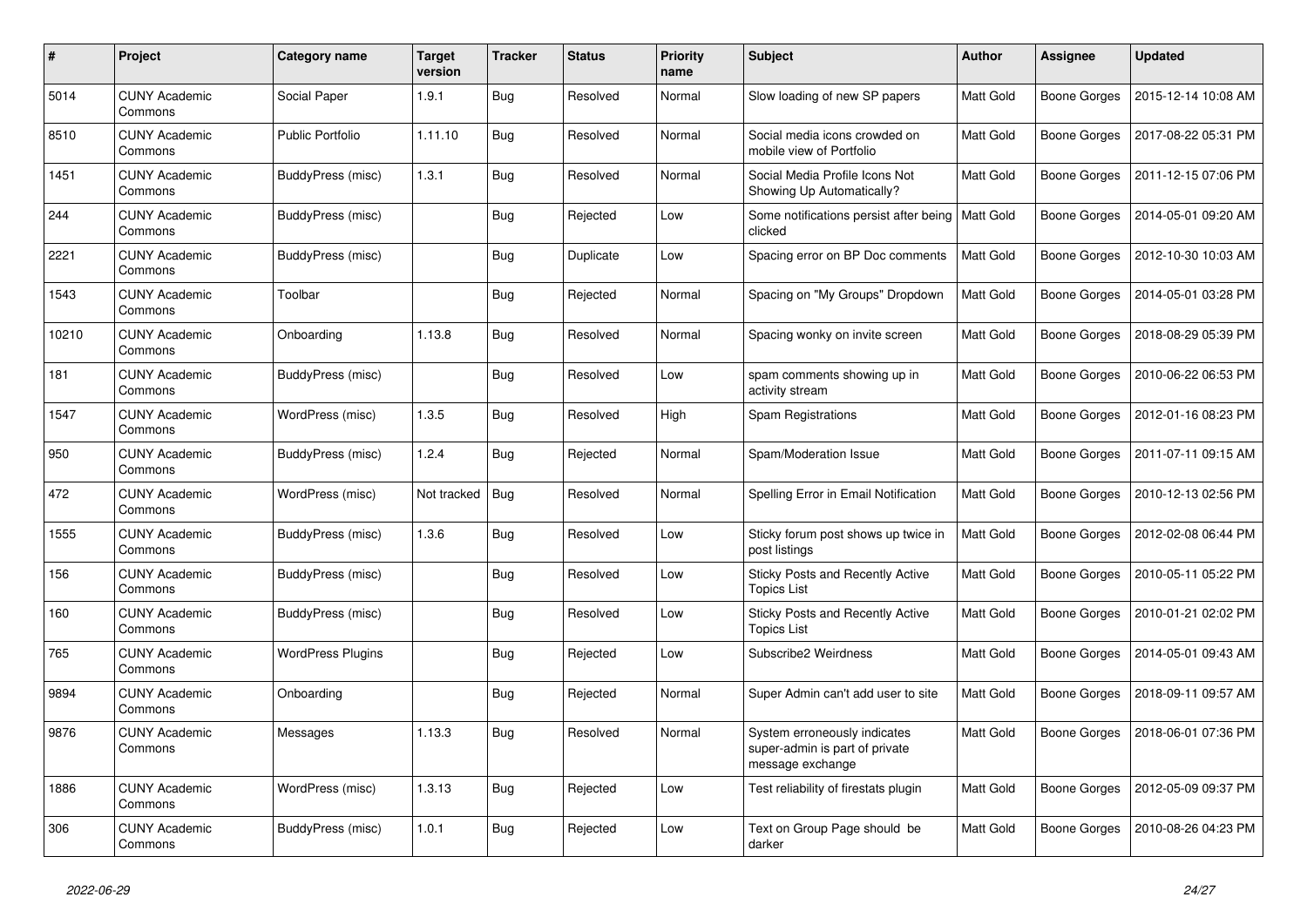| #     | Project                         | Category name            | Target<br>version | <b>Tracker</b> | <b>Status</b> | <b>Priority</b><br>name | <b>Subject</b>                                                 | Author           | <b>Assignee</b>     | <b>Updated</b>      |
|-------|---------------------------------|--------------------------|-------------------|----------------|---------------|-------------------------|----------------------------------------------------------------|------------------|---------------------|---------------------|
| 3345  | <b>CUNY Academic</b><br>Commons | Layout                   | 1.6.11            | <b>Bug</b>     | Resolved      | Normal                  | Text/Icon Styling Error/Overlap on<br>Profile pages            | <b>Matt Gold</b> | <b>Boone Gorges</b> | 2014-08-01 09:05 AM |
| 4367  | <b>CUNY Academic</b><br>Commons | <b>DiRT</b> Integration  | 1.8.6             | Bug            | Resolved      | Normal                  | Thumbnail images broken on DiRT<br>tool listing                | Matt Gold        | Boone Gorges        | 2015-08-02 12:55 AM |
| 1885  | <b>CUNY Academic</b><br>Commons | WordPress (misc)         | 1.3.13            | <b>Bug</b>     | Resolved      | Normal                  | TinyMCE button error                                           | Matt Gold        | <b>Boone Gorges</b> | 2012-05-17 11:15 AM |
| 148   | <b>CUNY Academic</b><br>Commons | BuddyPress (misc)        |                   | <b>Bug</b>     | Resolved      | Normal                  | TinyMCE Problem with URLs in<br>Posts                          | Matt Gold        | <b>Boone Gorges</b> | 2010-02-25 12:22 PM |
| 7908  | <b>CUNY Academic</b><br>Commons | WordPress (misc)         | Not tracked       | Bug            | Resolved      | Low                     | Top nav inconsistent height issue                              | Matt Gold        | <b>Boone Gorges</b> | 2017-04-04 09:45 PM |
| 145   | <b>CUNY Academic</b><br>Commons | <b>BuddyPress (misc)</b> |                   | <b>Bug</b>     | Resolved      | Normal                  | Trackbacks are being attributed to<br>'ungooglable'            | Matt Gold        | <b>Boone Gorges</b> | 2010-05-20 03:07 PM |
| 189   | <b>CUNY Academic</b><br>Commons | BuddyPress (misc)        |                   | <b>Bug</b>     | Resolved      | Normal                  | <b>Trouble Uploading Document</b>                              | Matt Gold        | <b>Boone Gorges</b> | 2010-05-11 04:31 PM |
| 2903  | <b>CUNY Academic</b><br>Commons | commonsinabox.org        | Not tracked       | Bug            | Resolved      | Normal                  | Turning off activity commenting on<br>commonsinabox.org?       | Matt Gold        | <b>Boone Gorges</b> | 2013-11-29 03:43 PM |
| 166   | <b>CUNY Academic</b><br>Commons | WordPress (misc)         |                   | <b>Bug</b>     | Resolved      | Normal                  | <b>Twitter Tools Posts Links to Tags</b><br><b>Blog</b>        | Matt Gold        | Boone Gorges        | 2010-05-11 05:25 PM |
| 2019  | <b>CUNY Academic</b><br>Commons | WordPress (misc)         | 1.4               | <b>Bug</b>     | Resolved      | High                    | Unable to Add New User to Blog                                 | <b>Matt Gold</b> | <b>Boone Gorges</b> | 2012-08-08 04:21 PM |
| 295   | <b>CUNY Academic</b><br>Commons | WordPress (misc)         | 1.0               | <b>Bug</b>     | Resolved      | Normal                  | Unable to change Featured Post                                 | Matt Gold        | <b>Boone Gorges</b> | 2010-08-18 05:37 PM |
| 2906  | <b>CUNY Academic</b><br>Commons | BuddyPress (misc)        | 1.5.10            | <b>Bug</b>     | Resolved      | Normal                  | Unable to delete file attachment from<br>forum post            | <b>Matt Gold</b> | <b>Boone Gorges</b> | 2013-12-01 09:35 PM |
| 13242 | <b>CUNY Academic</b><br>Commons | cuny.is                  |                   | Bug            | Rejected      | Normal                  | Unable to edit a cuny.is shortlink                             | Matt Gold        | <b>Boone Gorges</b> | 2020-08-26 01:30 AM |
| 1488  | <b>CUNY Academic</b><br>Commons | BuddyPress (misc)        | 1.3.3             | <b>Bug</b>     | Resolved      | Normal                  | Unable to edit forum post                                      | Matt Gold        | <b>Boone Gorges</b> | 2012-01-10 07:20 PM |
| 3625  | <b>CUNY Academic</b><br>Commons | WordPress (misc)         |                   | <b>Bug</b>     | Rejected      | Normal                  | Unable to manually create account<br>for non-CUNY (gmail) user | Matt Gold        | <b>Boone Gorges</b> | 2015-06-01 03:09 PM |
| 457   | <b>CUNY Academic</b><br>Commons | BuddyPress (misc)        | 1.1.2             | Bug            | Resolved      | High                    | Unable to Upload Documents as<br>Forum Attachments             | Matt Gold        | <b>Boone Gorges</b> | 2010-12-10 06:56 PM |
| 1546  | <b>CUNY Academic</b><br>Commons | BuddyPress (misc)        | 1.3.5             | <b>Bug</b>     | Resolved      | Low                     | Unable to view comparative<br>document history in BP Docs      | Matt Gold        | Boone Gorges        | 2012-01-17 06:13 PM |
| 100   | <b>CUNY Academic</b><br>Commons | Upgrades                 |                   | <b>Bug</b>     | Resolved      | High                    | Unclickable title links on group forum                         | Matt Gold        | <b>Boone Gorges</b> | 2009-12-03 09:19 AM |
| 2922  | <b>CUNY Academic</b><br>Commons | BuddyPress (misc)        |                   | <b>Bug</b>     | Rejected      | Normal                  | Unconfirmed Plugin error - user<br>could not be activated      | Matt Gold        | <b>Boone Gorges</b> | 2013-12-10 04:47 PM |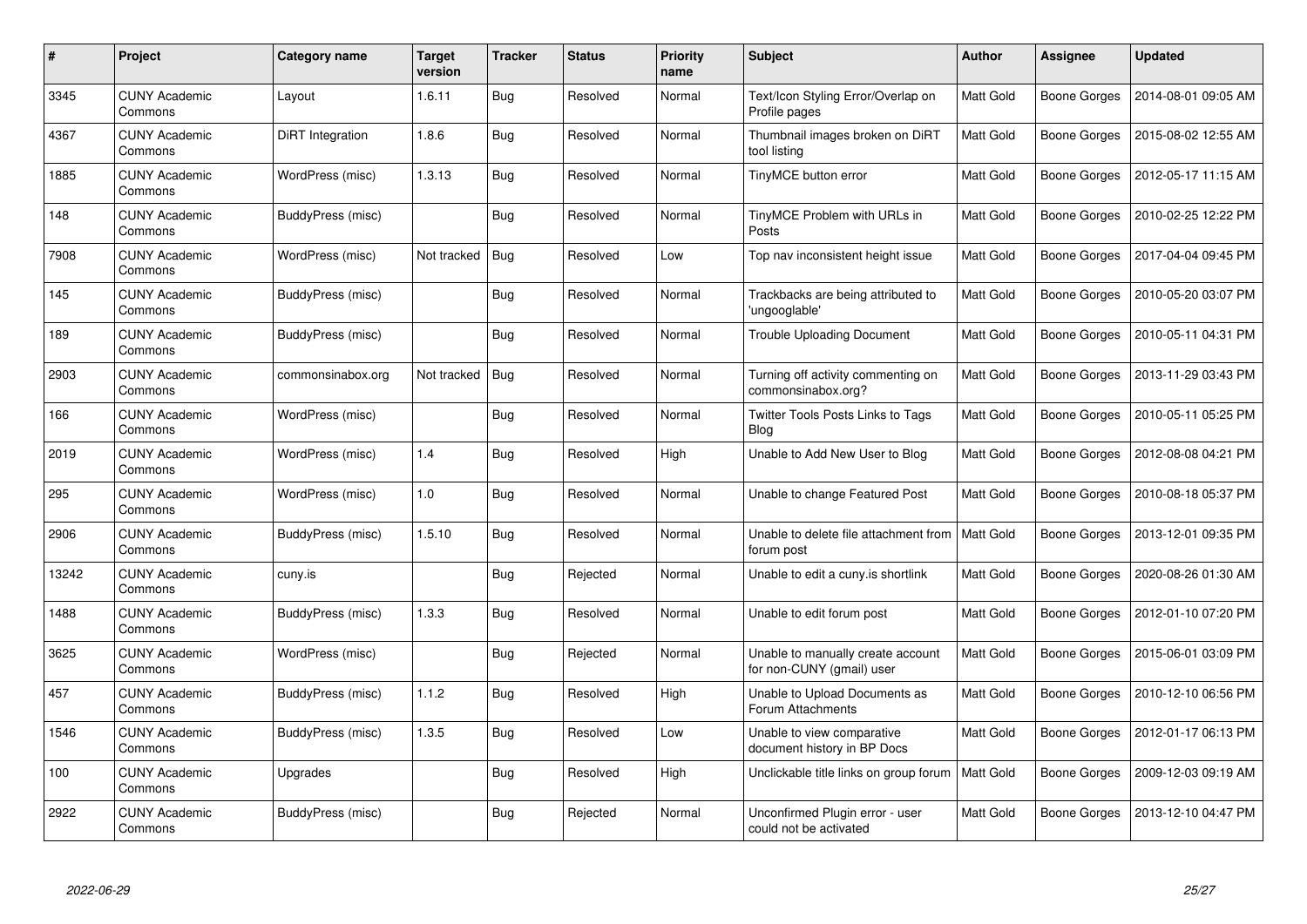| $\pmb{\#}$ | Project                         | Category name            | <b>Target</b><br>version | <b>Tracker</b> | <b>Status</b>        | <b>Priority</b><br>name | <b>Subject</b>                                                               | <b>Author</b> | <b>Assignee</b>     | <b>Updated</b>      |
|------------|---------------------------------|--------------------------|--------------------------|----------------|----------------------|-------------------------|------------------------------------------------------------------------------|---------------|---------------------|---------------------|
| 13862      | <b>CUNY Academic</b><br>Commons |                          |                          | <b>Bug</b>     | Resolved             | Normal                  | Under maintenance message                                                    | Matt Gold     | <b>Boone Gorges</b> | 2021-01-28 08:56 PM |
| 48         | <b>CUNY Academic</b><br>Commons | Group Forums             |                          | <b>Bug</b>     | Resolved             | High                    | Unsubscribed Users Receiving<br>Commons Forum Posts via Email                | Matt Gold     | Boone Gorges        | 2009-10-17 07:01 PM |
| 1221       | <b>CUNY Academic</b><br>Commons | WordPress (misc)         | Not tracked              | Bug            | Resolved             | Normal                  | <b>Update CAC Featured Content</b><br>Plugin on WP Repo                      | Matt Gold     | Boone Gorges        | 2011-10-11 09:32 AM |
| 2264       | <b>CUNY Academic</b><br>Commons | commonsinabox.org        |                          | <b>Bug</b>     | Rejected             | Normal                  | Update CBOX logo on welcome<br>message                                       | Matt Gold     | <b>Boone Gorges</b> | 2012-11-19 02:46 AM |
| 991        | <b>CUNY Academic</b><br>Commons | WordPress (misc)         | 1.2.5                    | <b>Bug</b>     | Resolved             | Normal                  | <b>Update FeedWordPress</b>                                                  | Matt Gold     | Boone Gorges        | 2011-07-19 11:37 AM |
| 2729       | <b>CUNY Academic</b><br>Commons | BuddyPress (misc)        | 1.5.0.2                  | <b>Bug</b>     | Resolved             | Urgent                  | Update Positions to Include Missing<br>Colleges                              | Matt Gold     | <b>Boone Gorges</b> | 2013-08-26 09:54 AM |
| 1872       | <b>CUNY Academic</b><br>Commons | WordPress (misc)         | 1.3.13                   | <b>Bug</b>     | Resolved             | Normal                  | Update Woo Framework                                                         | Matt Gold     | Boone Gorges        | 2012-05-22 11:36 AM |
| 1127       | <b>CUNY Academic</b><br>Commons | <b>WordPress Themes</b>  | 1.6.4                    | <b>Bug</b>     | Resolved             | Normal                  | <b>Update WooThemes</b>                                                      | Matt Gold     | Boone Gorges        | 2014-05-21 11:04 PM |
| 87         | <b>CUNY Academic</b><br>Commons | Upgrades                 |                          | <b>Bug</b>     | Resolved             | High                    | Upgrade MediaWiki Skin                                                       | Matt Gold     | Boone Gorges        | 2009-12-03 08:24 AM |
| 223        | <b>CUNY Academic</b><br>Commons | <b>BuddyPress (misc)</b> |                          | <b>Bug</b>     | Resolved             | Normal                  | Uploaded Group Document Failed to<br><b>Create Email Notification</b>        | Matt Gold     | <b>Boone Gorges</b> | 2010-05-11 10:12 PM |
| 153        | <b>CUNY Academic</b><br>Commons | BuddyPress (misc)        |                          | <b>Bug</b>     | Resolved             | Normal                  | User Asked to login again while<br>trying to submit wire post                | Matt Gold     | <b>Boone Gorges</b> | 2010-05-11 04:48 PM |
| 10040      | <b>CUNY Academic</b><br>Commons | WordPress (misc)         | Not tracked              | <b>Bug</b>     | Reporter<br>Feedback | Normal                  | User doesn't see full list of themes                                         | Matt Gold     | <b>Boone Gorges</b> | 2018-07-25 10:12 AM |
| 2519       | <b>CUNY Academic</b><br>Commons | <b>BuddyPress (misc)</b> |                          | <b>Bug</b>     | Rejected             | Low                     | User doesn't show up in site search                                          | Matt Gold     | Boone Gorges        | 2014-05-01 08:33 PM |
| 289        | <b>CUNY Academic</b><br>Commons | WordPress (misc)         |                          | <b>Bug</b>     | Resolved             | Normal                  | User encounters Blank Screen after<br>changing theme                         | Matt Gold     | Boone Gorges        | 2010-07-28 07:24 AM |
| 3589       | <b>CUNY Academic</b><br>Commons | Group Invitations        | 1.7.2                    | <b>Bug</b>     | Resolved             | Normal                  | User not appearing in group<br>invitation autocomplete                       | Matt Gold     | <b>Boone Gorges</b> | 2014-11-01 02:58 PM |
| 1554       | <b>CUNY Academic</b><br>Commons | WordPress (misc)         | 1.3.6                    | <b>Bug</b>     | Resolved             | Normal                  | User reports infinite redirect issue on<br>blog                              | Matt Gold     | <b>Boone Gorges</b> | 2012-01-19 07:58 AM |
| 509        | <b>CUNY Academic</b><br>Commons | WordPress (misc)         | 1.1.7                    | <b>Bug</b>     | Resolved             | Low                     | User reports problem with Google<br>Calendar widget                          | Matt Gold     | Boone Gorges        | 2011-01-04 06:17 PM |
| 264        | <b>CUNY Academic</b><br>Commons | BuddyPress (misc)        |                          | <b>Bug</b>     | Resolved             | Normal                  | user reports receiving two<br>notifications for each new group<br>forum post | Matt Gold     | Boone Gorges        | 2010-08-26 02:57 PM |
| 301        | <b>CUNY Academic</b><br>Commons | <b>BuddyPress (misc)</b> |                          | Bug            | Resolved             | High                    | User unable to upload documents                                              | Matt Gold     | <b>Boone Gorges</b> | 2010-08-25 12:06 PM |